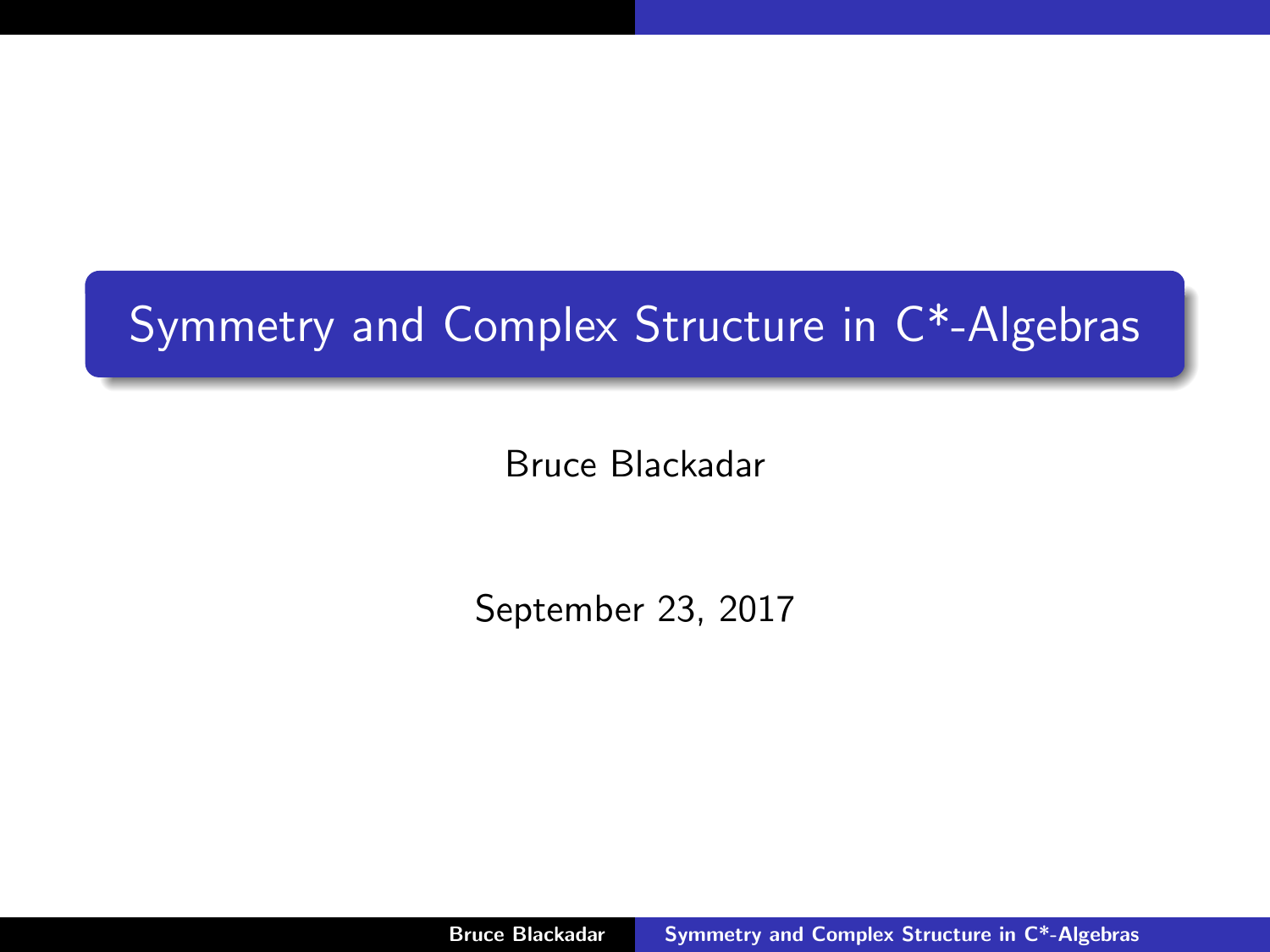# C\*-Algebras

Recall the definition of a C\*-algebra:

# Definition:

A C\*-algebra is a complex Banach algebra A, with an involution \* satisfying

$$
(x + y)^{*} = x^{*} + y^{*}, \ (\lambda x)^{*} = \overline{\lambda}x^{*}, \ (xy)^{*} = y^{*}x^{*}, \ (x^{*})^{*} = x
$$

for all  $x, y \in A, \lambda \in \mathbb{C}$ , and satisfying the C<sup>\*</sup>-axiom

$$
||x^*x|| = ||x||^2
$$
 for all  $x \in A$ .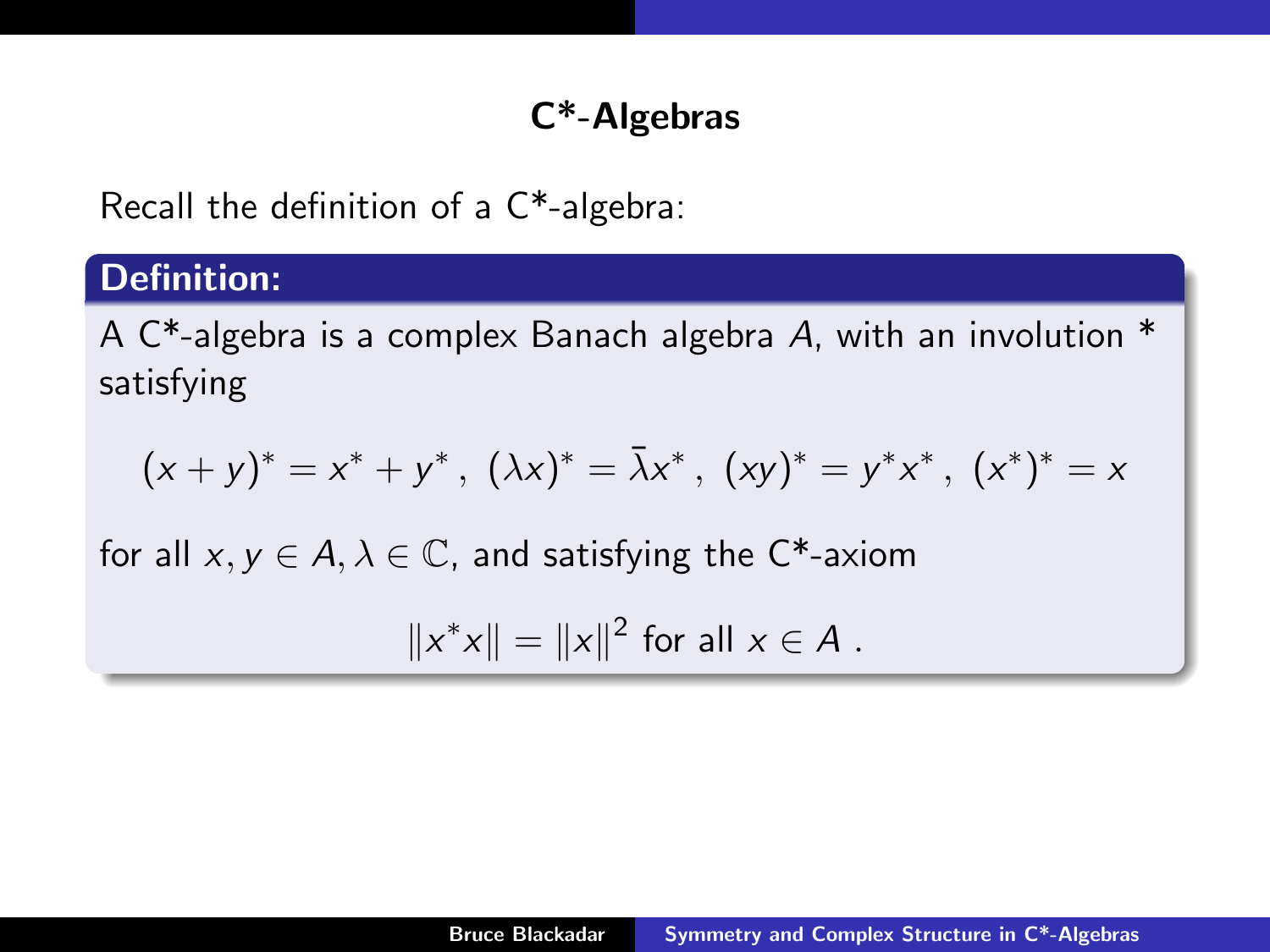# C\*-Algebras

Recall the definition of a C\*-algebra:

# Definition:

A C\*-algebra is a complex Banach algebra A, with an involution \* satisfying

$$
(x + y)^{*} = x^{*} + y^{*}, \ (\lambda x)^{*} = \overline{\lambda}x^{*}, \ (xy)^{*} = y^{*}x^{*}, \ (x^{*})^{*} = x
$$

for all  $x, y \in A, \lambda \in \mathbb{C}$ , and satisfying the C<sup>\*</sup>-axiom

$$
||x^*x|| = ||x||^2
$$
 for all  $x \in A$ .

The key point for our discussion is that the complex scalar multiplication must be specified as part of the C\*-algebra structure.

\*-Homomorphisms between C\*-algebras must respect the scalar multiplication.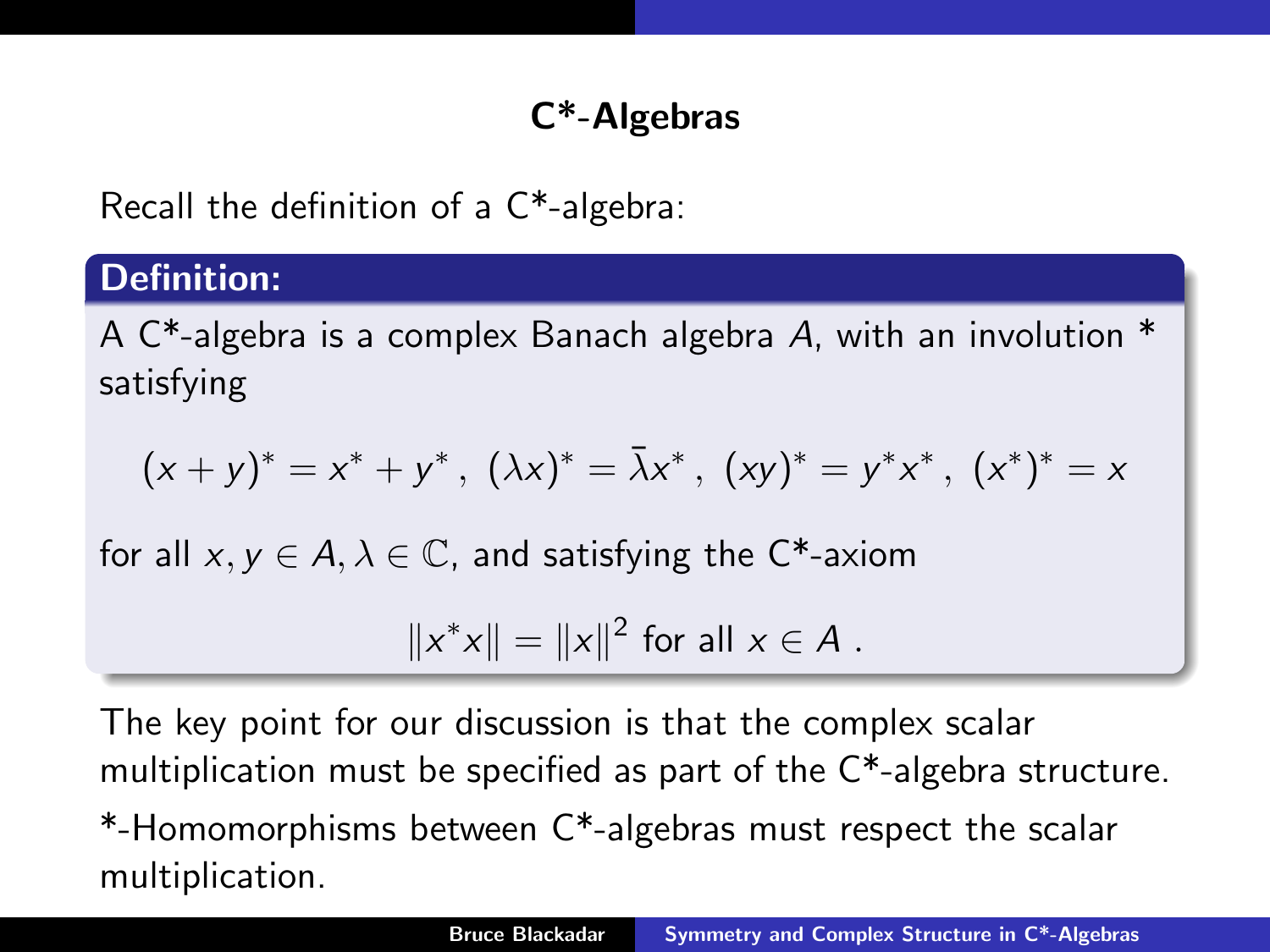The complex scalar multiplication is not quite implicit in the \*-ring structure of  $A$ , or in the structure of  $A$  as a real  $C^*$ -algebra: there are (at least) two possibilities.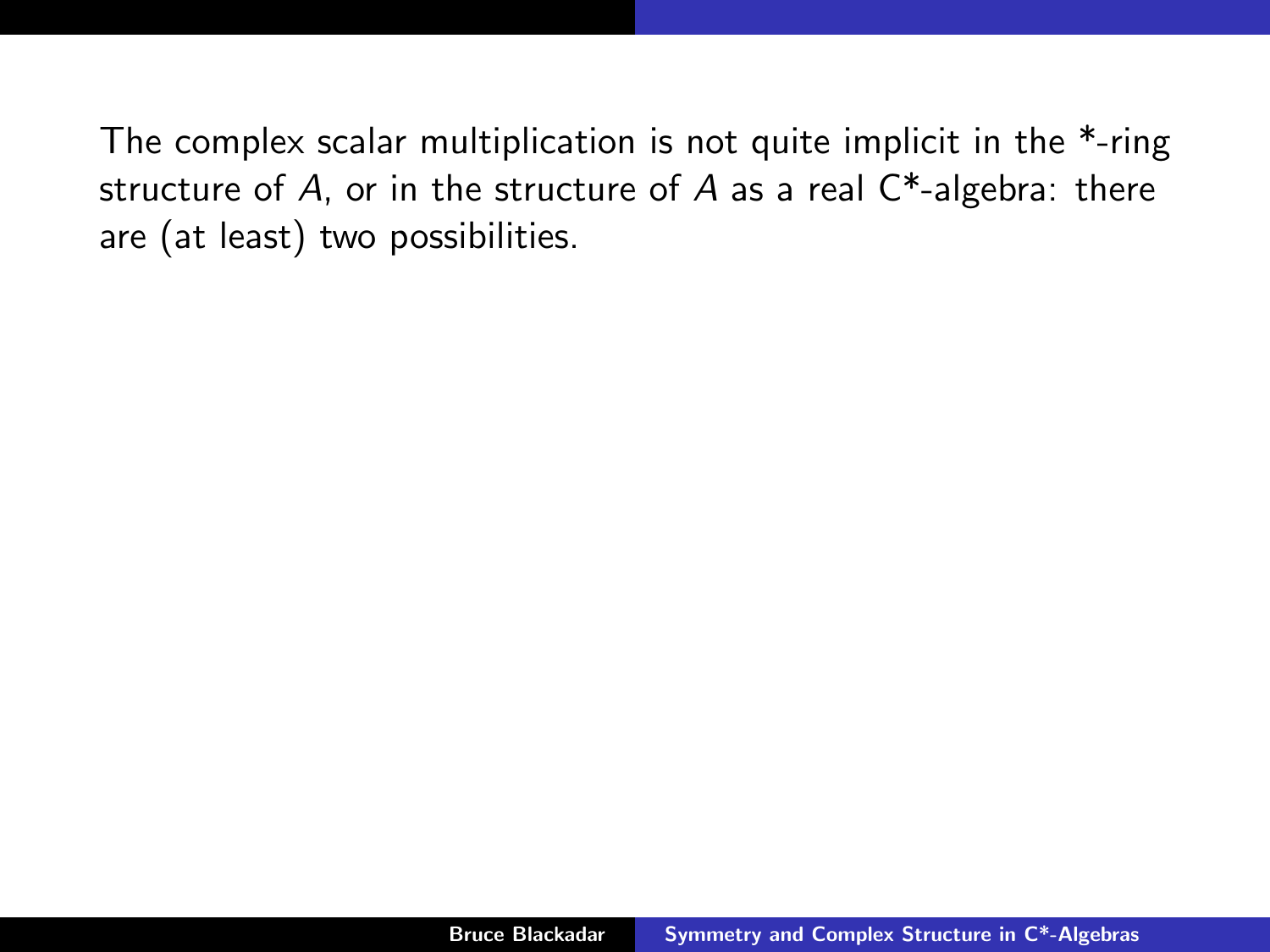The complex scalar multiplication is not quite implicit in the \*-ring structure of A, or in the structure of A as a real  $C^*$ -algebra: there are (at least) two possibilities.

If A is a C\*-algebra, keep the addition, multiplication, involution, and norm the same and conjugate the scalar multiplication:

$$
\lambda\cdot x=\bar\lambda x\ .
$$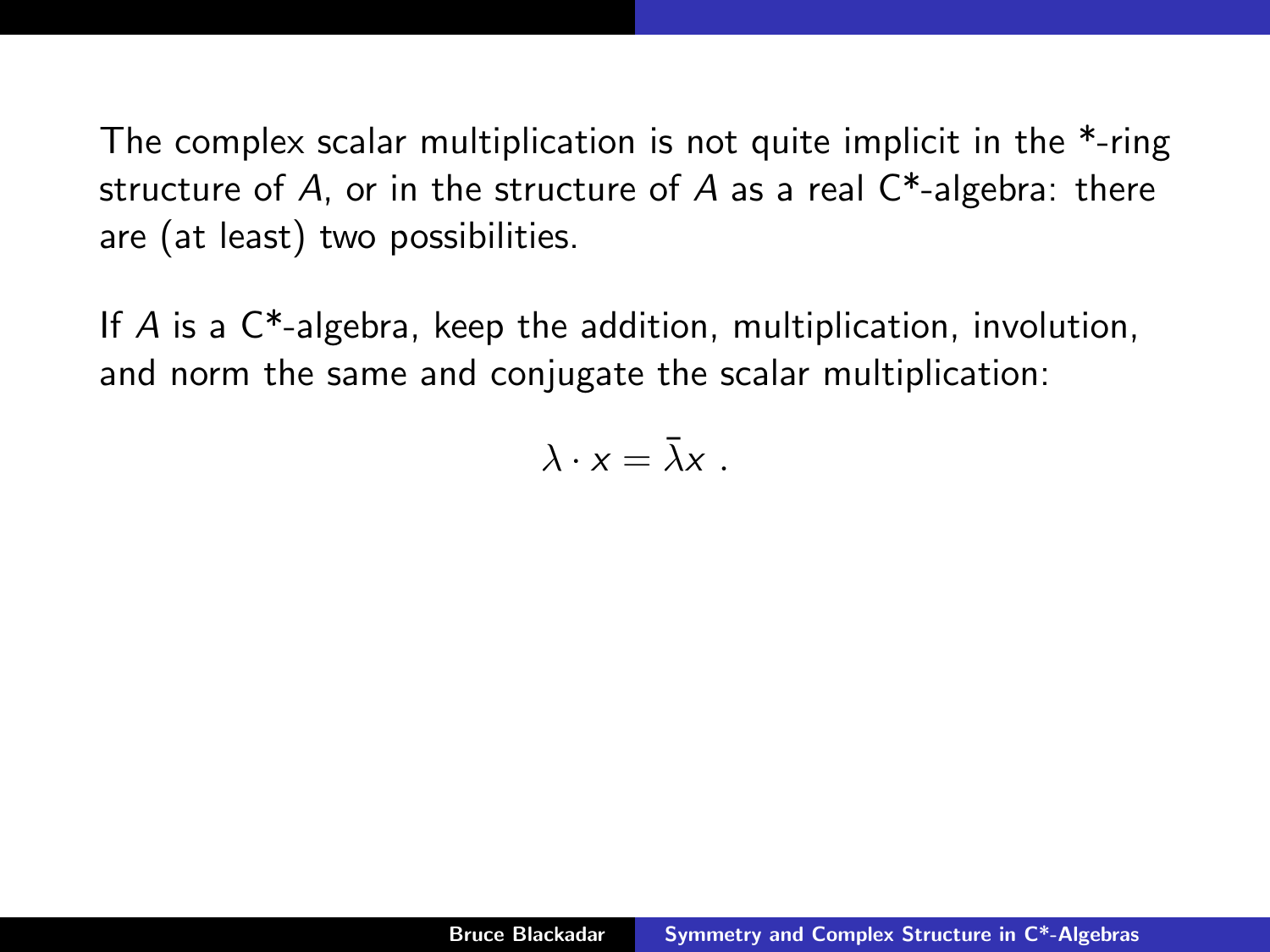The complex scalar multiplication is not quite implicit in the \*-ring structure of A, or in the structure of A as a real  $C^*$ -algebra: there are (at least) two possibilities.

If A is a C\*-algebra, keep the addition, multiplication, involution, and norm the same and conjugate the scalar multiplication:

$$
\lambda\cdot x=\bar\lambda x\ .
$$

A with this new scalar multiplication is a *different*  $C^*$ -algebra, called the *conjugate*  $C^*$ -algebra of A, denoted  $A^c$ .

The identity map from  $A$  to  $A^c$  is a \*-isomorphism of real  $C^*$ -algebras. But  $A^c$  need not be isomorphic to A as complex C\*-algebras.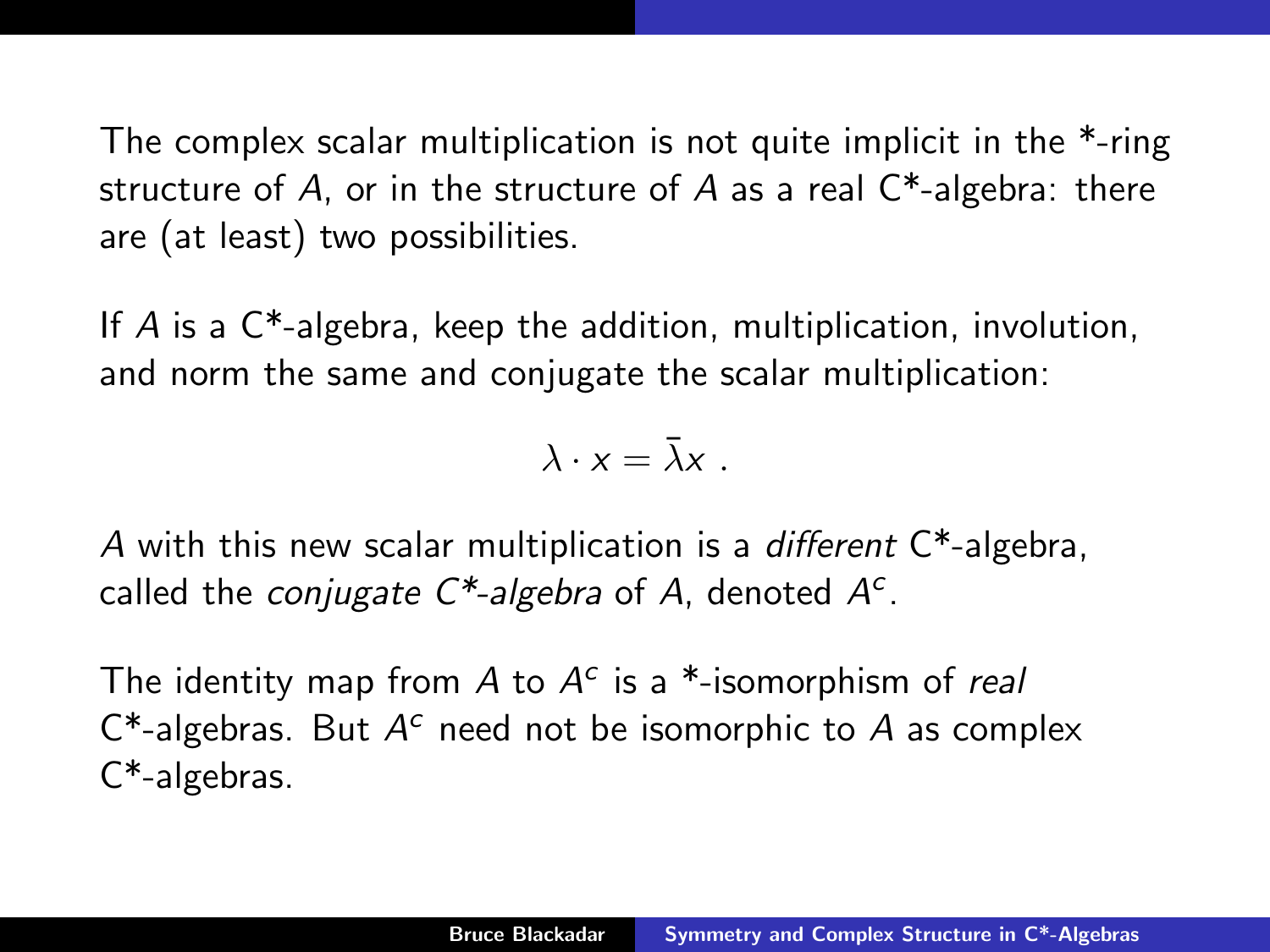Choosing a complex scalar multiplication on a C\*-algebra A can be thought of as a choice of an orientation on A.

If A has central projections, there are more than two possibilities: orientations can be chosen separately on direct summands.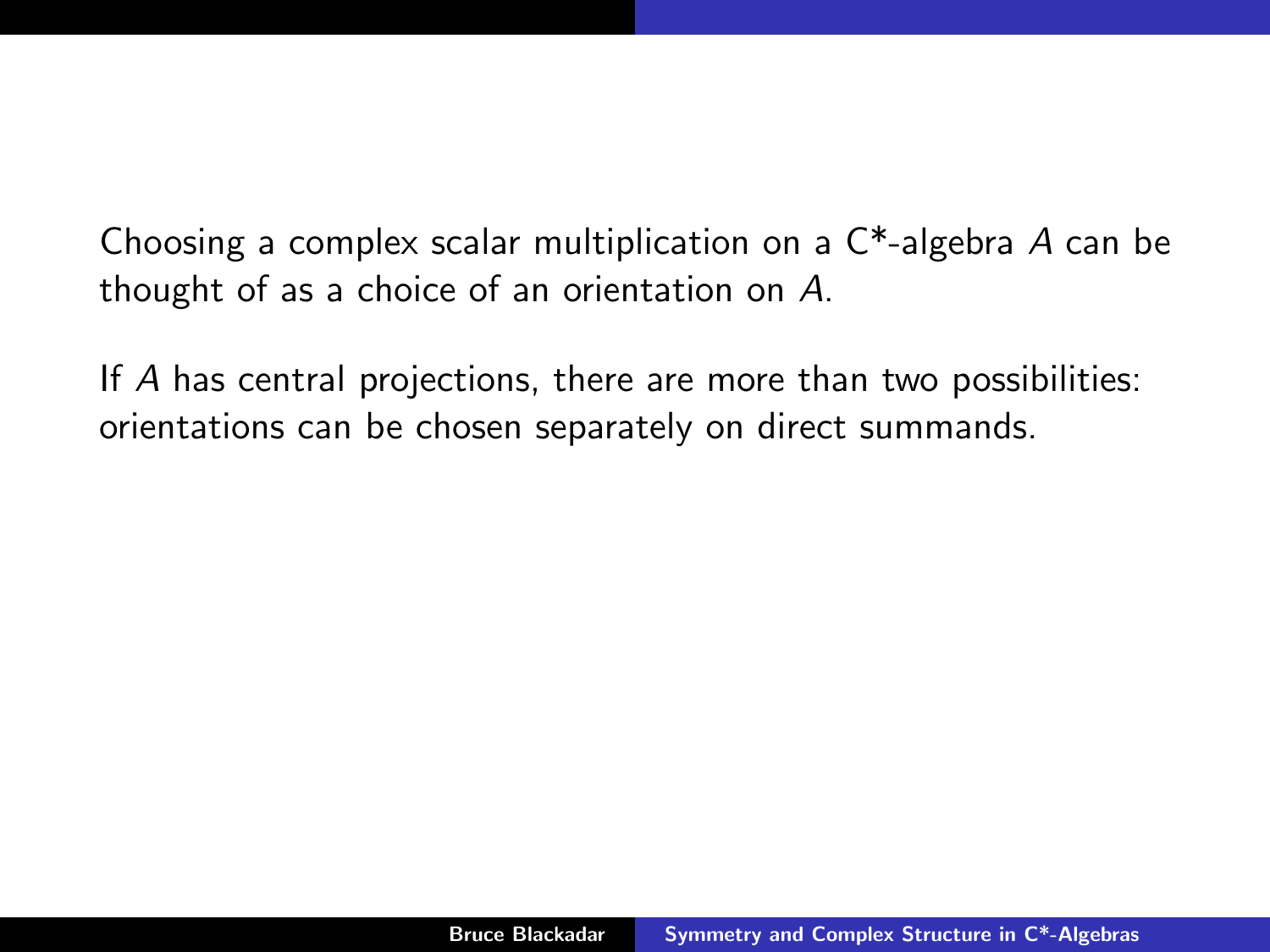Choosing a complex scalar multiplication on a C\*-algebra A can be thought of as a choice of an orientation on A.

If A has central projections, there are more than two possibilities: orientations can be chosen separately on direct summands.

#### **Definition**

A C\*-algebra A is symmetric if  $A \cong A^c$  (as complex C\*-algebras).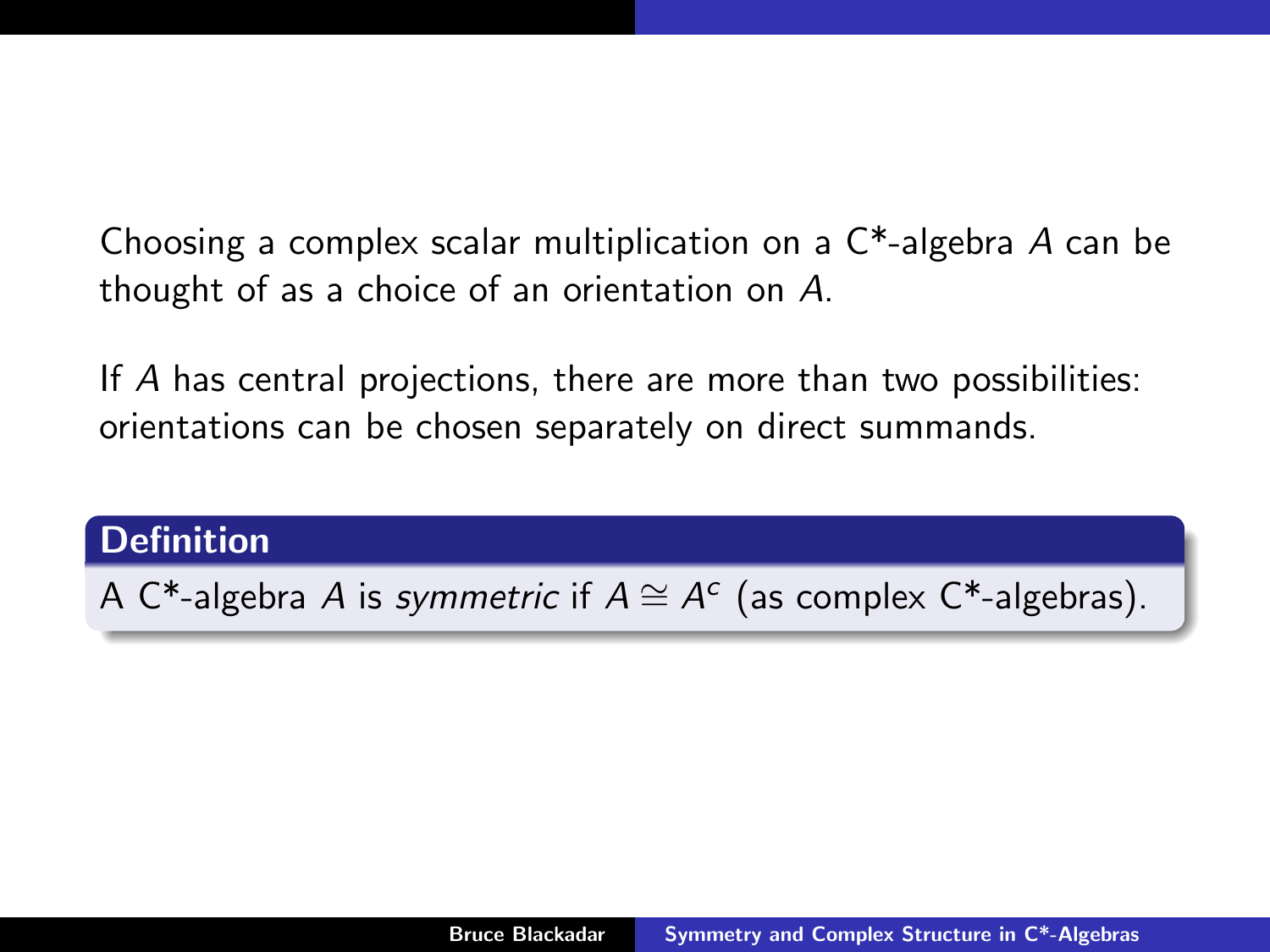Keep the addition, involution, scalar multiplication, and norm on A, and reverse the multiplication:

 $x \cdot y = yx$ .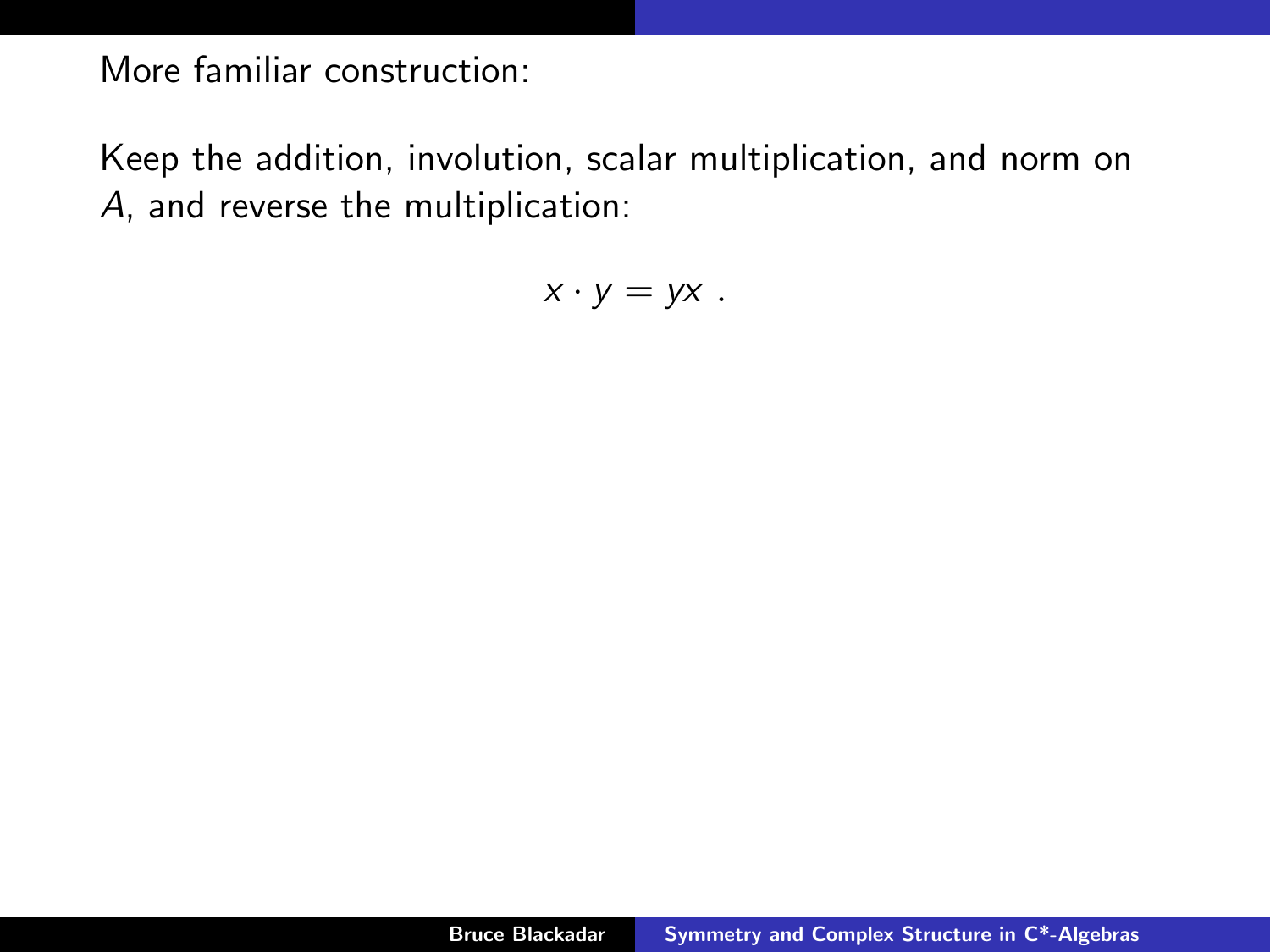Keep the addition, involution, scalar multiplication, and norm on A, and reverse the multiplication:

 $x \cdot y = yx$ .

A with this structure is another  $C^*$ -algebra, called the *opposite*  $C^*$ -algebra of A, denoted  $A^{op}$ .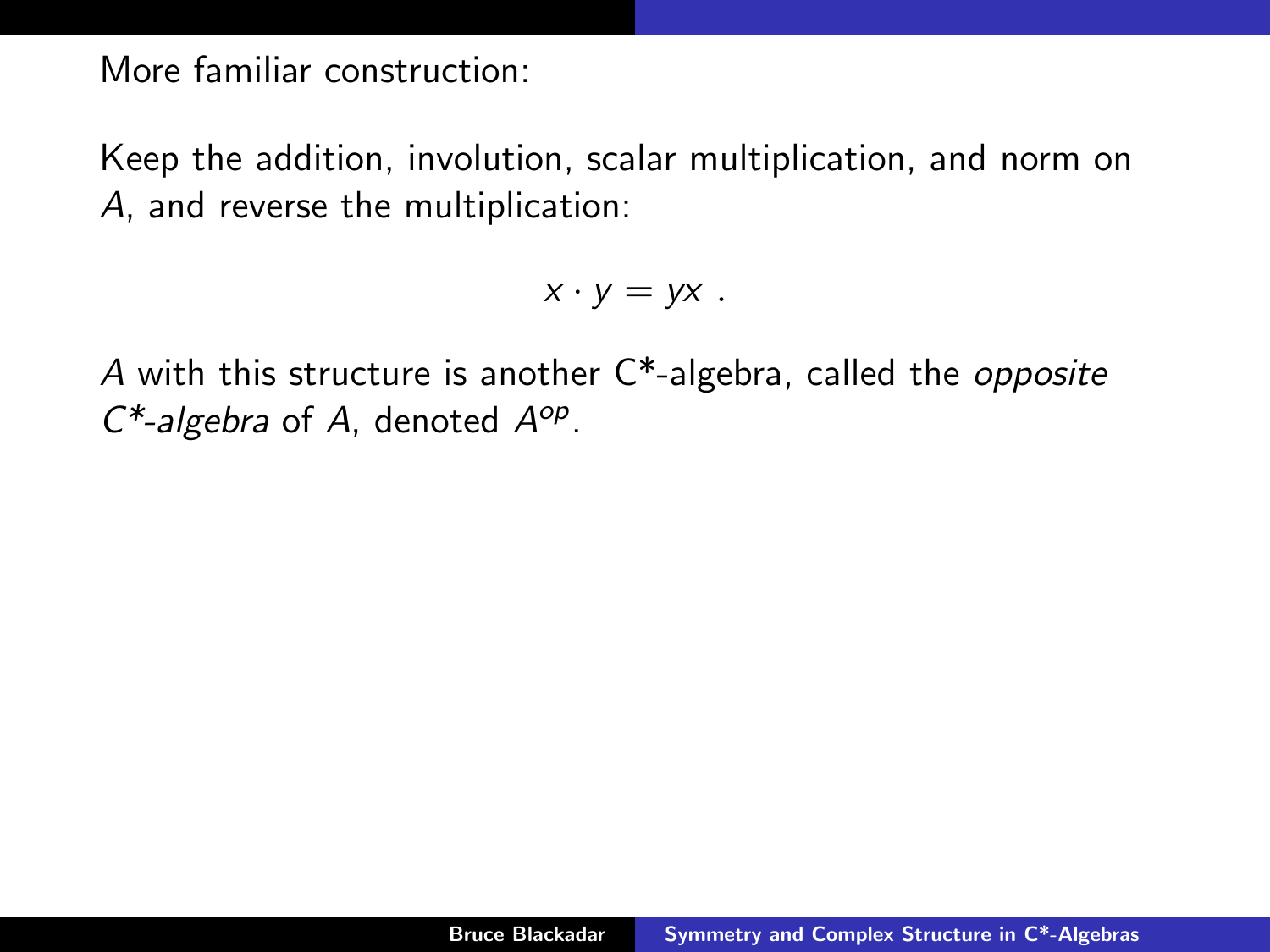Keep the addition, involution, scalar multiplication, and norm on A, and reverse the multiplication:

 $x \cdot v = vx$ .

A with this structure is another  $C^*$ -algebra, called the *opposite*  $C^*$ -algebra of A, denoted  $A^{op}$ .

 $A^c$  is isomorphic to  $A^{op}$  as a (complex)  $C^*$ -algebra via  $x \mapsto x^*$ , hence is anti-isomorphic to A as a (complex)  $C^*$ -algebra. A and  $A^{op}$  are \*-isomorphic as real C\*-algebras via  $x \mapsto x^*$ . But A and A<sup>op</sup> need not be isomorphic as (complex) C\*-algebras (Connes, Phillips, B.)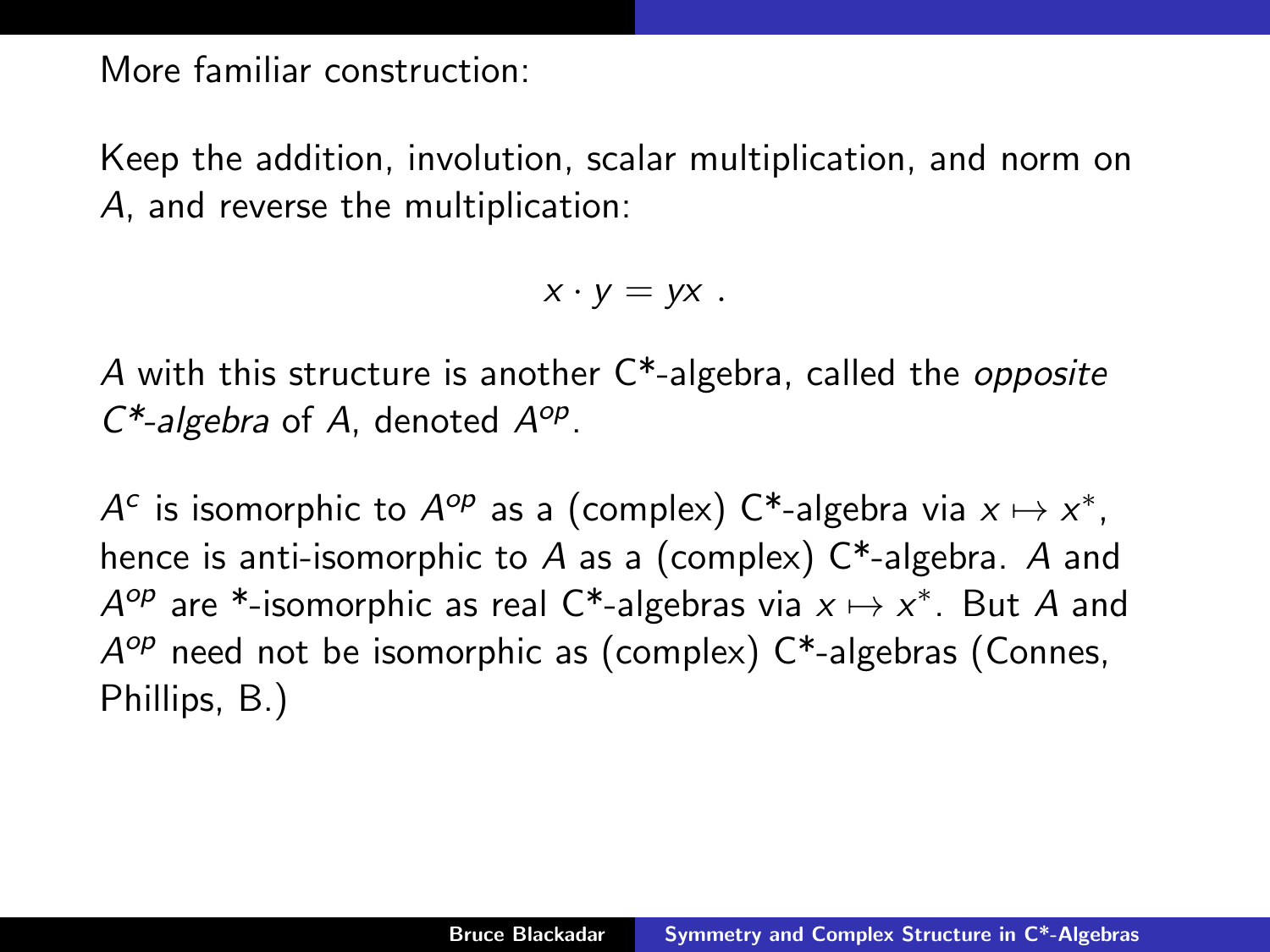Keep the addition, involution, scalar multiplication, and norm on A, and reverse the multiplication:

 $x \cdot v = vx$ .

A with this structure is another  $C^*$ -algebra, called the *opposite*  $C^*$ -algebra of A, denoted  $A^{op}$ .

 $A^c$  is isomorphic to  $A^{op}$  as a (complex)  $C^*$ -algebra via  $x \mapsto x^*$ , hence is anti-isomorphic to A as a (complex)  $C^*$ -algebra. A and  $A^{op}$  are \*-isomorphic as real C\*-algebras via  $x \mapsto x^*$ . But A and A<sup>op</sup> need not be isomorphic as (complex) C\*-algebras (Connes, Phillips, B.)

It is obvious that  $A \mapsto A^c$  (or  $A \mapsto A^{op}$ ) is functorial, i.e. a (complex-linear) \*-homomorphism from A to B gives a (complex-linear) \*-homomorphism from  $A^c$  to  $B^c$ .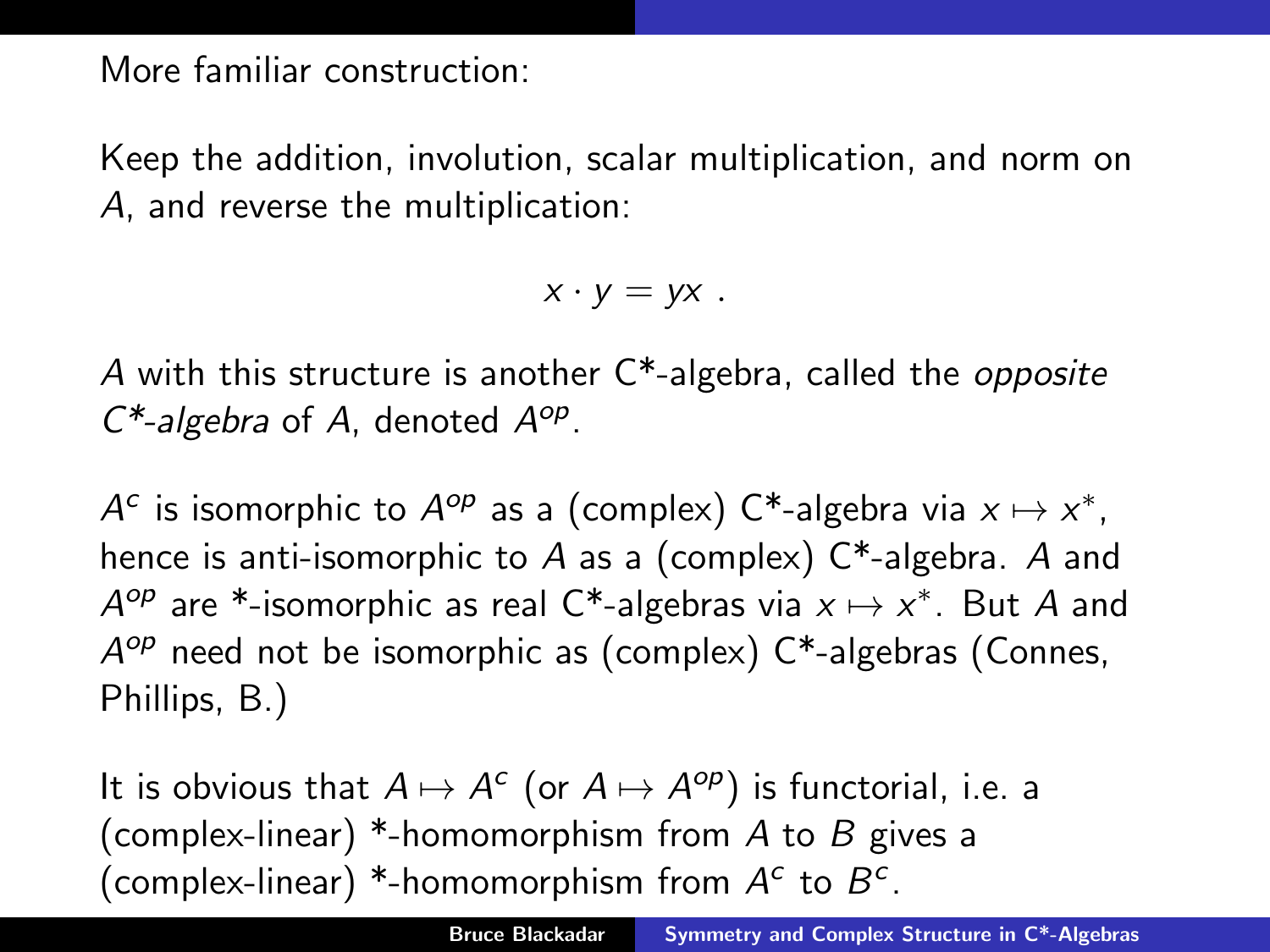# Stable Homogeneous C\*-Algebras

Stable homogeneous C\*-algebras were classified by Dixmier and Douady in the 1960s.

Ingredients: a base space  $X$ , assumed compact and metrizable for simplicity An element  $\sigma \in H^3(X)$ , called the *Dixmier-Douady invariant*.

#### Theorem.

(i) To each such pair, a separable stable homogeneous  $C^*$ -algebra  $C^*(X, \sigma)$  is associated. Every separable stable homogeneous C<sup>\*</sup>-algebra A with  $Prim(A) \cong X$  is of this form. (ii)  $C^*(X,\sigma) \cong C^*(Y,\tau)$  if and only if there is a homeomorphism  $\phi: X \to Y$  with  $\phi^*(\tau) = \sigma$ .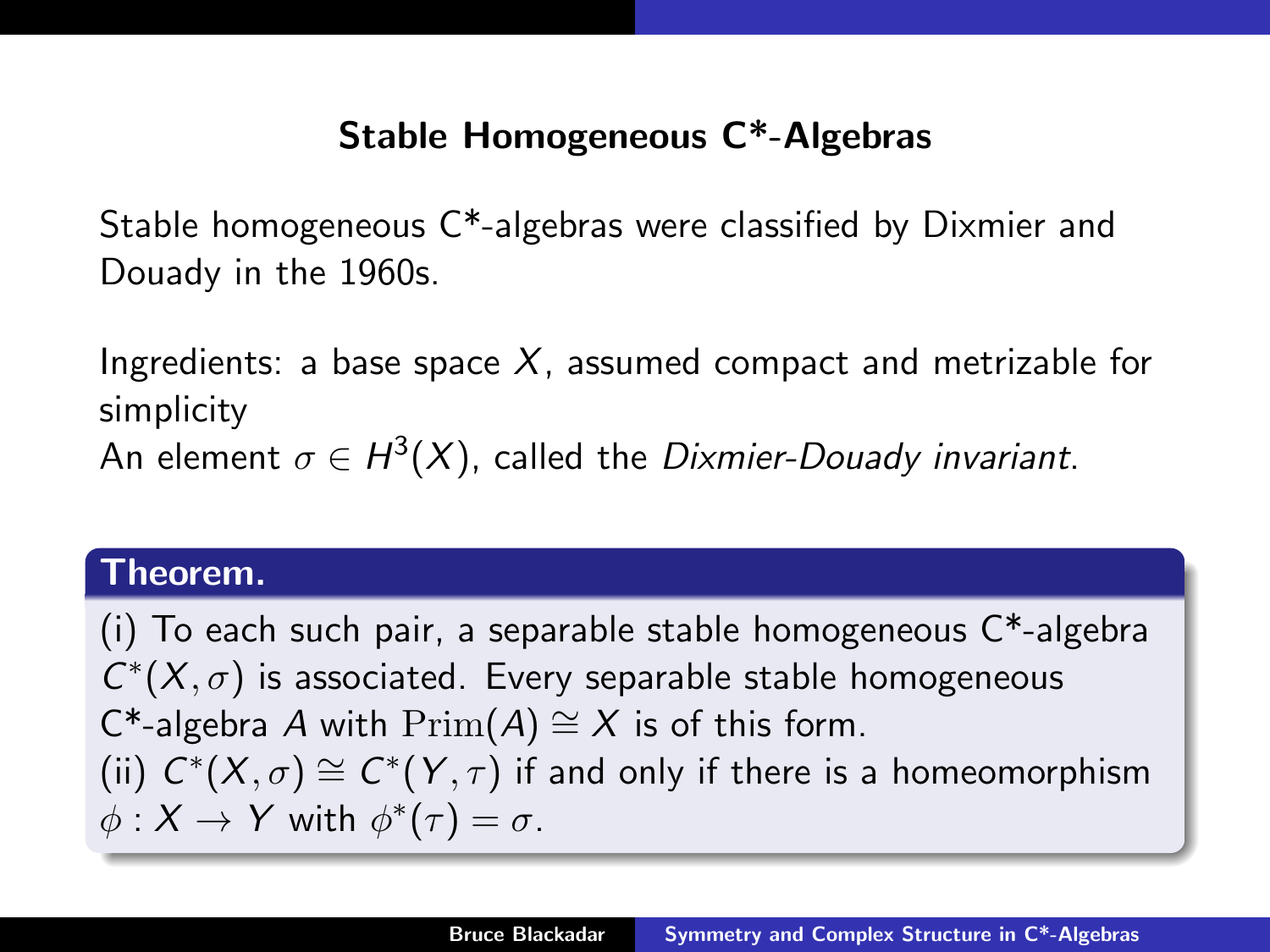Simplest case: X is a closed connected orientable 3-manifold. Then  $H^3(X)\cong \mathbb{Z}$ . The stable continuous trace C\*-algebras over  $X$ are thus of the form  $C^*(X, n)$  for  $n \in \mathbb{Z}$ .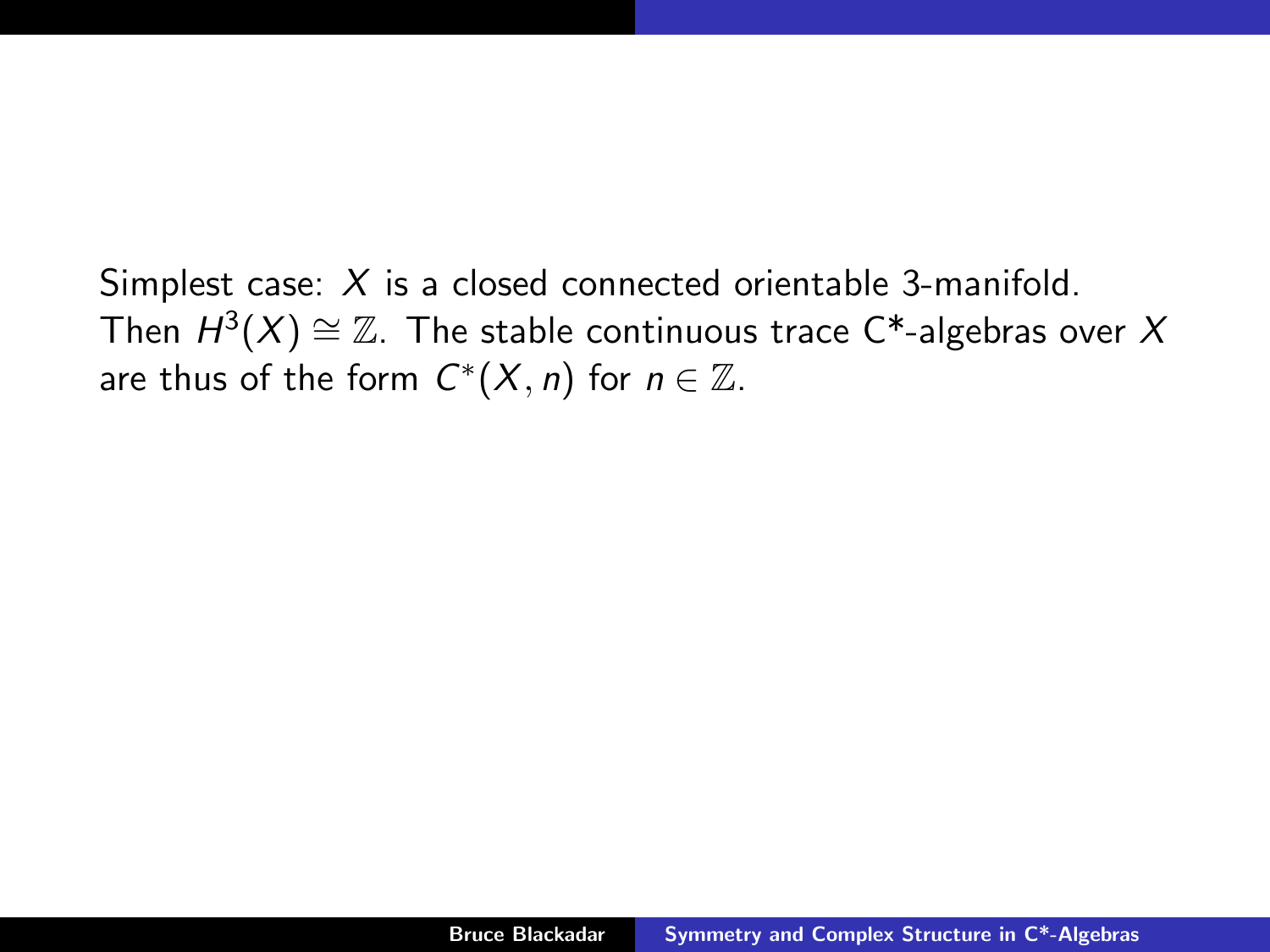Simplest case: X is a closed connected orientable 3-manifold. Then  $H^3(X)\cong \mathbb{Z}$ . The stable continuous trace C\*-algebras over  $X$ are thus of the form  $C^*(X, n)$  for  $n \in \mathbb{Z}$ .

 $C^*(X, n)$  is symmetric if and only if there is a homeomorphism of X which sends n to  $-n$ , i.e. an orientation-reversing homeomorphism if  $n \neq 0$ .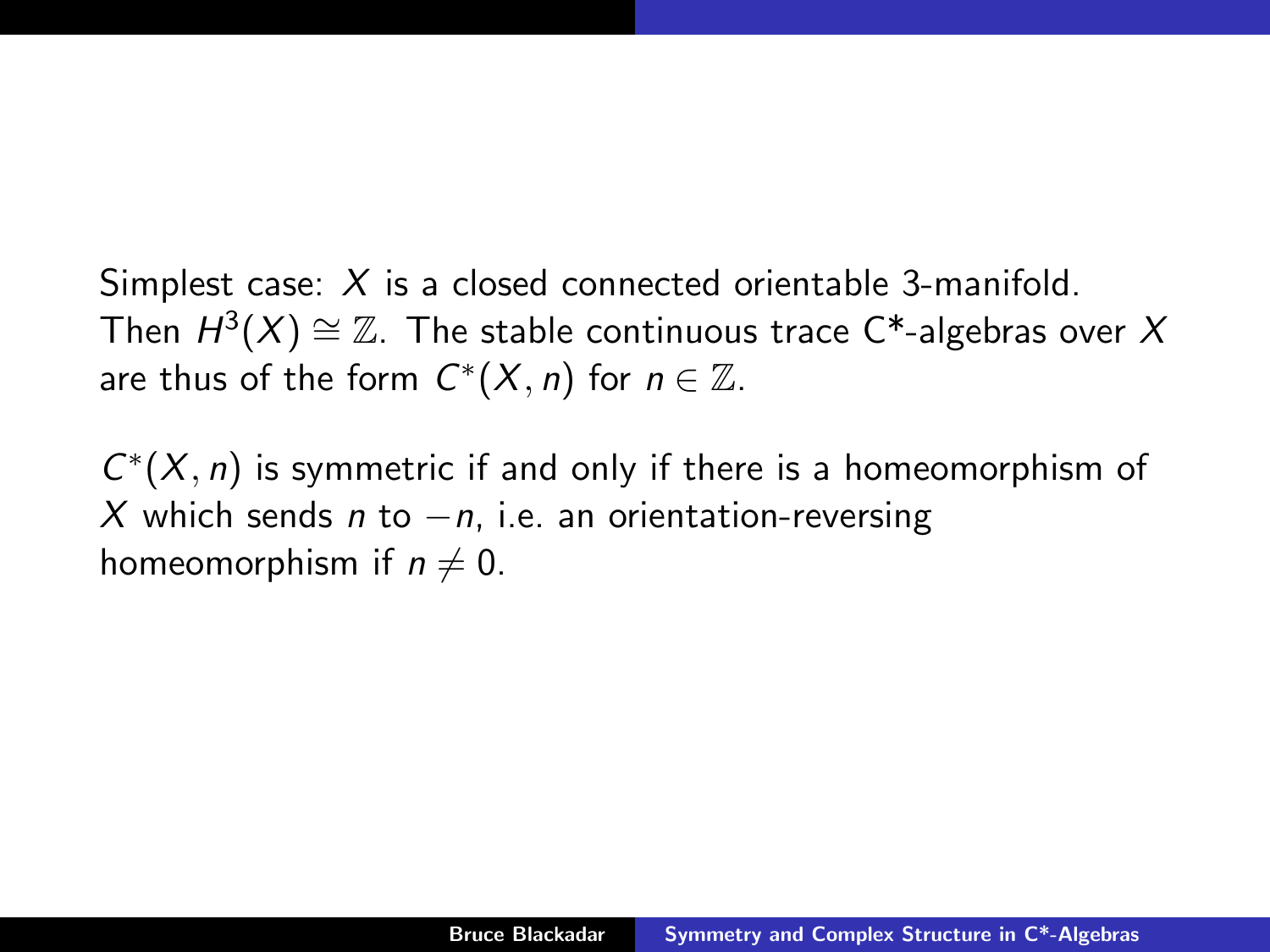## Lens Spaces

Regard  $S^3$  as the unit sphere in  $\mathbb{C}^2$ . Let  $p \in \mathbb{N}$ ,  $p \ge 2$ , and  $1\leq q\leq p-1$  relatively prime to  $p.$  Define an action of  $\mathbb{Z}_p$  on  $S^3$ by letting the generator act by

$$
(z,w)\mapsto (e^{2\pi i/p}z,e^{2\pi i q/p}w)\ .
$$

This is a free action. Denote the quotient, which is a closed connected oriented 3-manifold, by  $L(p, q)$ . The usual orientation on  $S^3$  induces a canonical orientation on  $L(p,q).$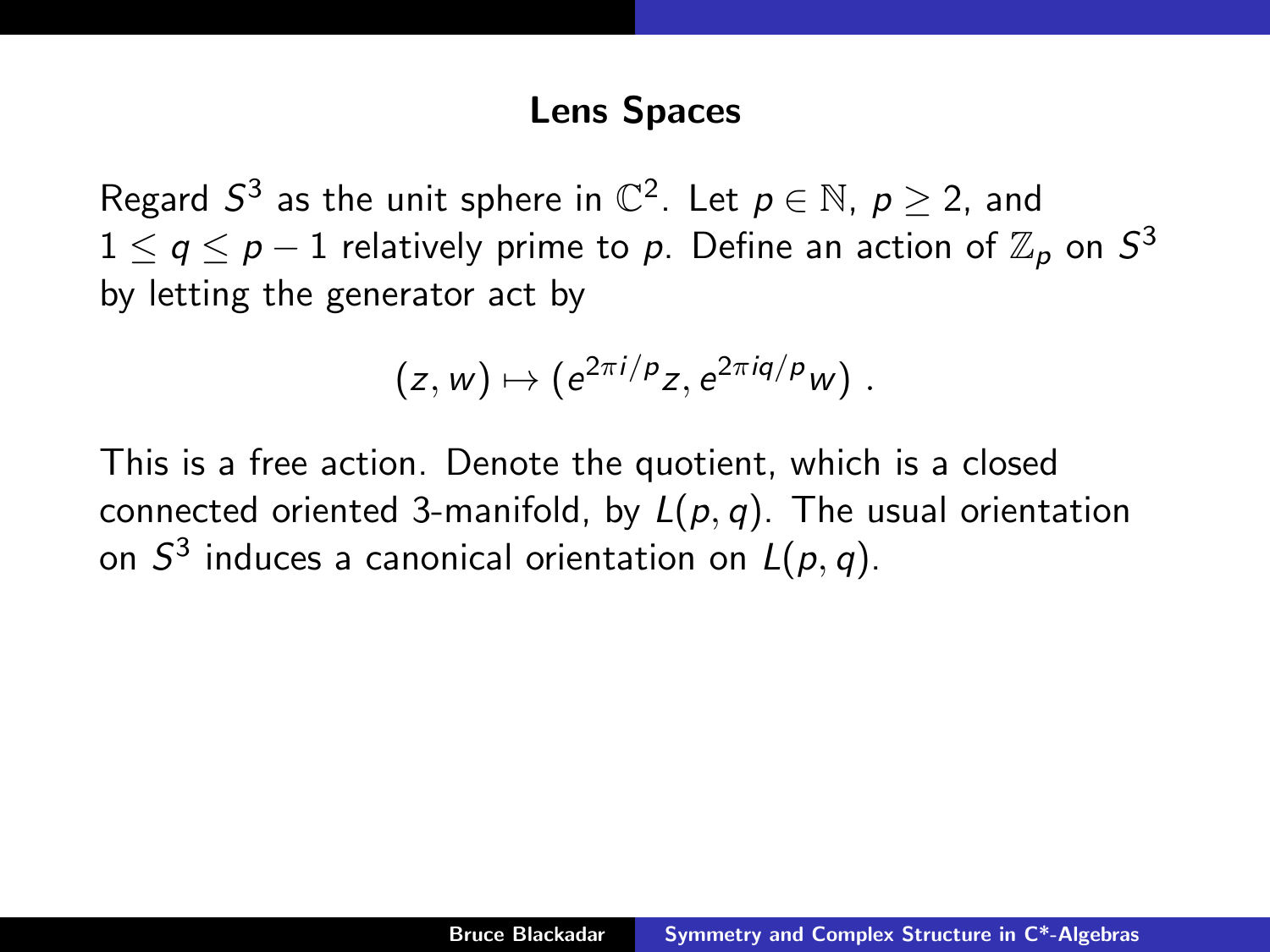# Lens Spaces

Regard  $S^3$  as the unit sphere in  $\mathbb{C}^2$ . Let  $p \in \mathbb{N}$ ,  $p \ge 2$ , and  $1\leq q\leq p-1$  relatively prime to  $p.$  Define an action of  $\mathbb{Z}_p$  on  $S^3$ by letting the generator act by

$$
(z,w)\mapsto (e^{2\pi i/p}z,e^{2\pi iq/p}w)\ .
$$

This is a free action. Denote the quotient, which is a closed connected oriented 3-manifold, by  $L(p, q)$ . The usual orientation on  $S^3$  induces a canonical orientation on  $L(p,q).$ 

Lens spaces have been classified up to homeomorphism, homotopy equivalence, oriented homeomorphism, and oriented homotopy equivalence.

 $L(7, 2)$  and  $L(7, 3)$  are homeomorphic but not oriented homeomorphic. Thus  $L(7, 2)$  has no orientation-reversing homeomorphism.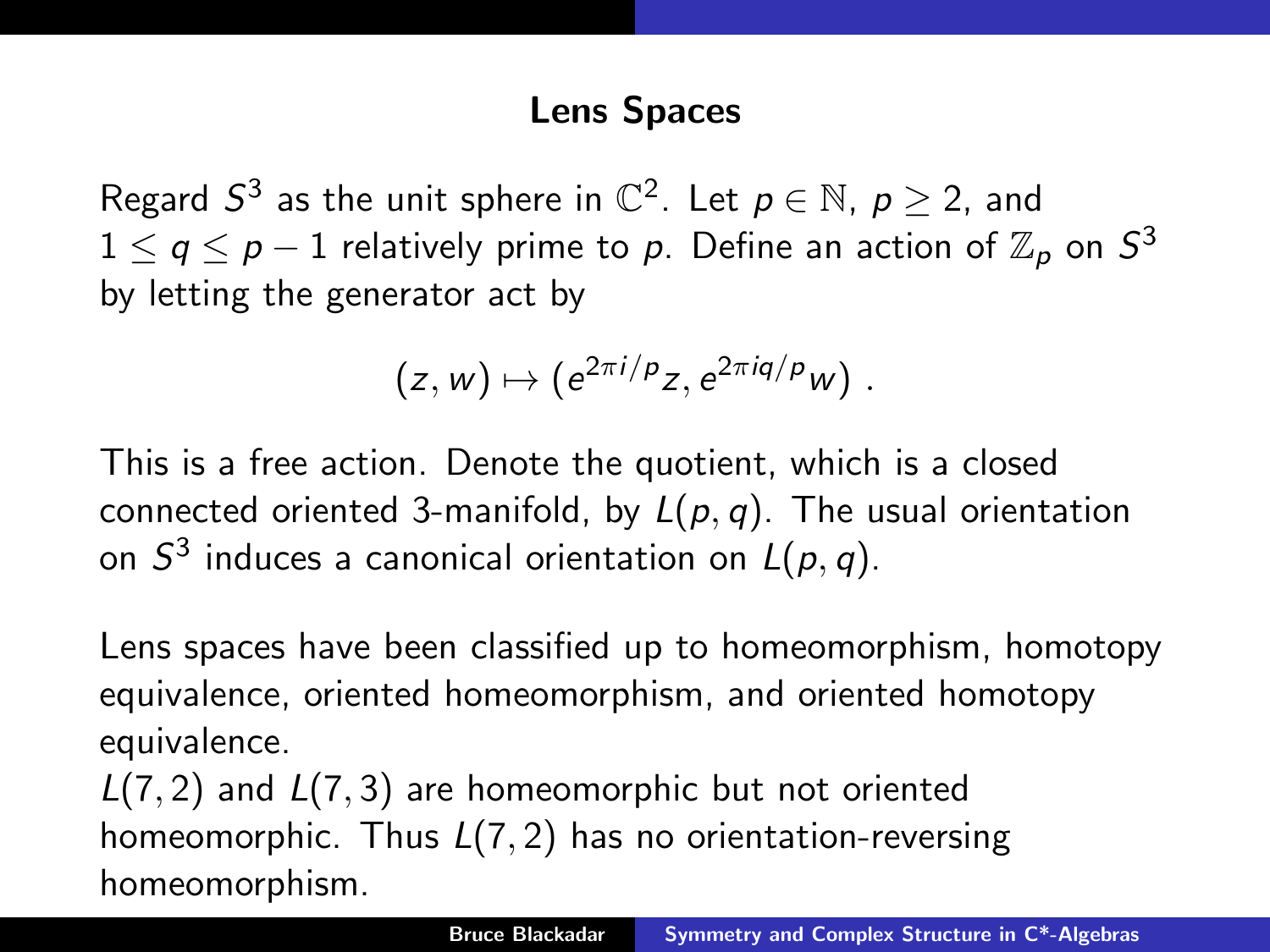Thus, if  $X = L(7,2)$  and  $n \neq 0$  (say  $n = 1$ ), then  $A = C^*(X, n)$  is not symmetric.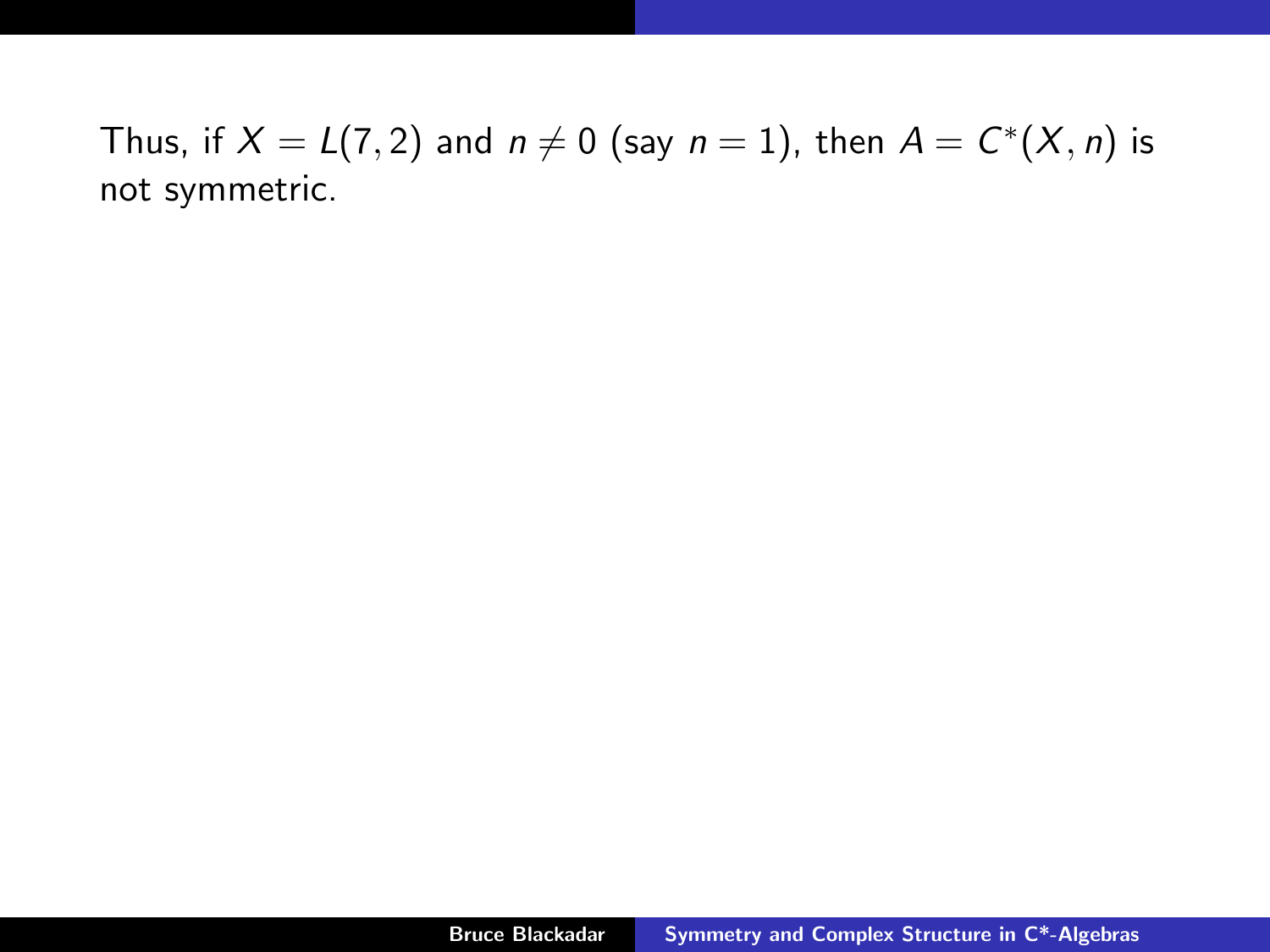Thus, if  $X = L(7,2)$  and  $n \neq 0$  (say  $n = 1$ ), then  $A = C^*(X, n)$  is not symmetric.

A standard iterative construction, obtained by taking automorphisms  $(\theta_n)$  of A induced by a minimal sequence  $(\phi_n)$  of automorphisms of  $X$  homotopic to the identity and successively embedding A into  $M_2(A) \cong A$  by

$$
x \mapsto diag(x, \theta_n(x))
$$

a projectionless simple C\*-algebra is obtained which is possibly not symmetric.

More sophisticated versions of the construction yield more promising examples.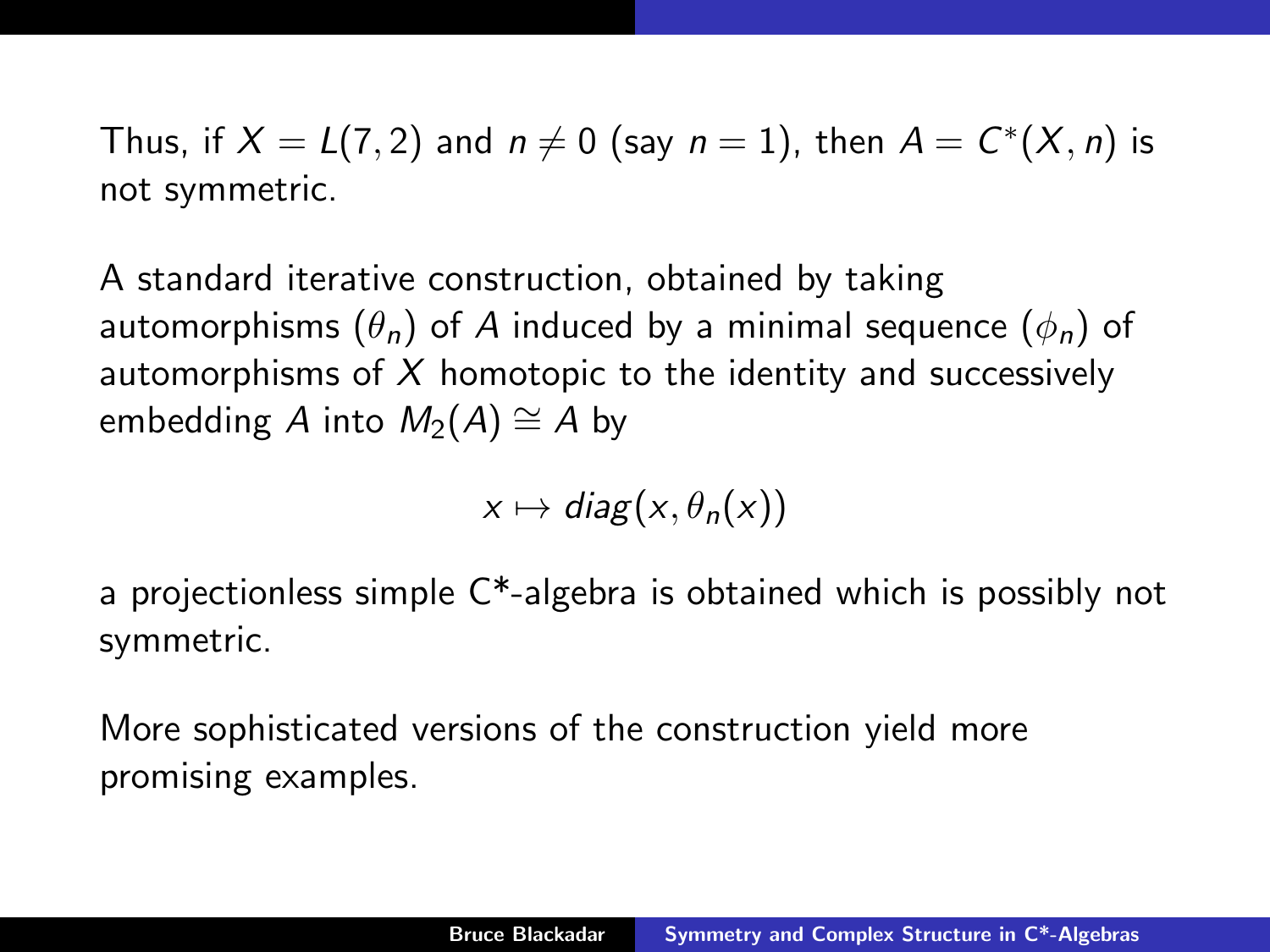# K-Theory

 $\mathcal{K}_{*}(A)$  and  $\mathcal{K}_{*}(A^{c})$  (or  $\mathcal{K}_{*}(A^{op})$ ) are naturally isomorphic since the projections, unitaries, and partial isometries in  $A^c$  (and  $A^{op}$ ) are just the projections, unitaries, and partial isometries in A respectively.

Thus K-theory (at least the K-groups) does not distinguish between  $A$  and  $A^c$ :  $K$ -theory does not "see" the complex structure of A.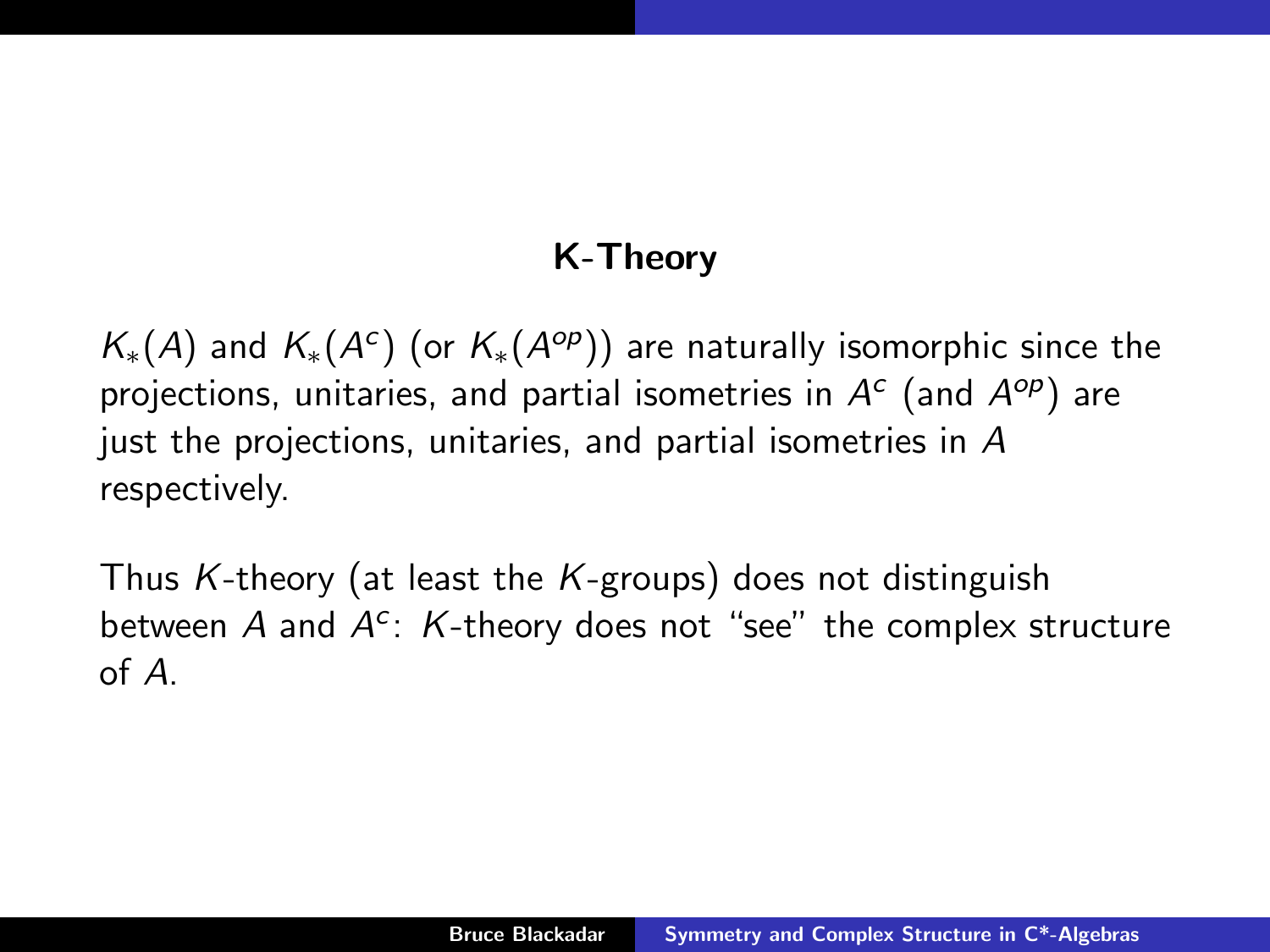However, functional calculus depends on the scalar multiplication, so is different in  $A^c$  than in  $A$ . The spectrum of an element  $x \in A$ is also different in  $A$  and  $A^c$  in general. (Functional calculus and spectrum are the same in  $A$  and  $A^{op}$ .)

As a result, if the complex scalar multiplication is conjugated, the connecting maps in the six-term exact sequence of  $K$ -theory change sign. So the complex scalar multiplication is subtly encoded in  $K$ -theory in the signs of these terms.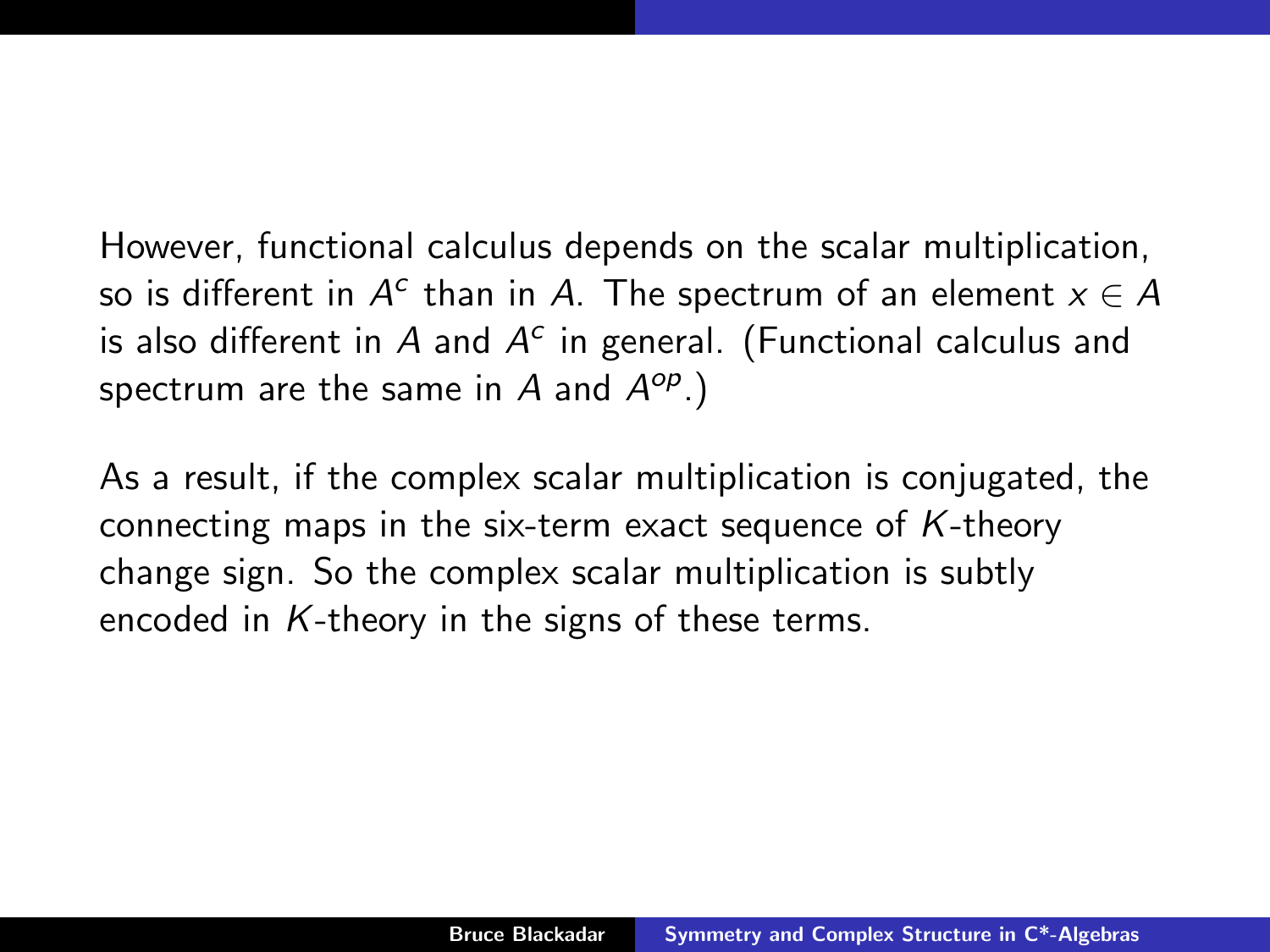# Bivariant K-Theory

There are many variations of bivariant  $K$ -theory:

KK-theory

E-theory

Cuntz's general bivariant theories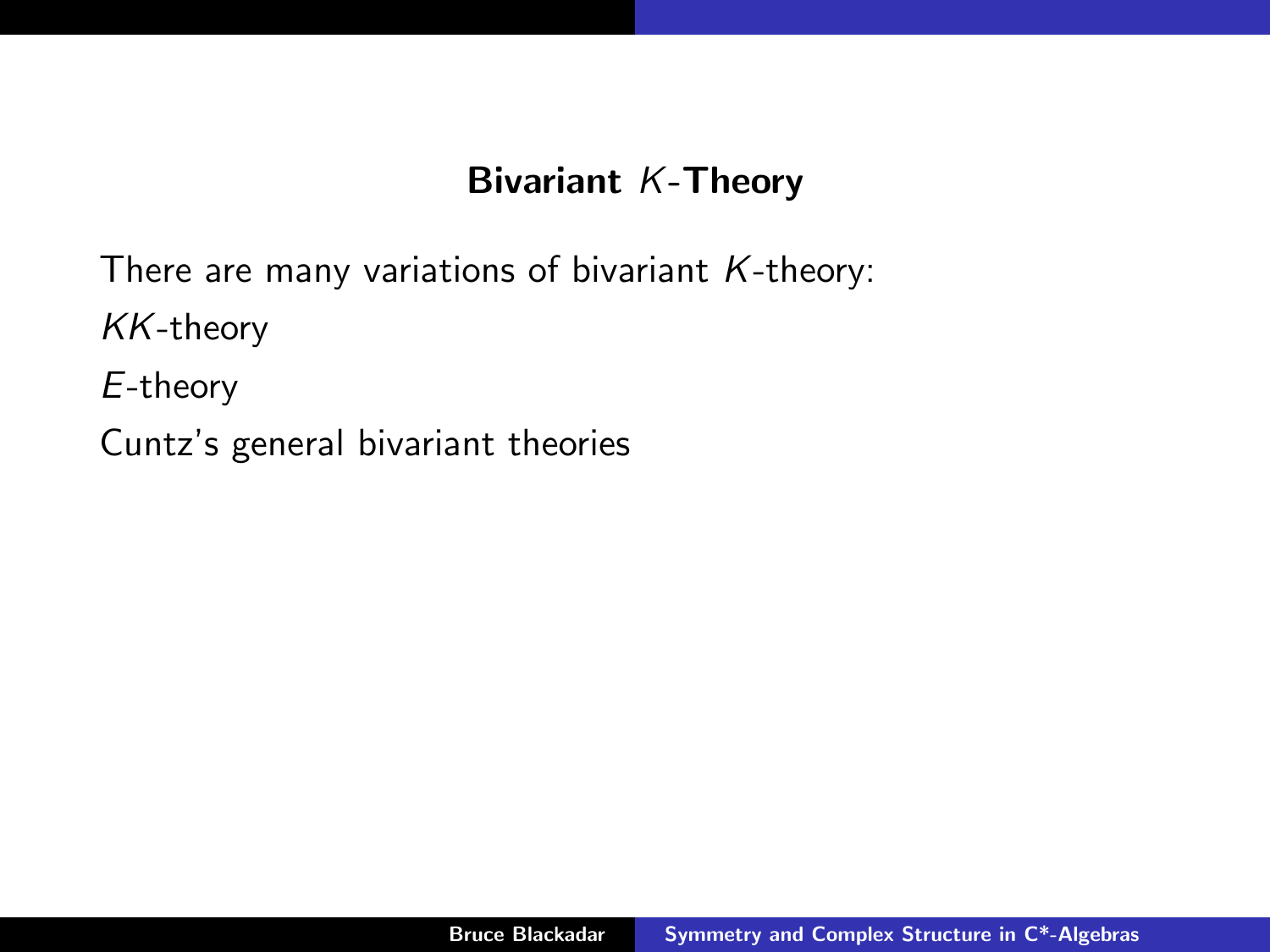# Bivariant K-Theory

There are many variations of bivariant  $K$ -theory:

KK-theory

E-theory

Cuntz's general bivariant theories

In their abstract formulations and concrete realizations (using Fredholm modules, asymptotic morphisms, etc.), the complex structure is used, so it is natural to expect that these theories may "see" the complex structure of the algebras.

Thus they may give finer structure invariants than ordinary K-theory.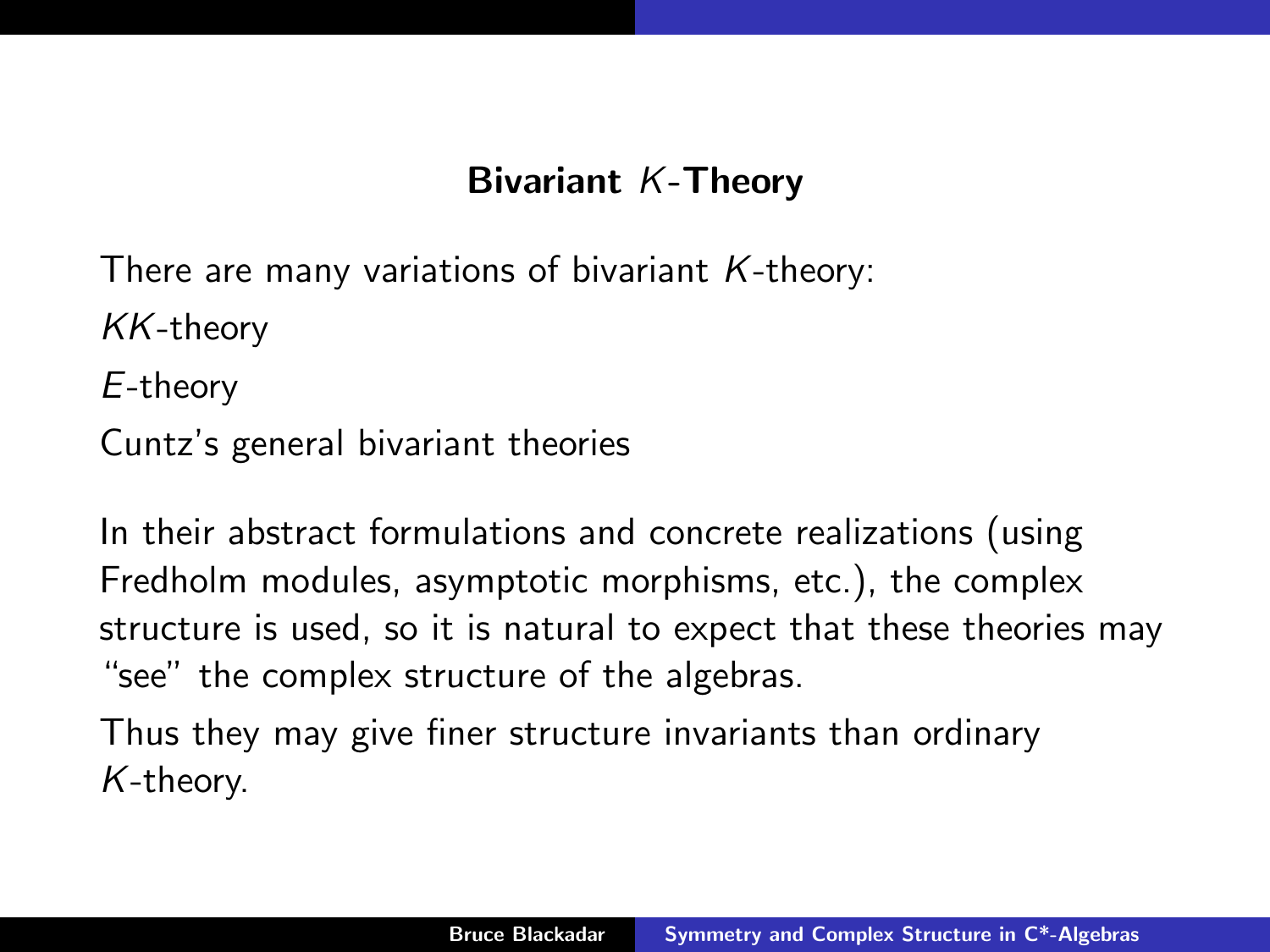Recall the definition of a (pre-)Hilbert B-module:

#### **Definition**

A pre-Hilbert B-module is a right B-module  $\mathcal E$  which is compatibly a complex vector space, equipped with a B-valued pre-inner product  $\langle \cdot , \cdot \rangle : \mathcal{E} \times \mathcal{E} \rightarrow B$  with the following properties for  $\xi, \eta, \zeta \in \mathcal{E}, b \in B, \lambda \in \mathbb{C}$ : (i)  $\langle \xi, \eta + \zeta \rangle = \langle \xi, \eta \rangle + \langle \xi, \zeta \rangle$  and  $\langle \xi, \lambda \eta \rangle = \lambda \langle \xi, \eta \rangle$ (ii)  $\langle \xi, \eta b \rangle = \langle \xi, \eta \rangle b$ (iii)  $\langle \eta, \xi \rangle = \langle \xi, \eta \rangle^*$ (iv)  $\langle \xi, \xi \rangle \ge 0$  (as an element of B).

"Compatible" means:

$$
(\lambda \xi)b = \lambda(\xi b) = \xi(\lambda b)
$$

for all  $\lambda \in \mathbb{C}$ ,  $\xi \in \mathcal{E}$ ,  $b \in B$ .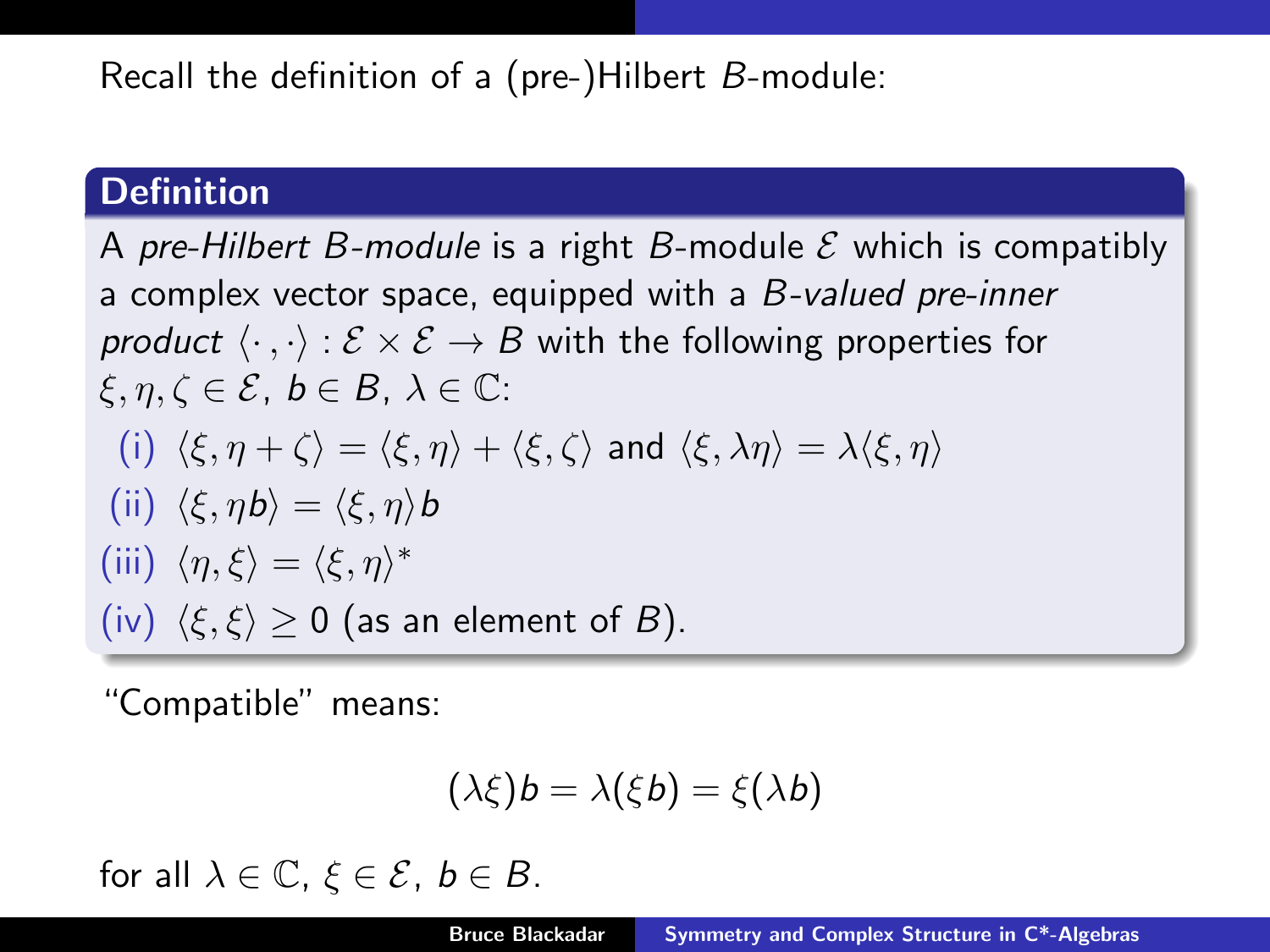The compatible complex-linearity is perhaps underappreciated. If this is weakened to real-linearity, the larger class of real (pre-)Hilbert  $B$ -modules is obtained, and  $KK$ -theory using this larger class of Hilbert modules is Kasparov's real  $KK$ -theory  $KK_{\mathbb{R}}$ .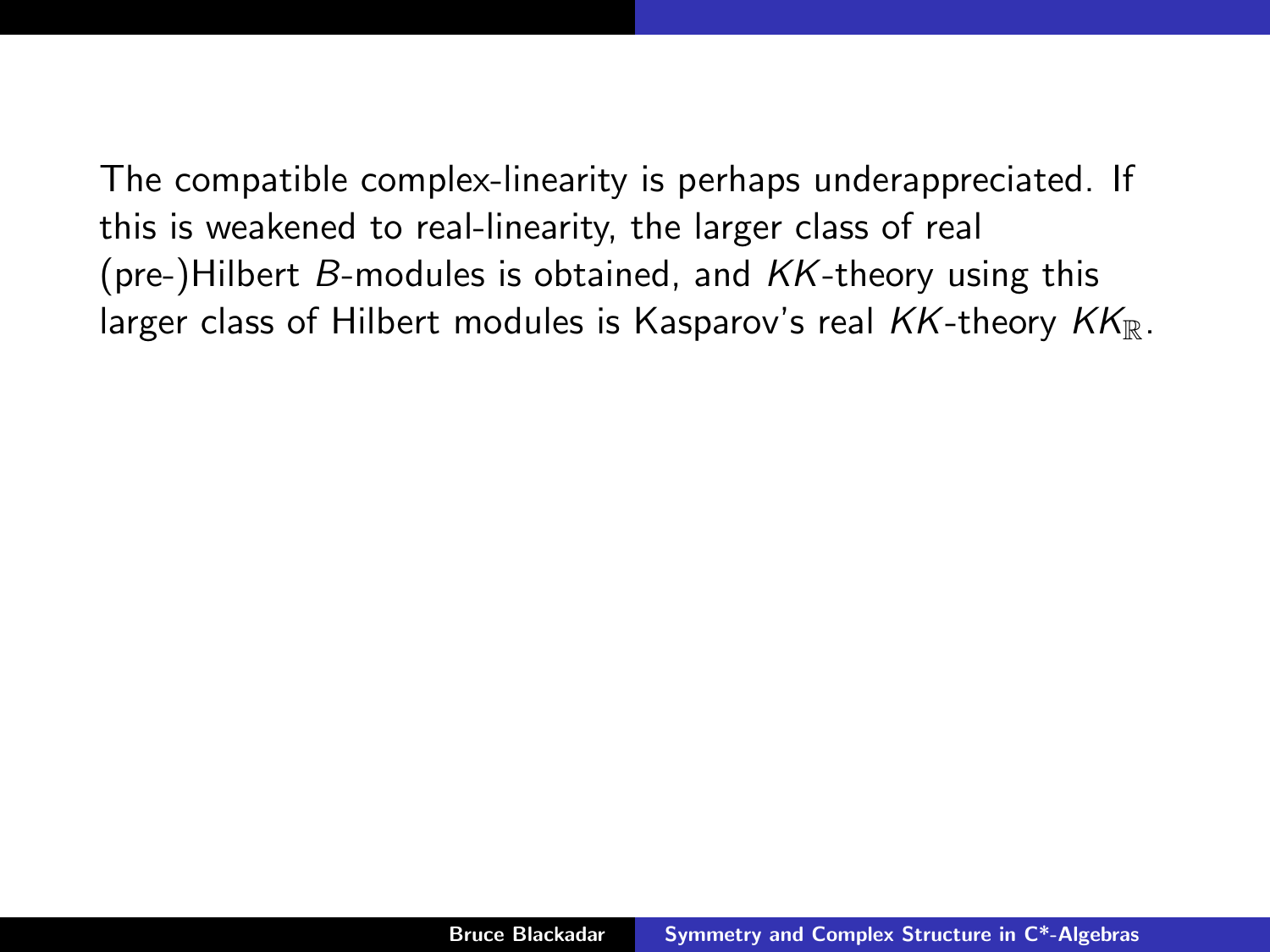The compatible complex-linearity is perhaps underappreciated. If this is weakened to real-linearity, the larger class of real (pre-)Hilbert  $B$ -modules is obtained, and  $KK$ -theory using this larger class of Hilbert modules is Kasparov's real  $KK$ -theory  $KK_{\mathbb{R}}$ .

If  $\mathcal E$  is a Hilbert B-module, the compatible scalar multiplication is in a sense implicit, since if  $\mathcal E$  is a right B-module with a complete definite inner product satisfying (ii), (iii), (iv), and the first half of (i), then there is a unique compatible scalar multiplication on  $\mathcal E$ defined by

$$
\lambda \xi = \lim \xi(\lambda h_i)
$$

where  $(h_i)$  is an approximate unit for B.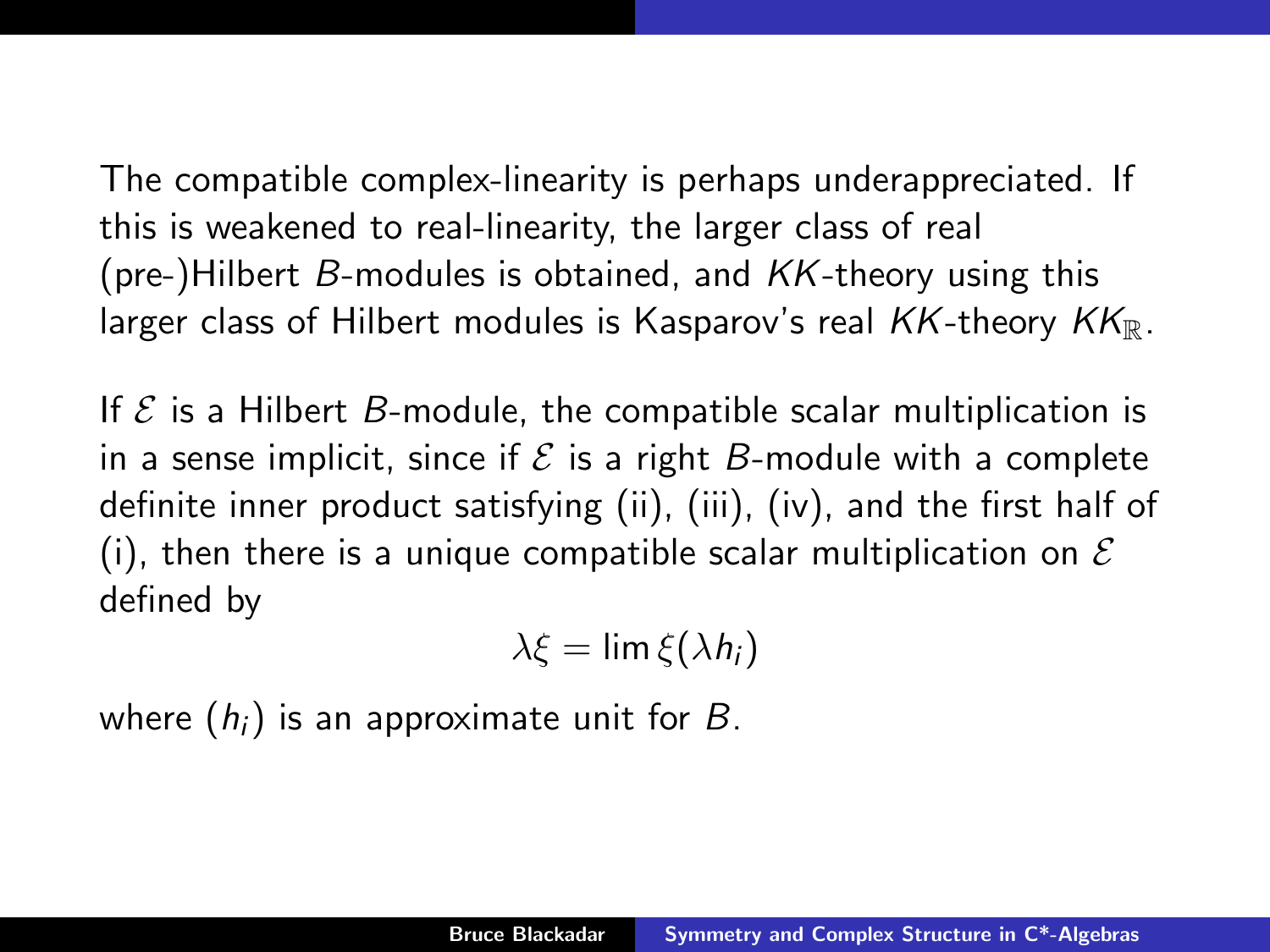So even though the scalar multiplication on  $\mathcal E$  is completely determined by the scalar multiplication on  $B$ , it is an important part of the structure of  $\mathcal{E}$ . If we want to regard  $\mathcal{L}(\mathcal{E})$  as a C<sup>\*</sup>-algebra, we must use the scalar multiplication on  $\mathcal{L}(\mathcal{E})$  induced by the scalar multiplication on  $\mathcal{E}$ . A representation of a  $\mathsf{C}^*$ -algebra as operators on  $\mathcal E$  must respect this scalar multiplication.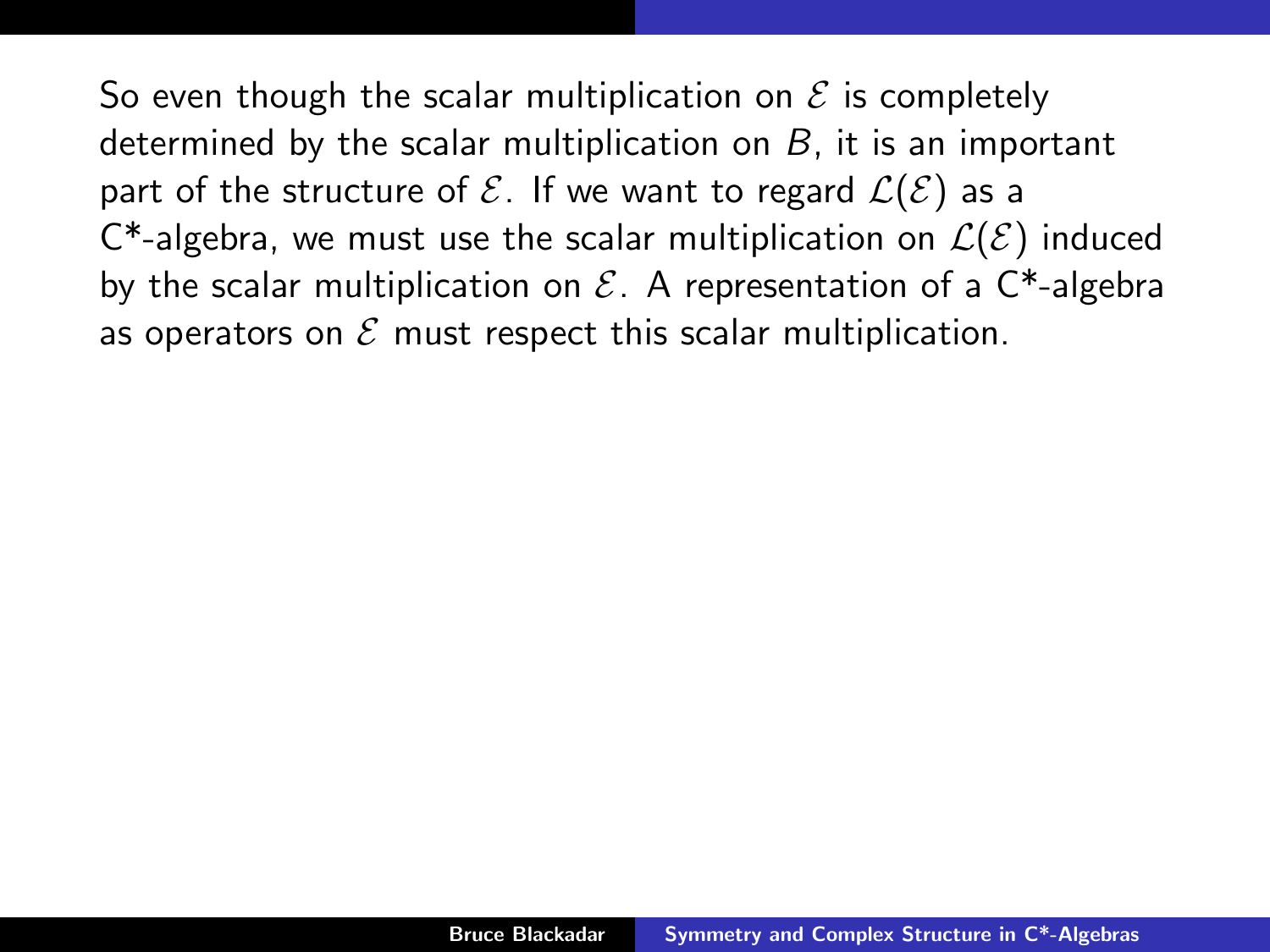So even though the scalar multiplication on  $\mathcal E$  is completely determined by the scalar multiplication on  $B$ , it is an important part of the structure of  $\mathcal{E}$ . If we want to regard  $\mathcal{L}(\mathcal{E})$  as a C<sup>\*</sup>-algebra, we must use the scalar multiplication on  $\mathcal{L}(\mathcal{E})$  induced by the scalar multiplication on  $\mathcal{E}$ . A representation of a  $\mathsf{C}^*$ -algebra as operators on  $\mathcal E$  must respect this scalar multiplication.

If  $\mathcal E$  is a Hilbert B-module, then  $\mathcal E$  with the same addition, module structure, and inner product, but with scalar multiplication conjugated, is naturally a Hilbert  $B^c$ -module we denote  $\mathcal{E}^c$ . A  $T \in \mathcal{L}(\mathcal{E})$  gives an adjointable operator on  $\mathcal{E}^c$ , and the "identity map" gives an identification of  $[\mathcal{L}(\mathcal{E})]^c$  with  $\mathcal{L}(\mathcal{E}^c)$ .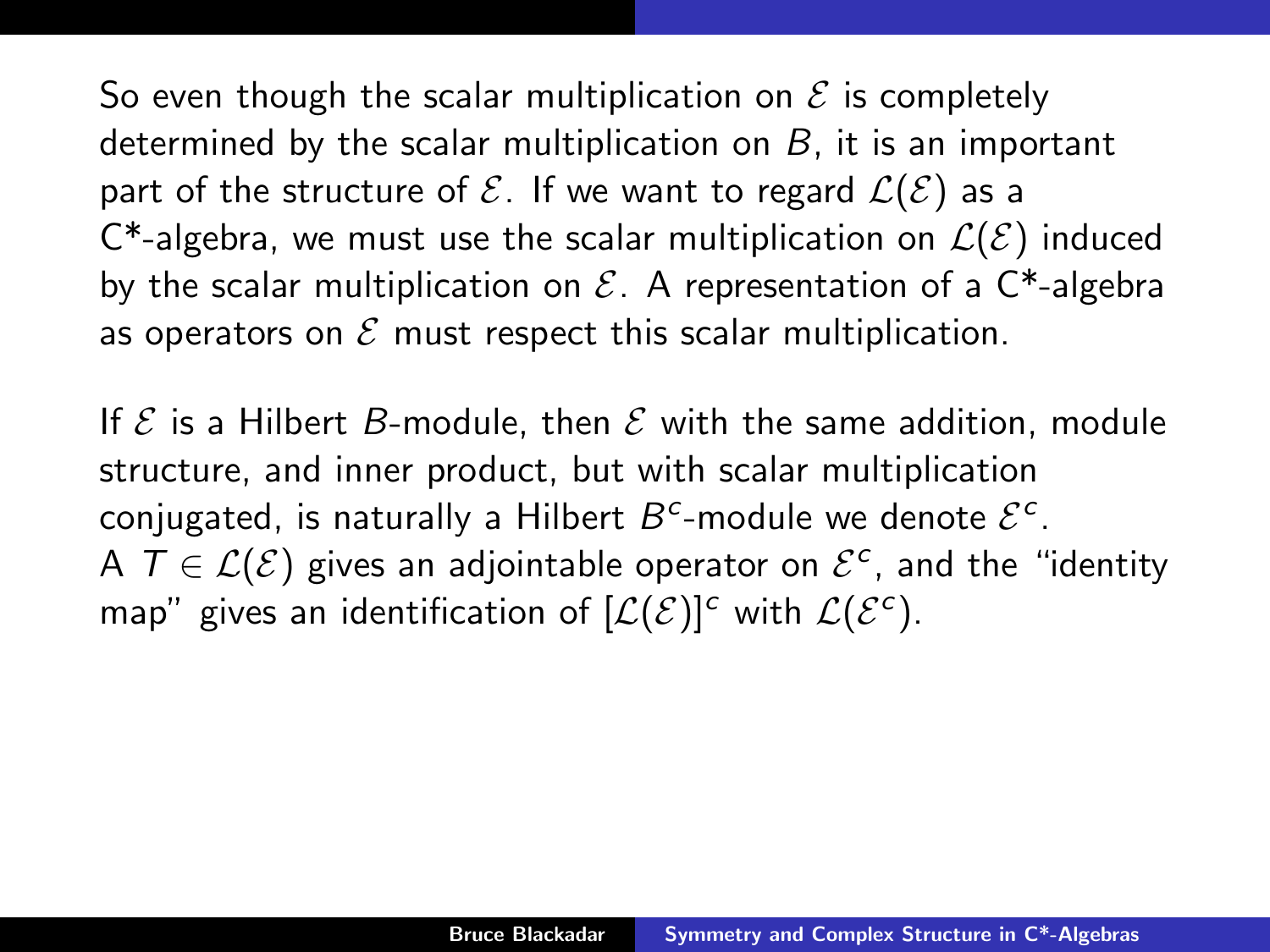So even though the scalar multiplication on  $\mathcal E$  is completely determined by the scalar multiplication on  $B$ , it is an important part of the structure of  $\mathcal{E}$ . If we want to regard  $\mathcal{L}(\mathcal{E})$  as a C<sup>\*</sup>-algebra, we must use the scalar multiplication on  $\mathcal{L}(\mathcal{E})$  induced by the scalar multiplication on  $\mathcal{E}$ . A representation of a  $\mathsf{C}^*$ -algebra as operators on  $\mathcal E$  must respect this scalar multiplication.

If  $\mathcal E$  is a Hilbert B-module, then  $\mathcal E$  with the same addition, module structure, and inner product, but with scalar multiplication conjugated, is naturally a Hilbert  $B^c$ -module we denote  $\mathcal{E}^c$ . A  $T \in \mathcal{L}(\mathcal{E})$  gives an adjointable operator on  $\mathcal{E}^c$ , and the "identity map" gives an identification of  $[\mathcal{L}(\mathcal{E})]^c$  with  $\mathcal{L}(\mathcal{E}^c)$ .

We thus get a natural identification of  $\mathit{KK}(A,B)$  with  $\mathit{KK}(A^c,B^c)$ for any A and B, which is natural even at the level of Kasparov modules. In particular, for any A and B,  $KK(A^c, B)$  is naturally isomorphic to  $KK(A, B^c)$ .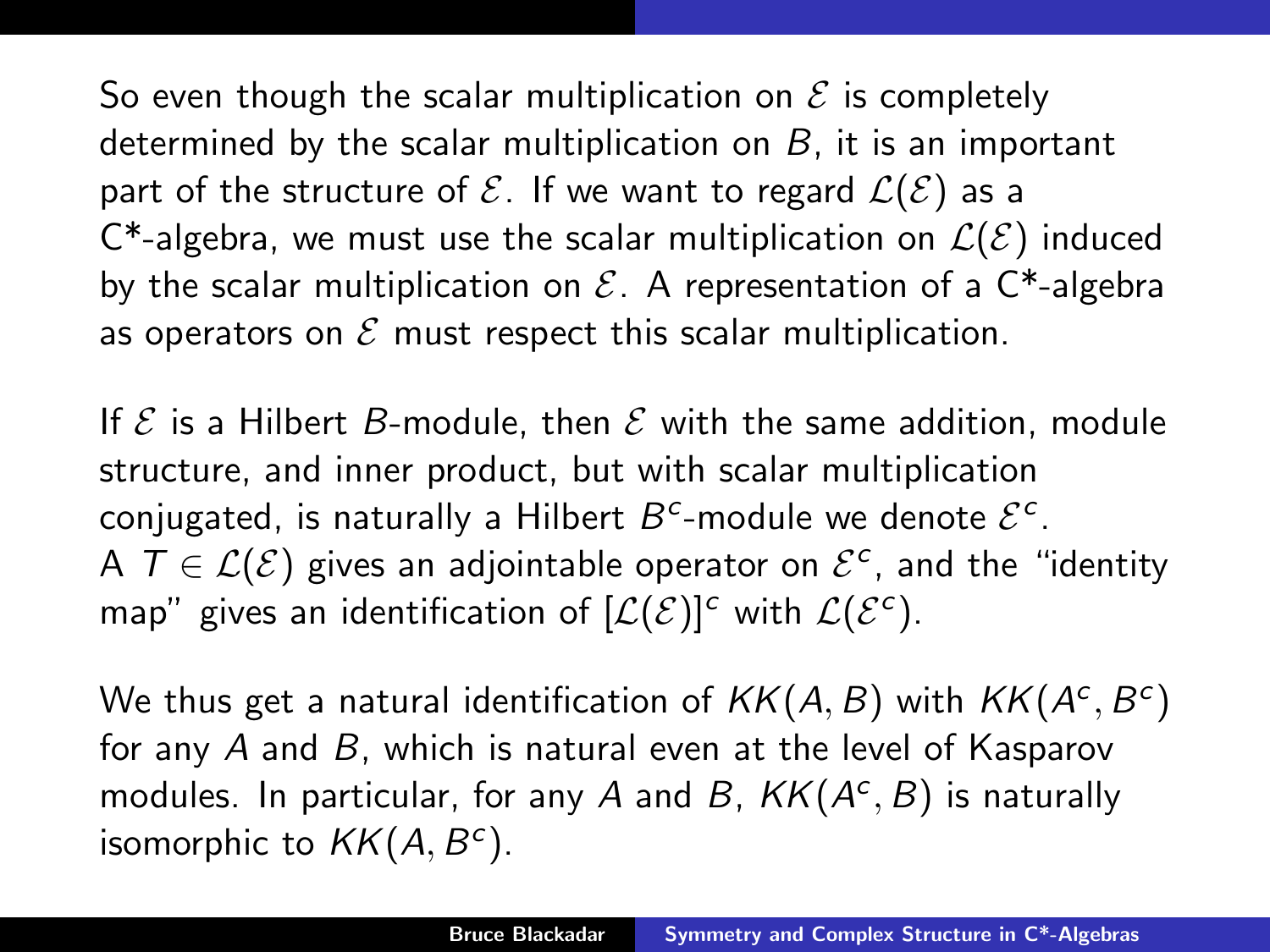# Main Question:

Does there exist a separable (nuclear)  $C^*$ -algebra A which is not  $KK$ -equivalent to  $A<sup>c</sup>$ ?

In other words: Does KK "see" the complex structure of A?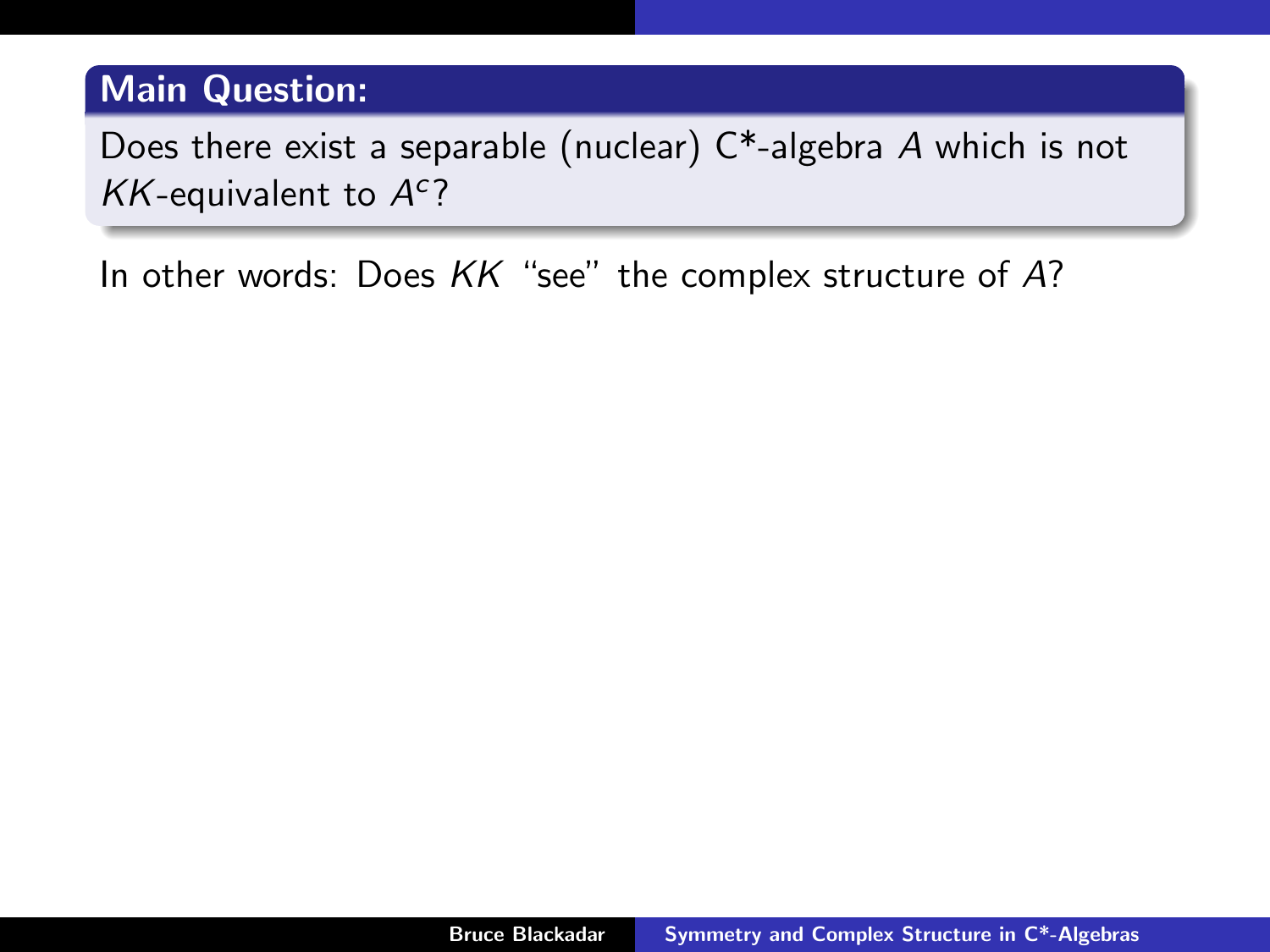## Main Question:

Does there exist a separable (nuclear) C\*-algebra A which is not  $KK$ -equivalent to  $A<sup>c</sup>$ ?

In other words: Does KK "see" the complex structure of A?

Alternate Formulation:  $A \mapsto A^c$  gives an involution on the category of separable C\*-algebras and \*-homomorphisms, and also on the category  $KN$  whose objects are separable nuclear  $C^*$ -algebras and for which the morphisms from A to B are the elements of  $KK(A, B)$ , with composition via the Kasparov product.

On the full subcategory **KKN** with objects in the bootstrap class  $N$ , this involution is "trivial" (preserves isomorphism classes).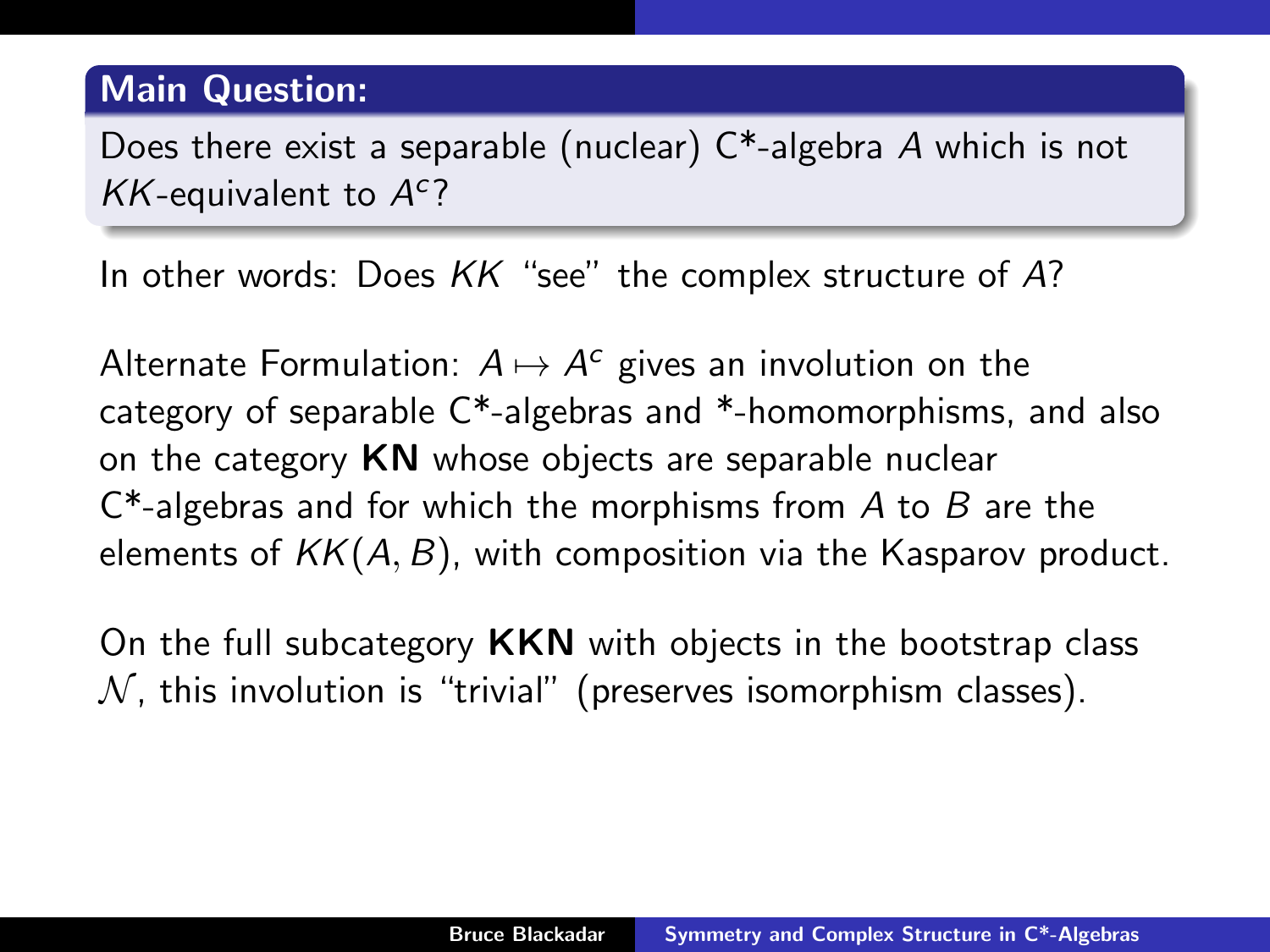## Main Question:

Does there exist a separable (nuclear)  $C^*$ -algebra A which is not  $KK$ -equivalent to  $A<sup>c</sup>$ ?

In other words: Does KK "see" the complex structure of A?

Alternate Formulation:  $A \mapsto A^c$  gives an involution on the category of separable C\*-algebras and \*-homomorphisms, and also on the category  $KN$  whose objects are separable nuclear  $C^*$ -algebras and for which the morphisms from A to B are the elements of  $KK(A, B)$ , with composition via the Kasparov product.

On the full subcategory **KKN** with objects in the bootstrap class  $N$ , this involution is "trivial" (preserves isomorphism classes).

#### Question:

Is this involution trivial on KN?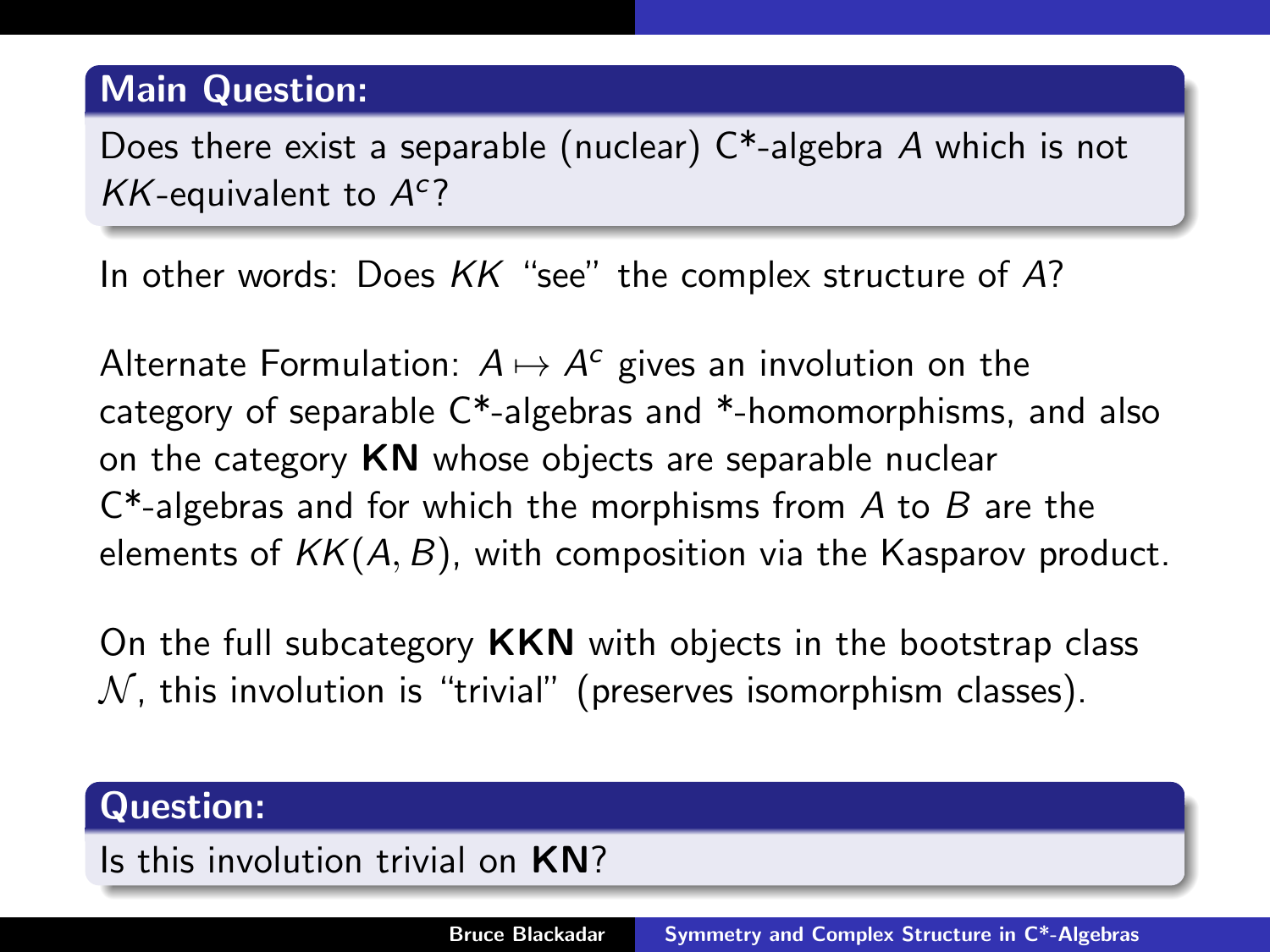# The UCT Revisited

The general validity of the Universal Coefficient Theorem for separable nuclear C\*-algebras is the "elephant in the attic" in the subject of Classification. Many results include validity of the UCT as a hypothesis.

We will break down this question into several subquestions and interpret the previous problems as a possible obstruction.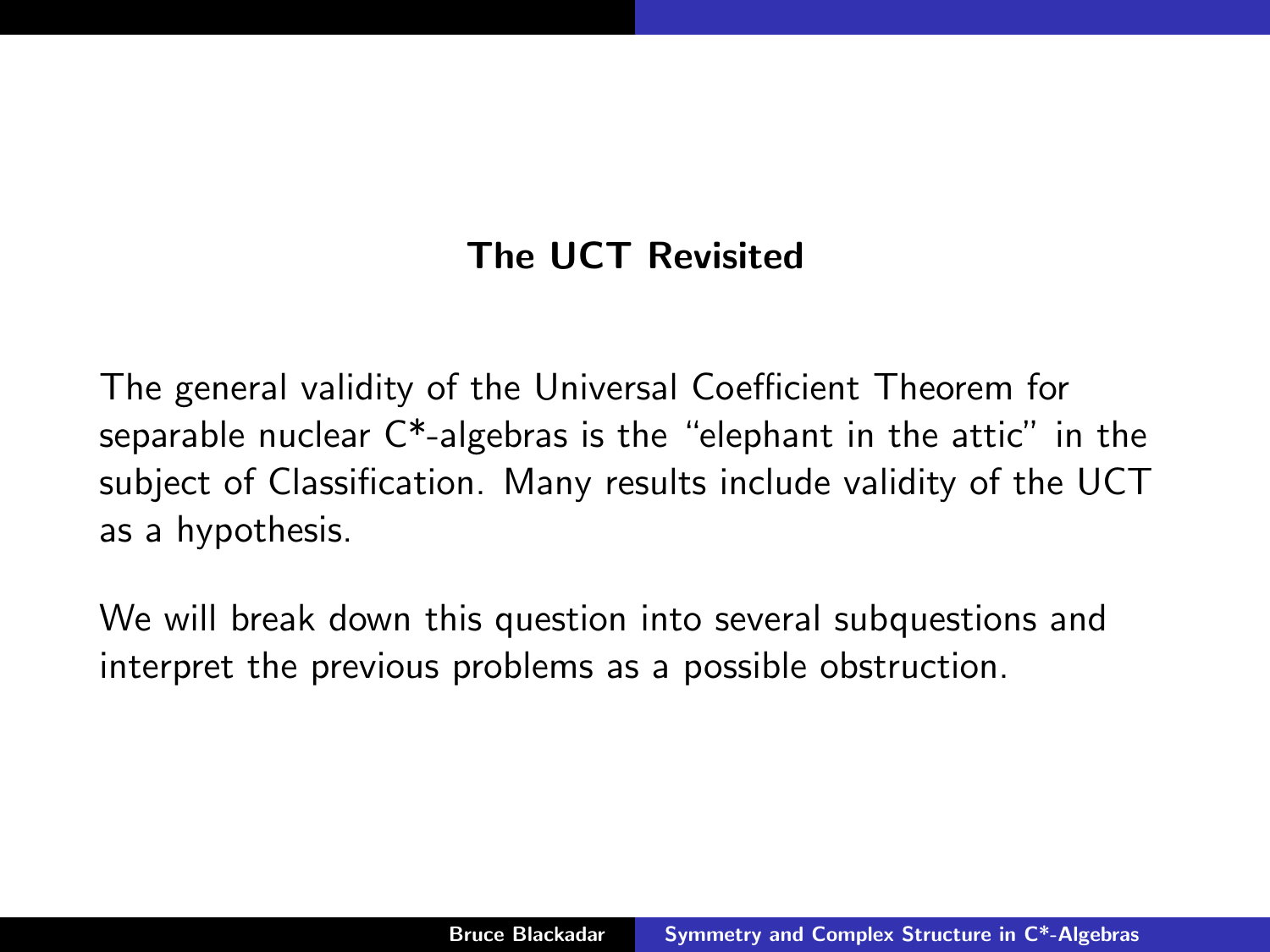**Statement:** For many pairs  $(A, B)$  of separable  $C^*$ -algebras, there is an exact sequence

 $0 \to \operatorname{Ext}^1_\mathbb{Z} (K_*(A), K_*(B)) \stackrel{\delta}{\to} KK^*(A,B) \stackrel{\gamma}{\to} \operatorname{Hom} (K_*(A), K_*(B)) \to 0$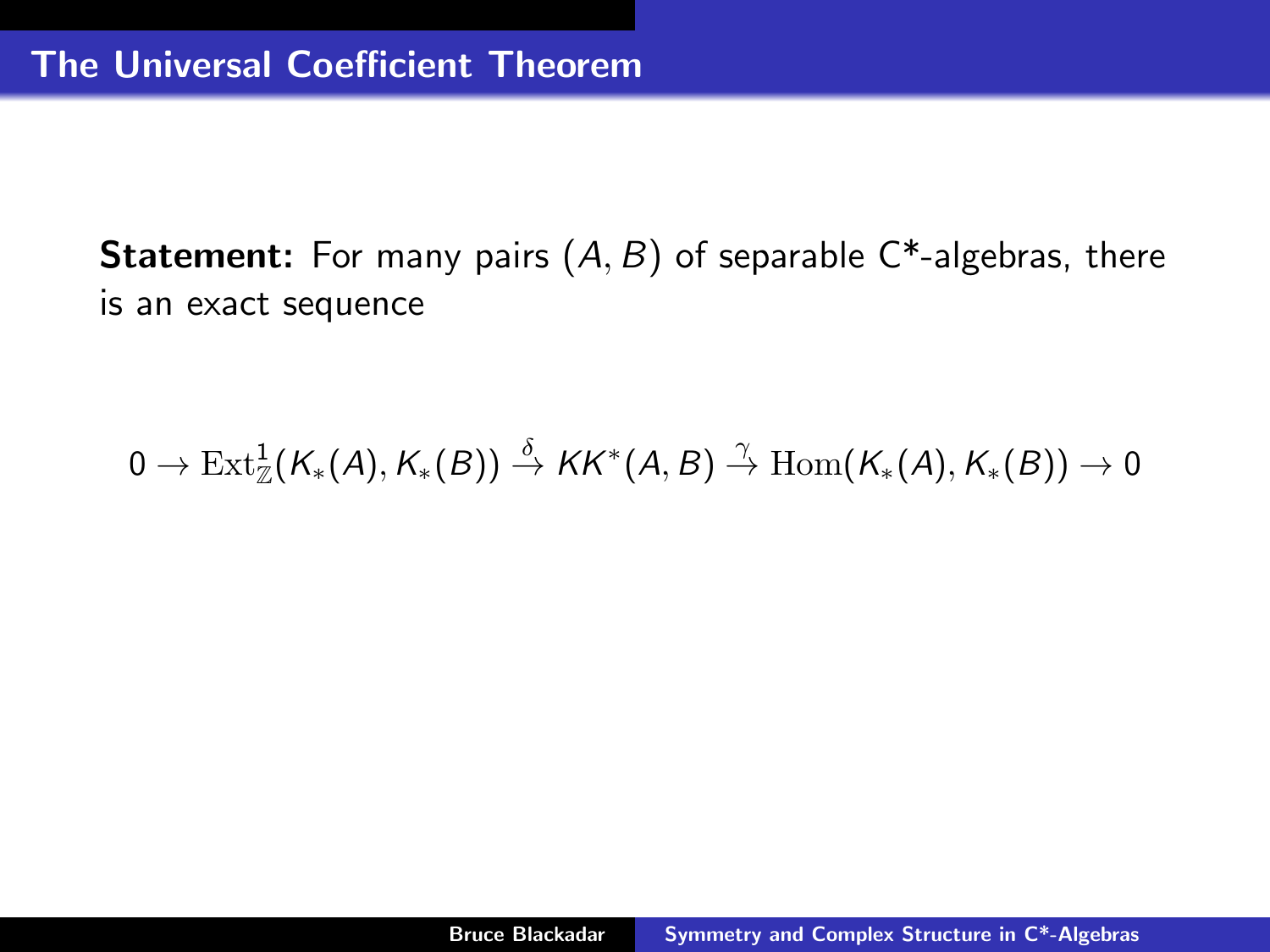**Statement:** For many pairs  $(A, B)$  of separable  $C^*$ -algebras, there is an exact sequence

$$
0 \to \operatorname{Ext}^1_{\mathbb{Z}}(K_*(A),K_*(B)) \stackrel{\delta}{\to} KK^*(A,B) \stackrel{\gamma}{\to} \operatorname{Hom}(K_*(A),K_*(B)) \to 0
$$

The class  $\mathcal N$  of all separable nuclear C\*-algebras A for which this sequence is valid for all separable  $C^*$ -algebras B is called the Bootstrap Class.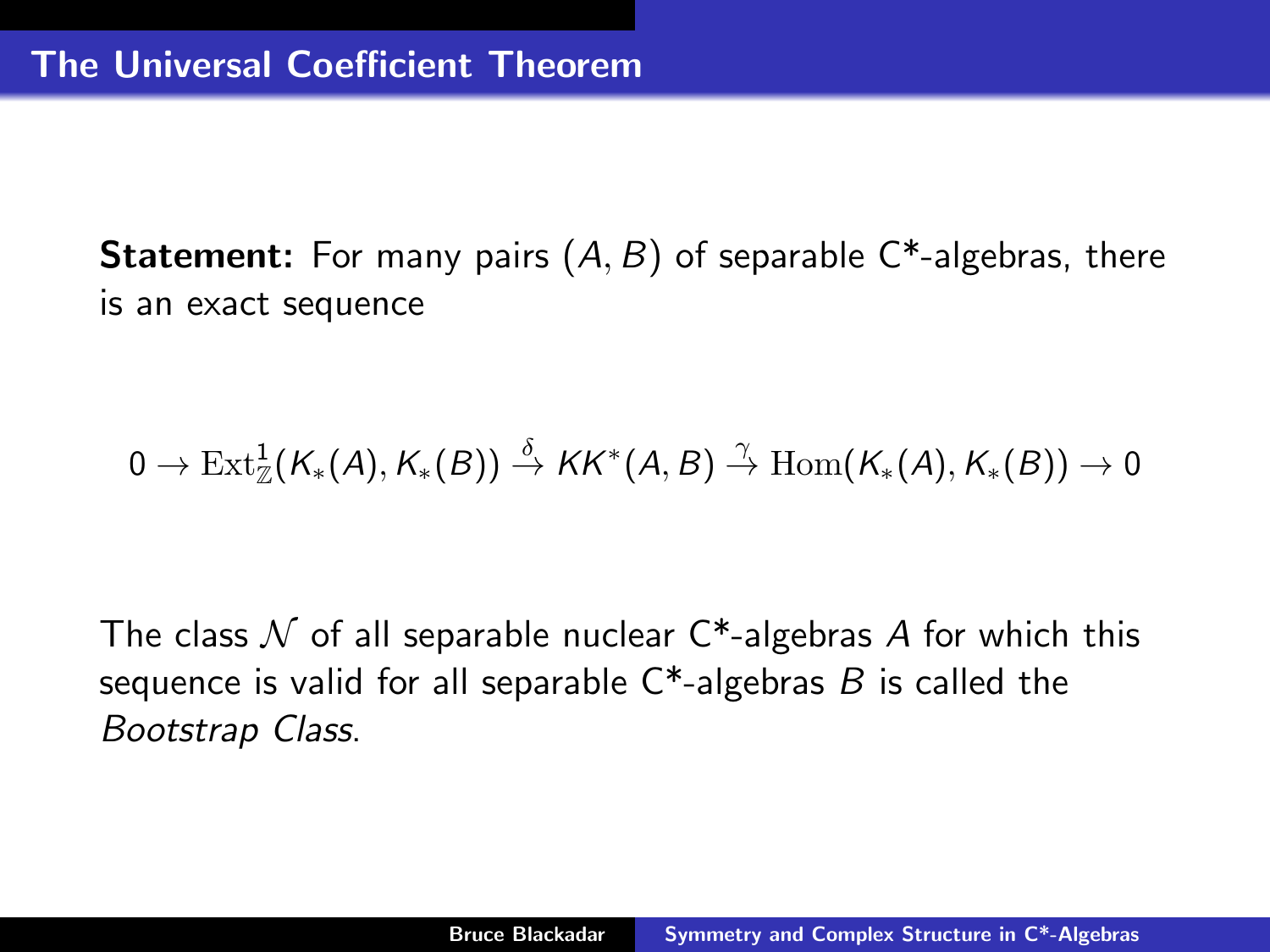# Theorem (Rosenberg-Schochet):

The class  $\mathcal N$  is precisely the smallest class of separable nuclear C\*-algebras containing C and closed under several standard bootstrap operations.  $\mathcal N$  is also precisely the class of separable nuclear  $C^*$ -algebras which are  $KK$ -equivalent to commutative C\*-algebras.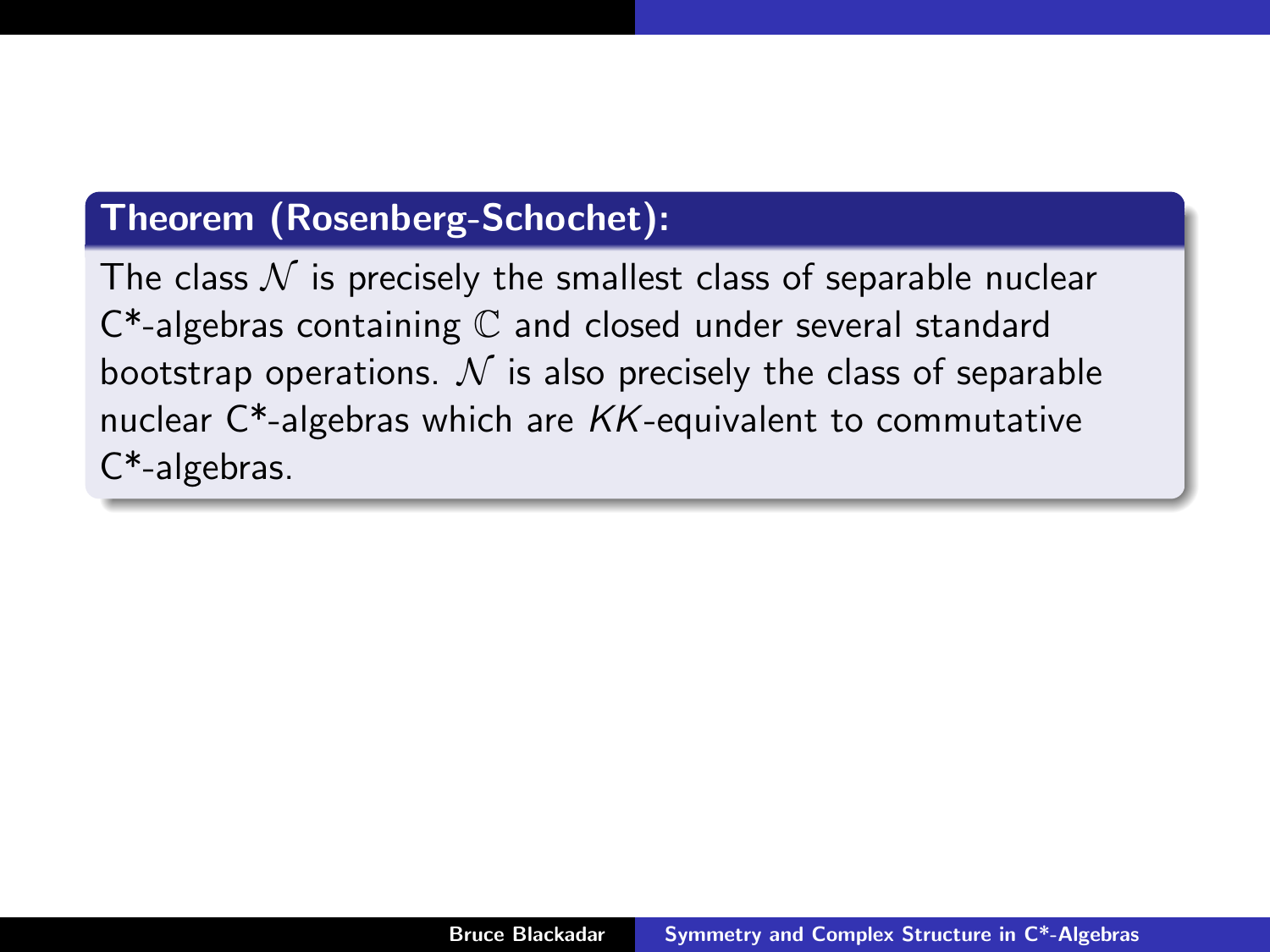# Theorem (Rosenberg-Schochet):

The class  $\mathcal N$  is precisely the smallest class of separable nuclear C\*-algebras containing C and closed under several standard bootstrap operations.  $N$  is also precisely the class of separable nuclear  $C^*$ -algebras which are  $KK$ -equivalent to commutative C\*-algebras.

# UCT Question:

Is  $N$  the class of all separable nuclear  $C^*$ -algebras?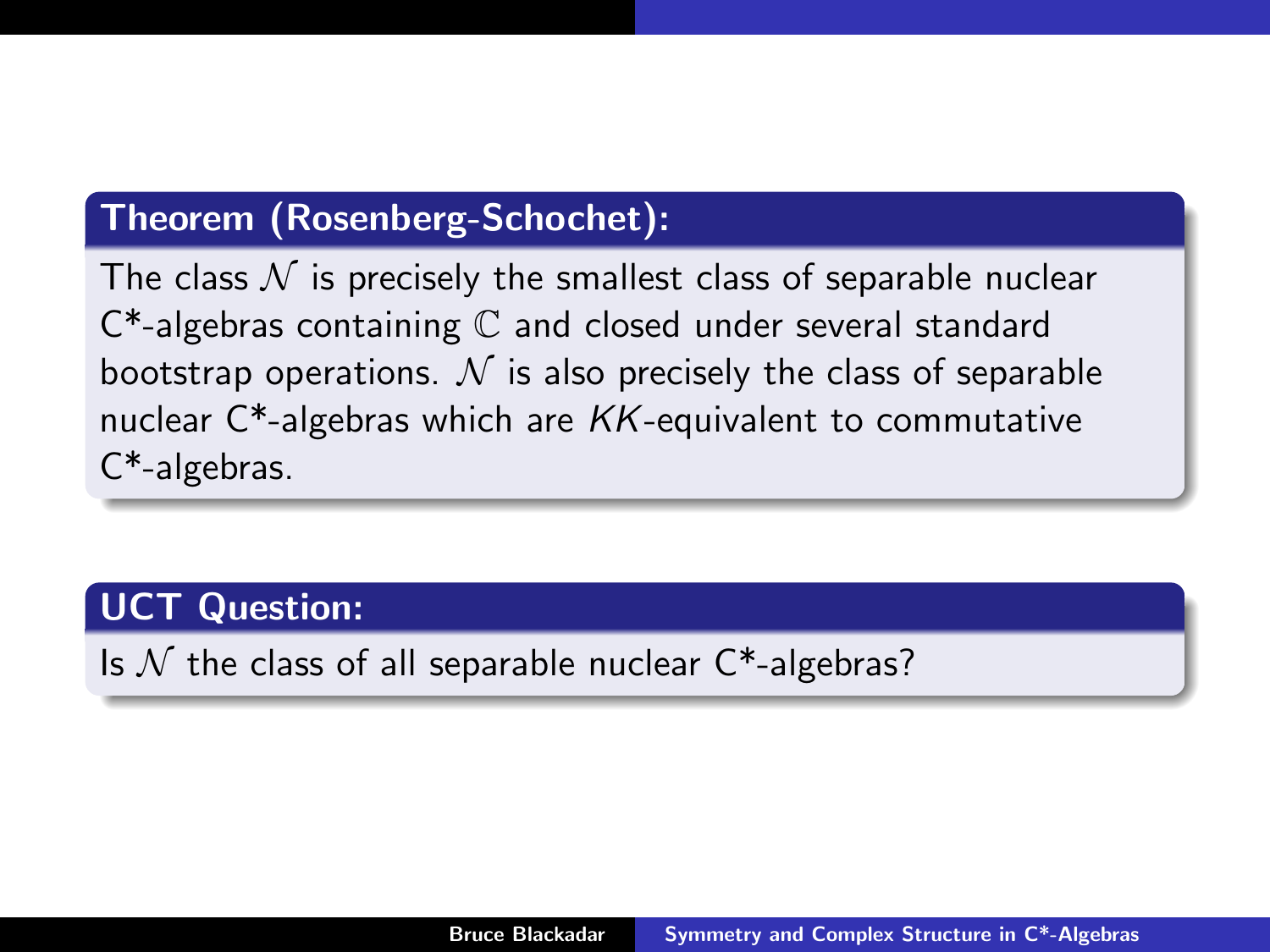Recall where the maps  $\gamma$  and  $\delta$  come from: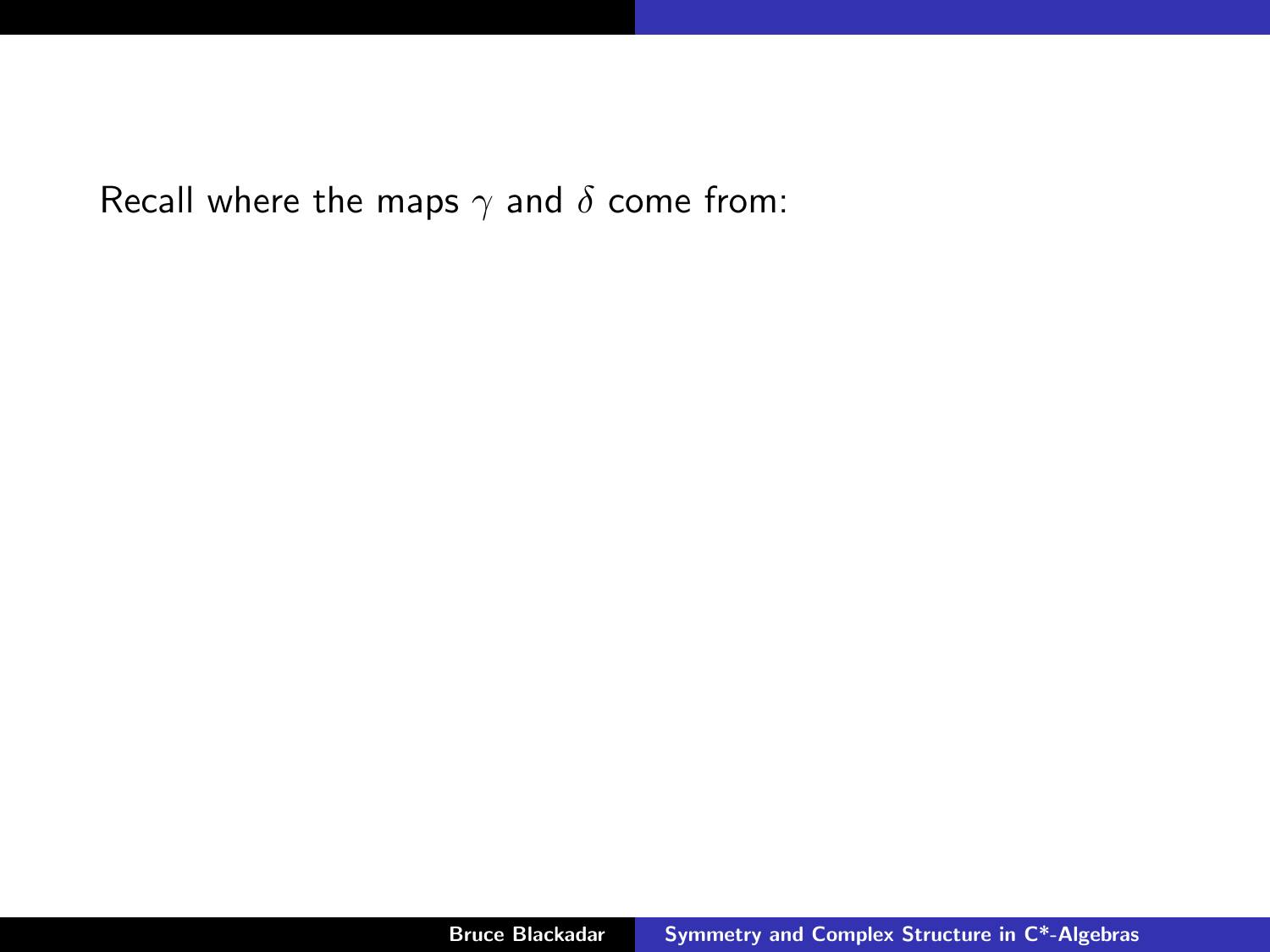Recall where the maps  $\gamma$  and  $\delta$  come from:

For  $\gamma$ : If  $x \in KK(A, B)$ , then using the pairing

 $KK(\mathbb{C}, A) \times KK(A, B) \rightarrow KK(\mathbb{C}, B)$ 

and the isomorphism  $K_0(D) \cong KK(\mathbb{C}, D)$ , right Kasparov product with x gives a homomorphism from  $K_0(A)$  to  $K_0(B)$ .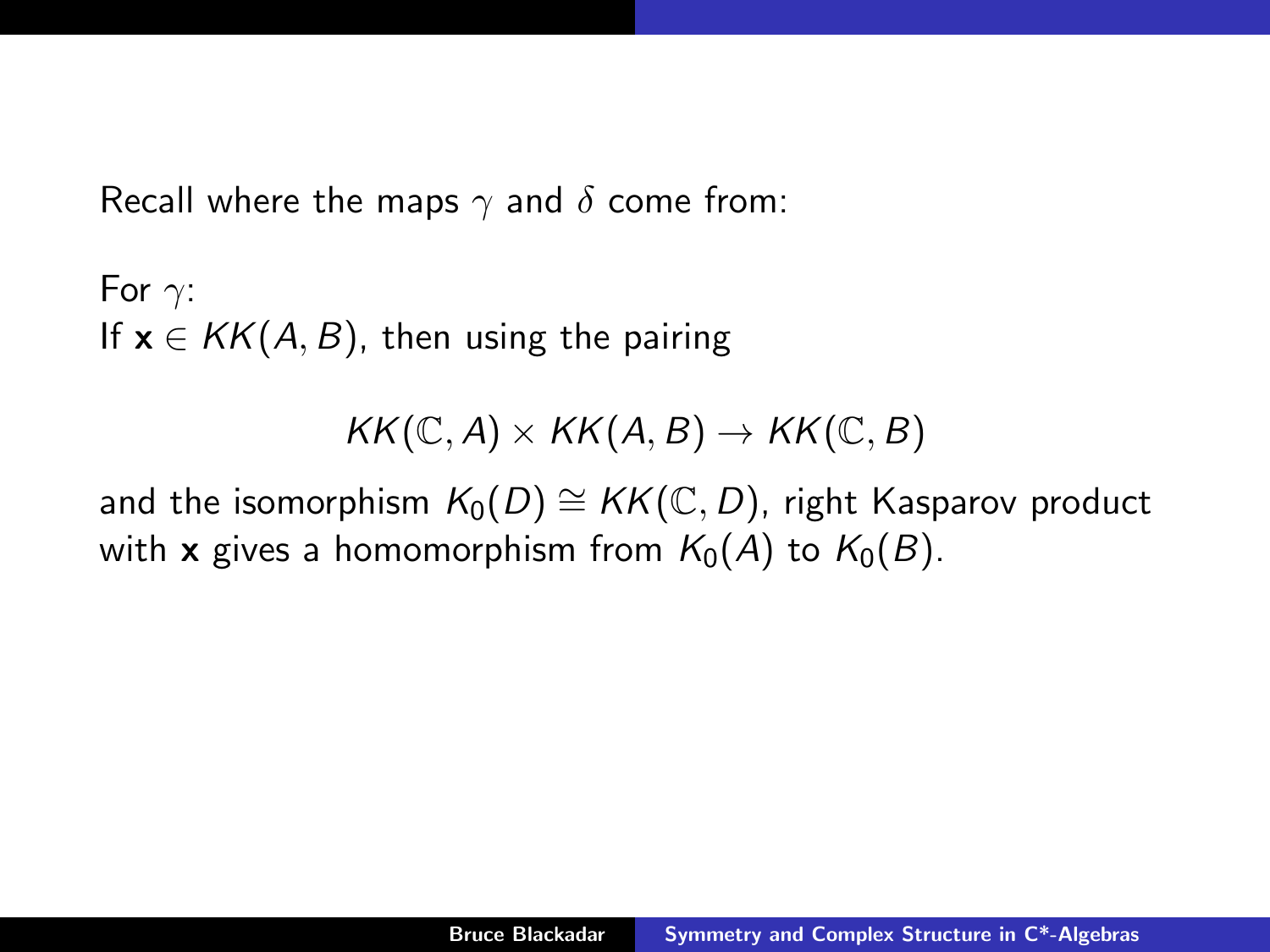Recall where the maps  $\gamma$  and  $\delta$  come from:

For  $\gamma$ : If  $x \in KK(A, B)$ , then using the pairing

 $KK(\mathbb{C}, A) \times KK(A, B) \rightarrow KK(\mathbb{C}, B)$ 

and the isomorphism  $K_0(D) \cong KK(\mathbb{C}, D)$ , right Kasparov product with x gives a homomorphism from  $K_0(A)$  to  $K_0(B)$ .

Similarly, a map from  $K_1(A) \cong KK(\mathcal{S}\mathbb{C}, A)$  to  $K_1(B) \cong KK(S\mathbb{C}, B)$  is obtained.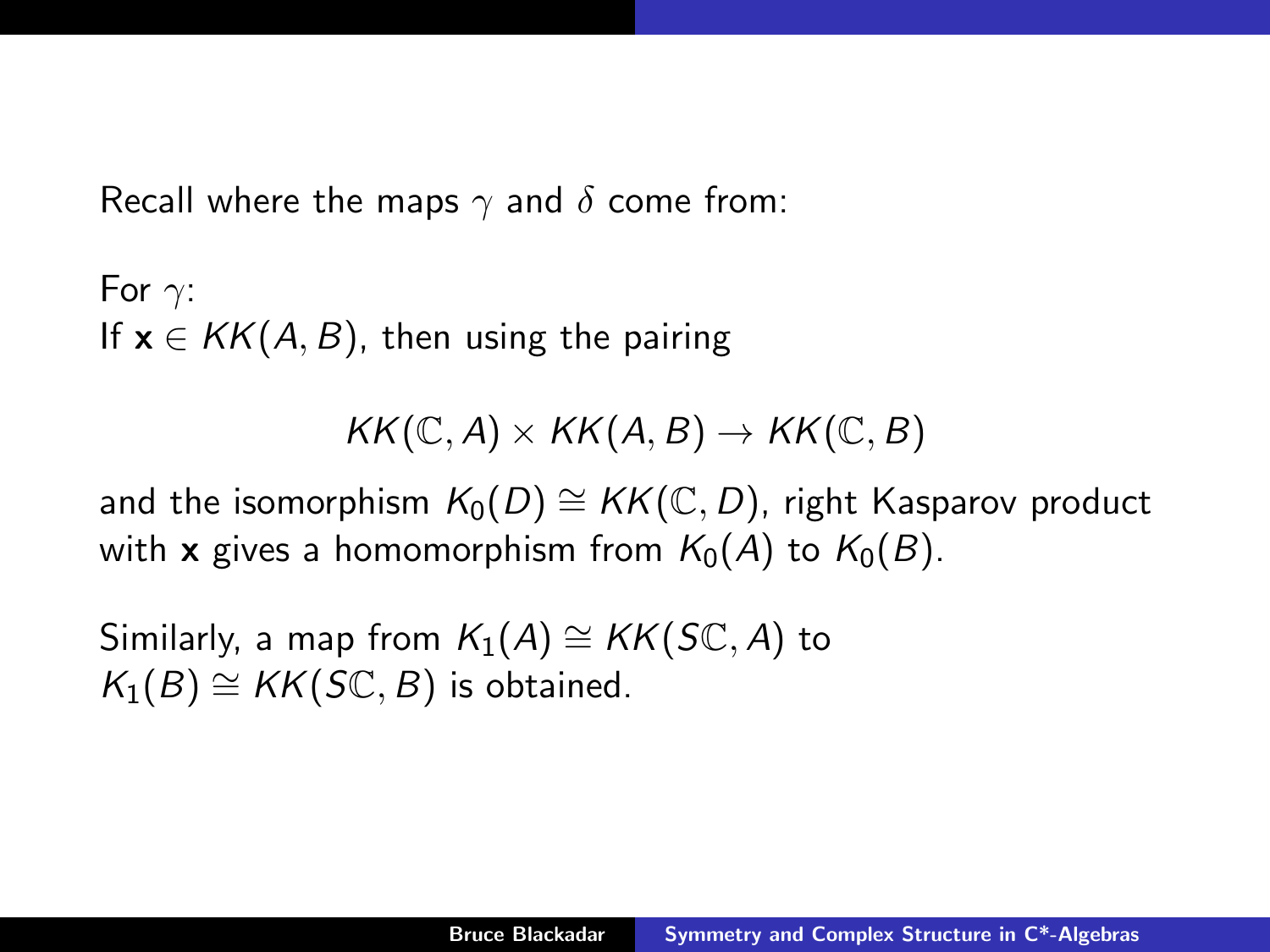The  $\delta$  is more indirect. There is a natural identification of  $KK(A, B)$  with  $Ext(A, SB)^{-1}$ , the group of invertible extensions of A by  $SB \otimes \mathbb{K}$ . Any such extension E defines a six-term cyclic exact sequence

$$
K_0(SB) \longrightarrow K_0(E) \longrightarrow K_0(A)
$$
  
\n
$$
\partial \uparrow \qquad \qquad \downarrow \partial
$$
  
\n
$$
K_1(A) \longleftarrow K_1(E) \longleftarrow K_1(SB)
$$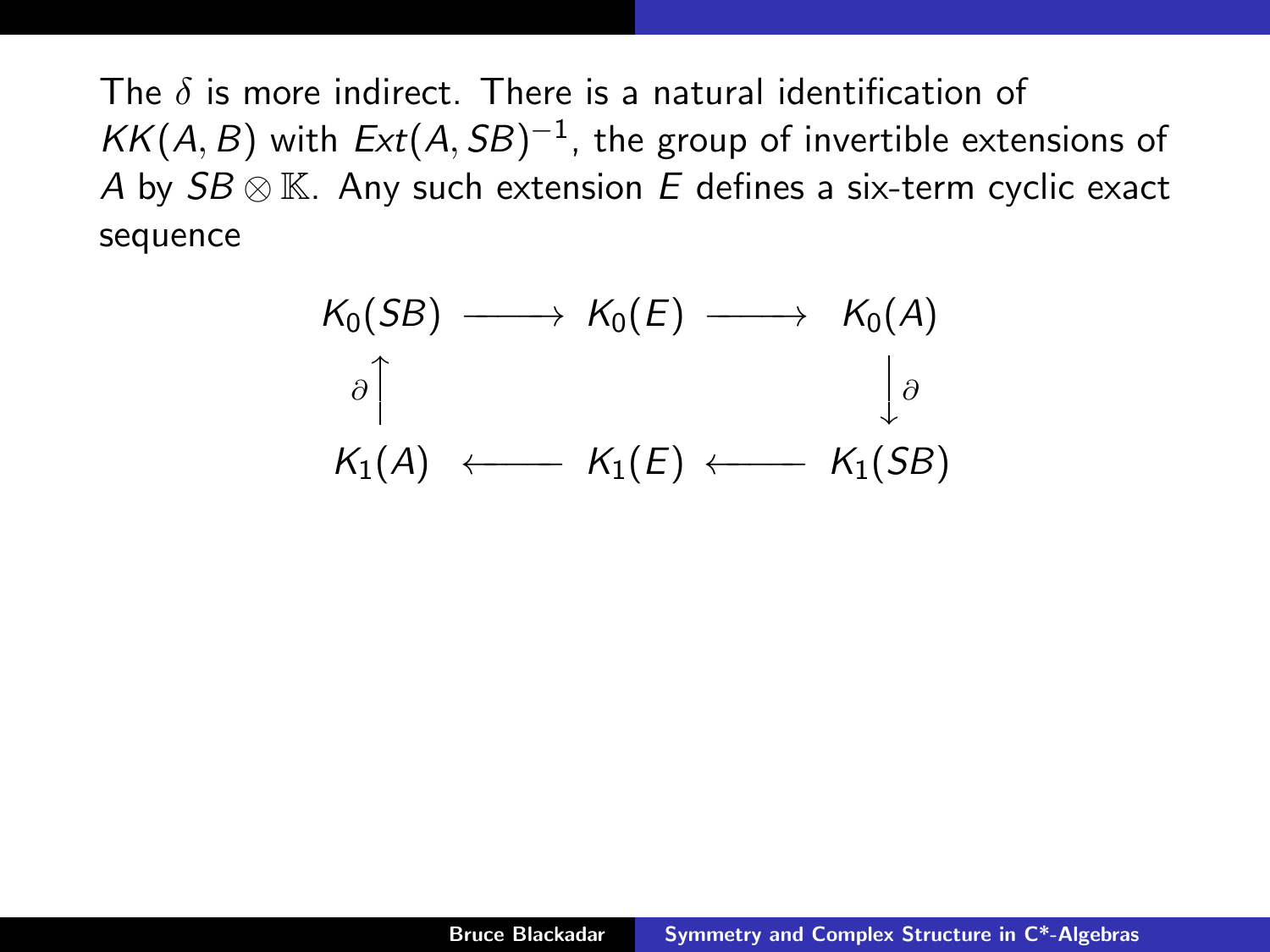The  $\delta$  is more indirect. There is a natural identification of  $KK(A, B)$  with  $Ext(A, SB)^{-1}$ , the group of invertible extensions of A by  $SB \otimes \mathbb{K}$ . Any such extension E defines a six-term cyclic exact sequence

$$
K_0(SB) \longrightarrow K_0(E) \longrightarrow K_0(A)
$$
  
\n
$$
\partial \uparrow \qquad \qquad \downarrow \partial
$$
  
\n
$$
K_1(A) \longleftarrow K_1(E) \longleftarrow K_1(SB)
$$

The connecting maps  $\partial$  are exactly the maps induced by  $\gamma$ . If  $x \in \text{ker}(\gamma) \subset \text{KK}(A, B)$ , the connecting maps are 0, so the cyclic exact sequence gives two short exact sequences

$$
0 \to K_0(SB) \cong K_1(B) \to K_0(E) \to K_0(A) \to 0
$$
  

$$
0 \to K_1(SB) \cong K_0(B) \to K_1(E) \to K_1(A) \to 0
$$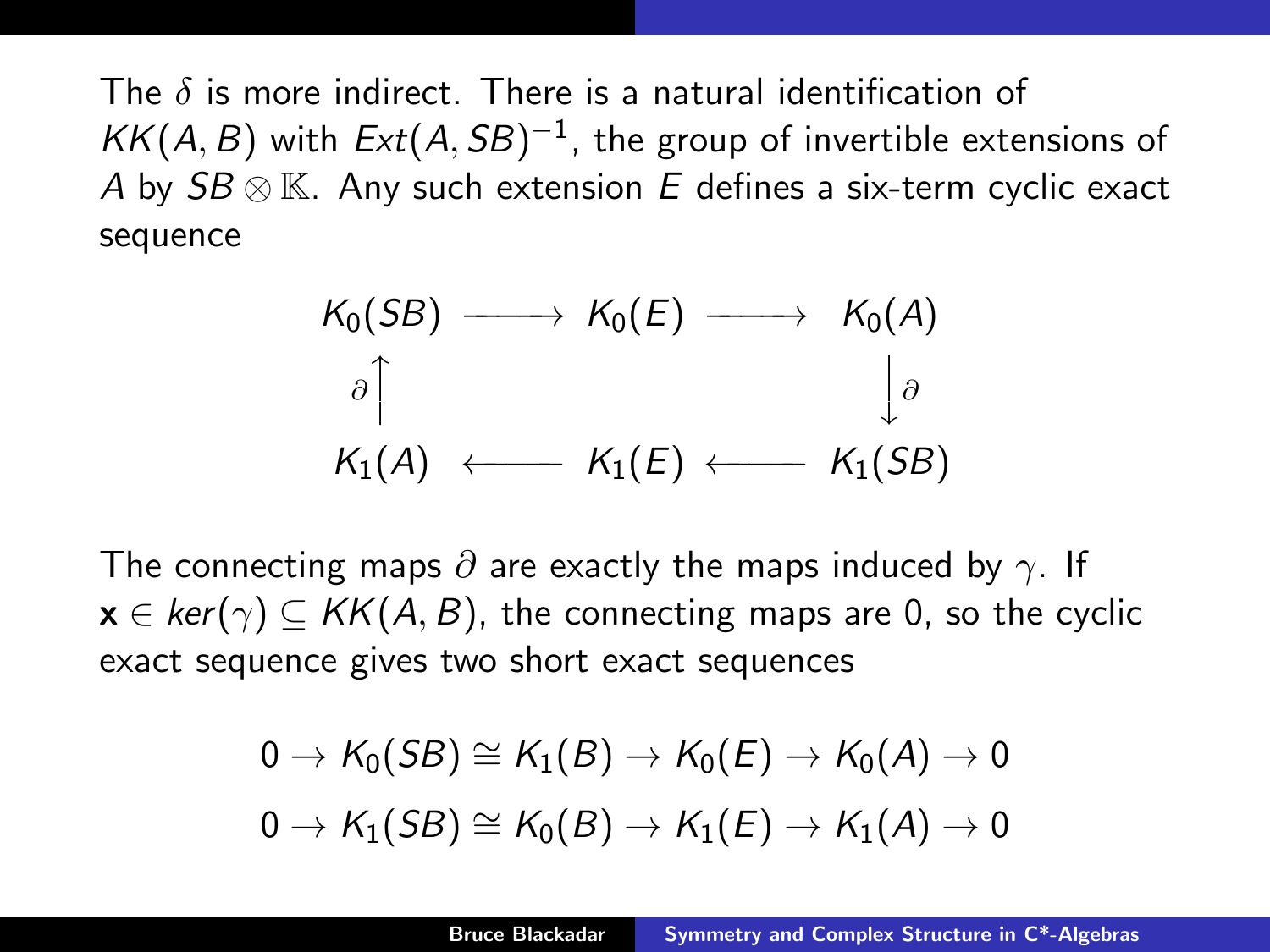Which define elements of  $\operatorname{Ext}^1_\mathbb{Z}(\mathcal{K}_0(A),\mathcal{K}_1(B))$  and  $\operatorname{Ext}^1_\mathbb{Z}(\mathcal{K}_1(A),\mathcal{K}_0(B)).$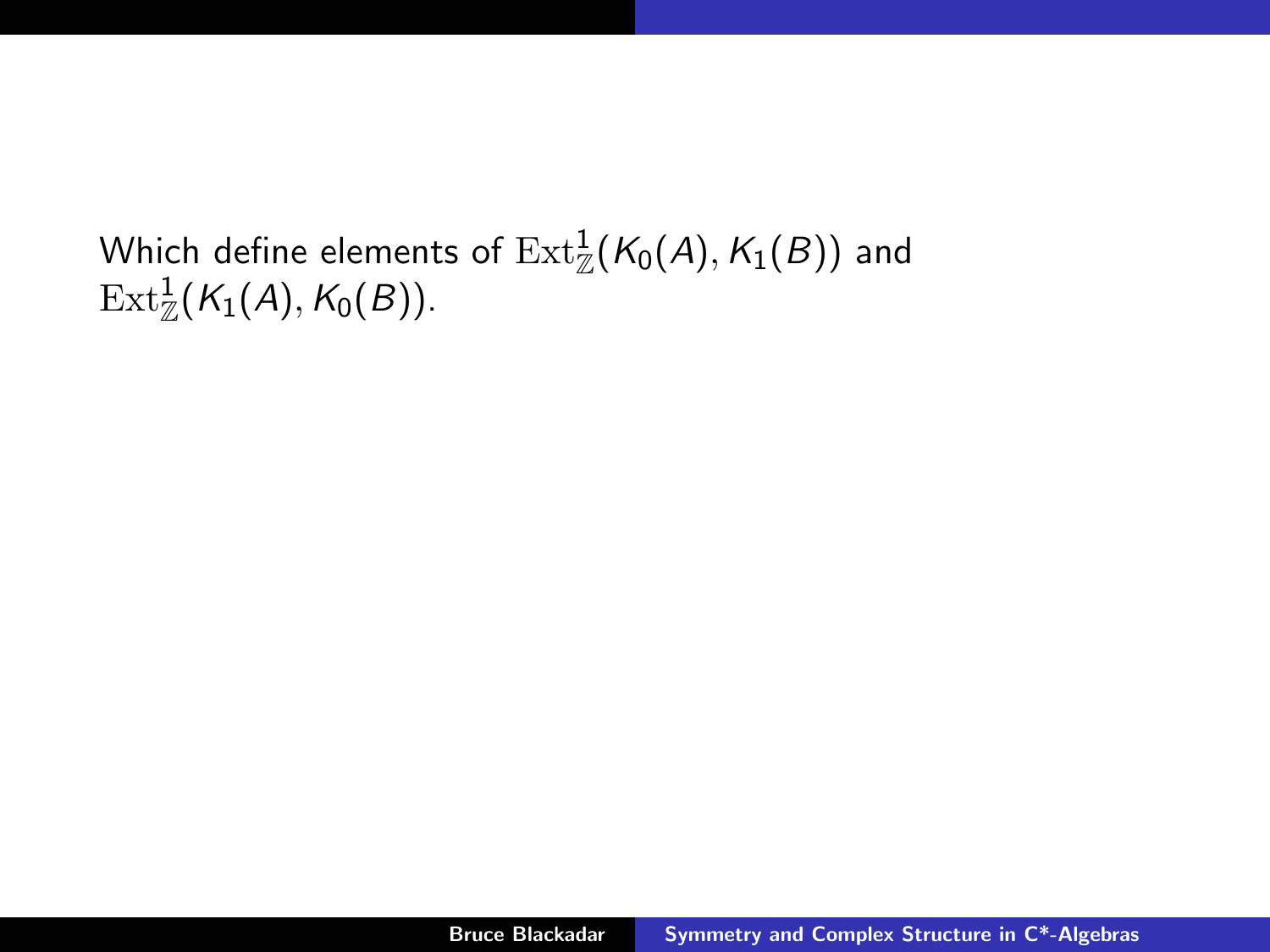Which define elements of  $\operatorname{Ext}^1_\mathbb{Z}(\mathcal{K}_0(A),\mathcal{K}_1(B))$  and  $\operatorname{Ext}^1_\mathbb{Z}(\mathcal{K}_1(A),\mathcal{K}_0(B)).$ 

An element of  $\mathit{KK}^{1}(A,B)$  gives elements of  $\mathrm{Ext}^{1}_{\mathbb{Z}}(\mathcal{K}_{0}(A),\mathcal{K}_{0}(B))$ and  $\operatorname{Ext}^1_\mathbb{Z}(\mathcal{K}_1(\mathcal{A}),\mathcal{K}_1(\mathcal{B})).$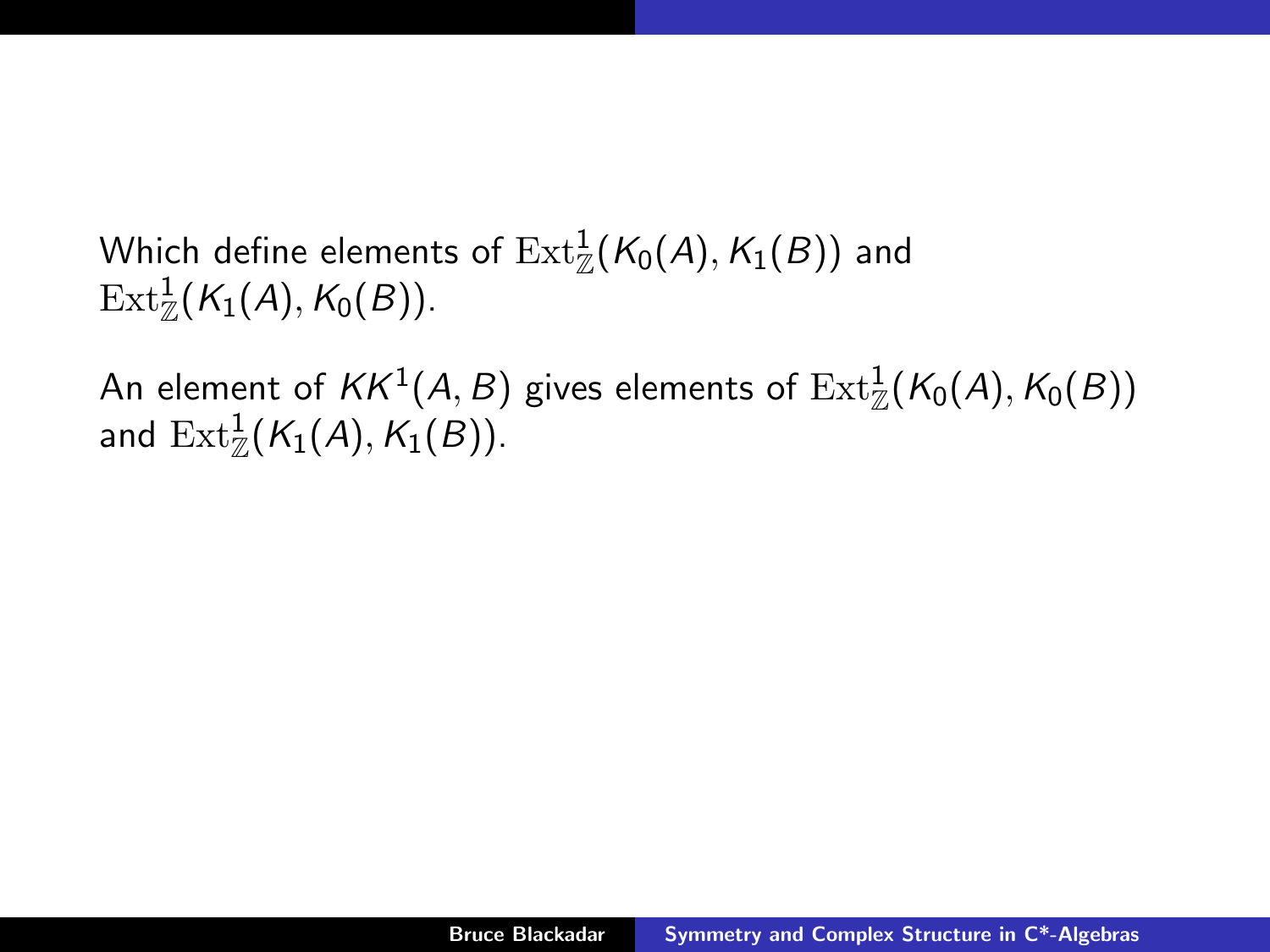Which define elements of  $\operatorname{Ext}^1_\mathbb{Z}(\mathcal{K}_0(A),\mathcal{K}_1(B))$  and  $\operatorname{Ext}^1_\mathbb{Z}(\mathcal{K}_1(A),\mathcal{K}_0(B)).$ 

An element of  $\mathit{KK}^{1}(A,B)$  gives elements of  $\mathrm{Ext}^{1}_{\mathbb{Z}}(\mathcal{K}_{0}(A),\mathcal{K}_{0}(B))$ and  $\operatorname{Ext}^1_\mathbb{Z}(\mathcal{K}_1(\mathcal{A}),\mathcal{K}_1(\mathcal{B})).$ 

Thus there is a degree one map  $\kappa$  from  $ker(\gamma)$  to  $\operatorname{Ext}^1_\mathbb{Z}(\mathcal{K}_*(A),\mathcal{K}_*(B)).$  If  $A$  is in the bootstrap class,  $\kappa$  is a bijection and  $\delta$  is its inverse.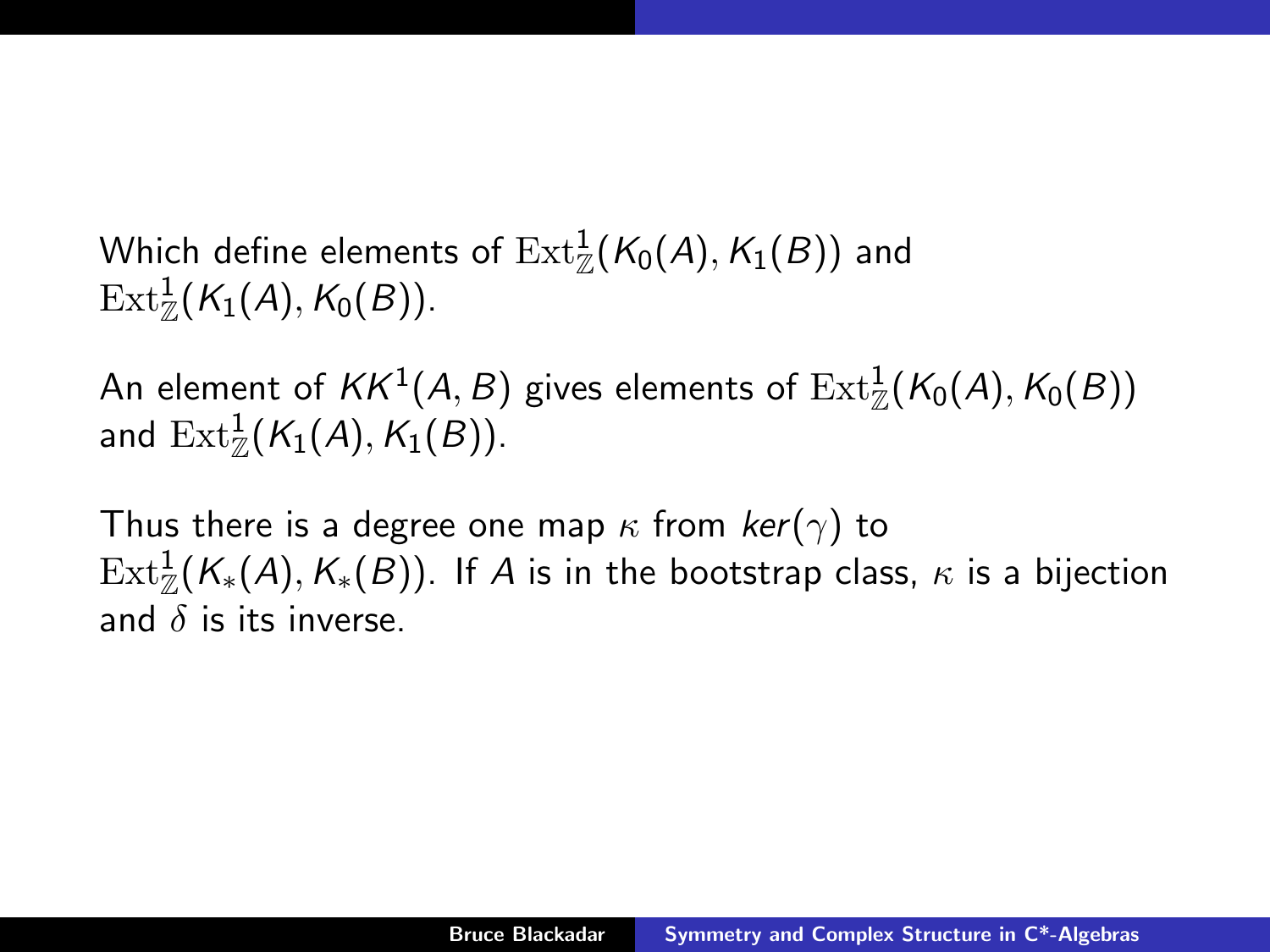So if A and B are separable  $C^*$ -algebras, we have a diagram

$$
0 \longrightarrow \text{ker}(\gamma) \longrightarrow \text{KK}^*(A, B) \longrightarrow \text{image}(\gamma) \longrightarrow 0
$$
  
\n
$$
\kappa \downarrow \qquad \qquad \downarrow id \qquad \qquad \downarrow \iota
$$
  
\n
$$
\text{Ext}^1_Z(K_*(A), K_*(B)) \longrightarrow \text{KK}^*(A, B) \longrightarrow \text{Hom}(K_*(A), K_*(B))
$$

with the first row exact. The map  $\iota$  is injective (by definition), but  $\kappa$  is not obviously either injective or surjective.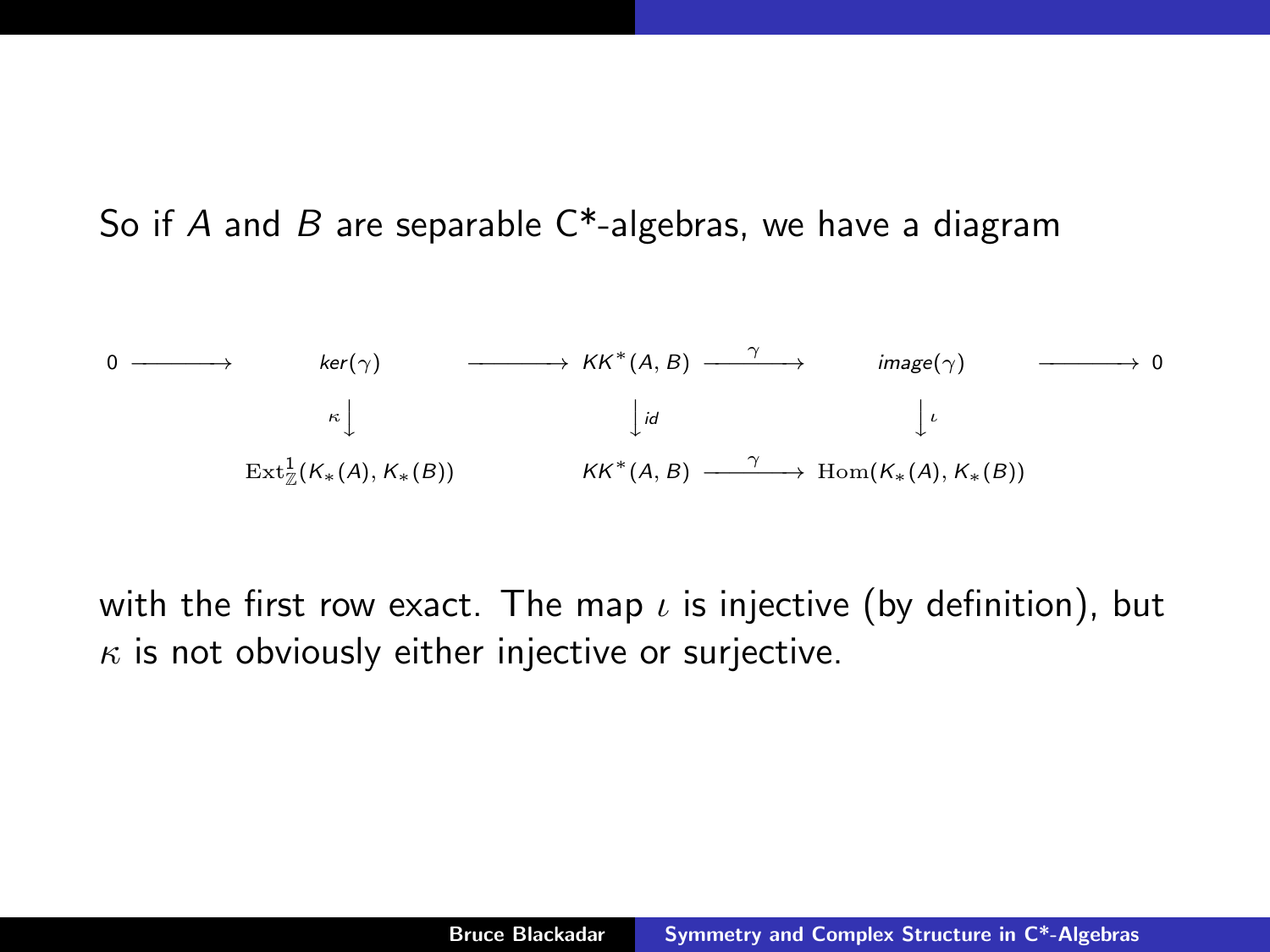The UCT holds for a pair  $(A, B)$  if and only if all three of the following are true:

The map  $\iota$  is surjective (i.e.  $\gamma$  is surjective).

The map  $\kappa$  is injective.

The map  $\kappa$  is surjective.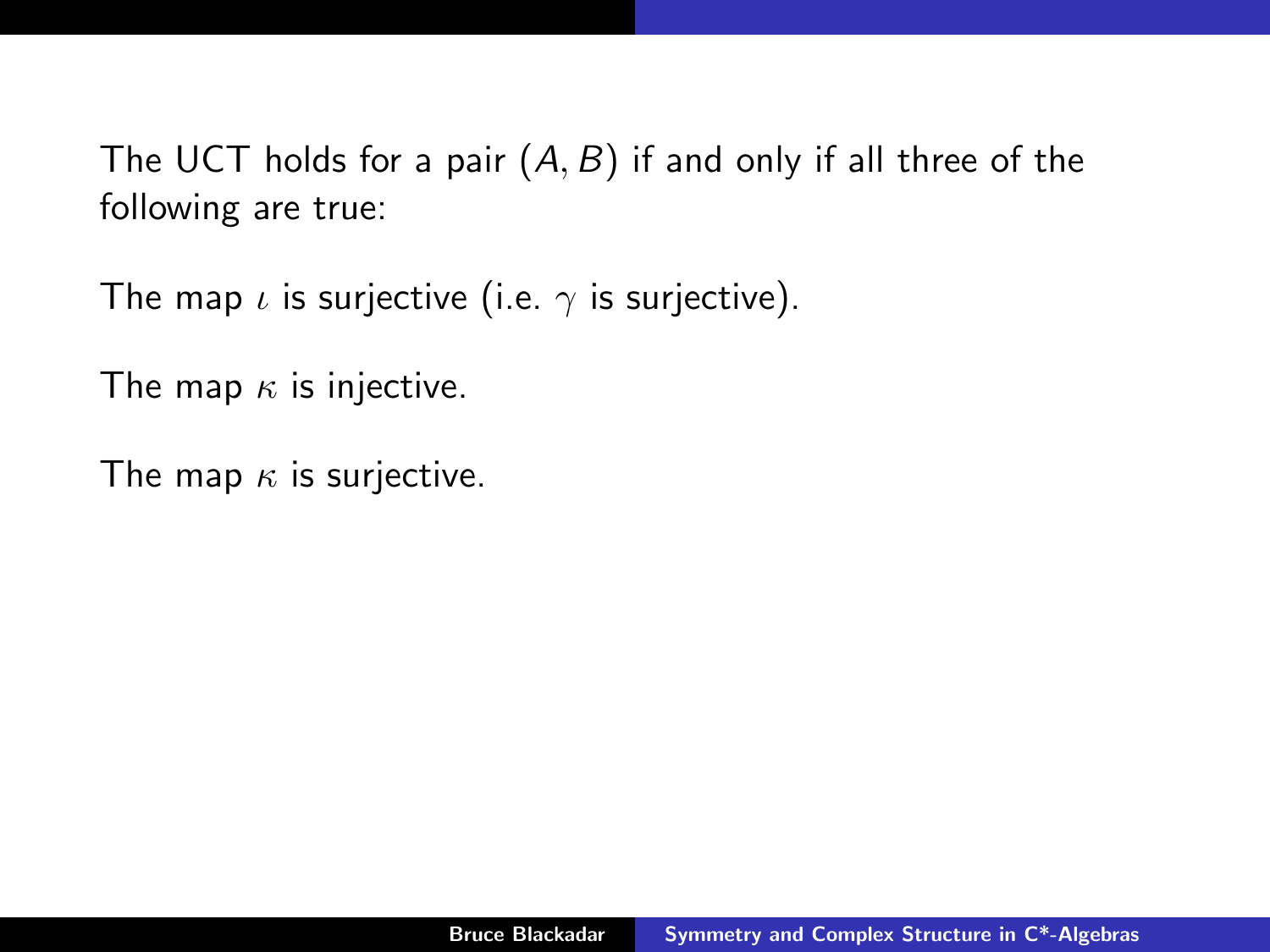The UCT holds for a pair  $(A, B)$  if and only if all three of the following are true:

The map  $\iota$  is surjective (i.e.  $\gamma$  is surjective).

The map  $\kappa$  is injective.

The map  $\kappa$  is surjective.

Failure of surjectivity of either  $\iota$  or  $\kappa$  means  $\mathit{KK}^*(A, B)$  is "smaller than the UCT would predict."

Failure of injectivity of  $\kappa$  means  $KK^*(A,B)$  is "larger than the UCT would predict."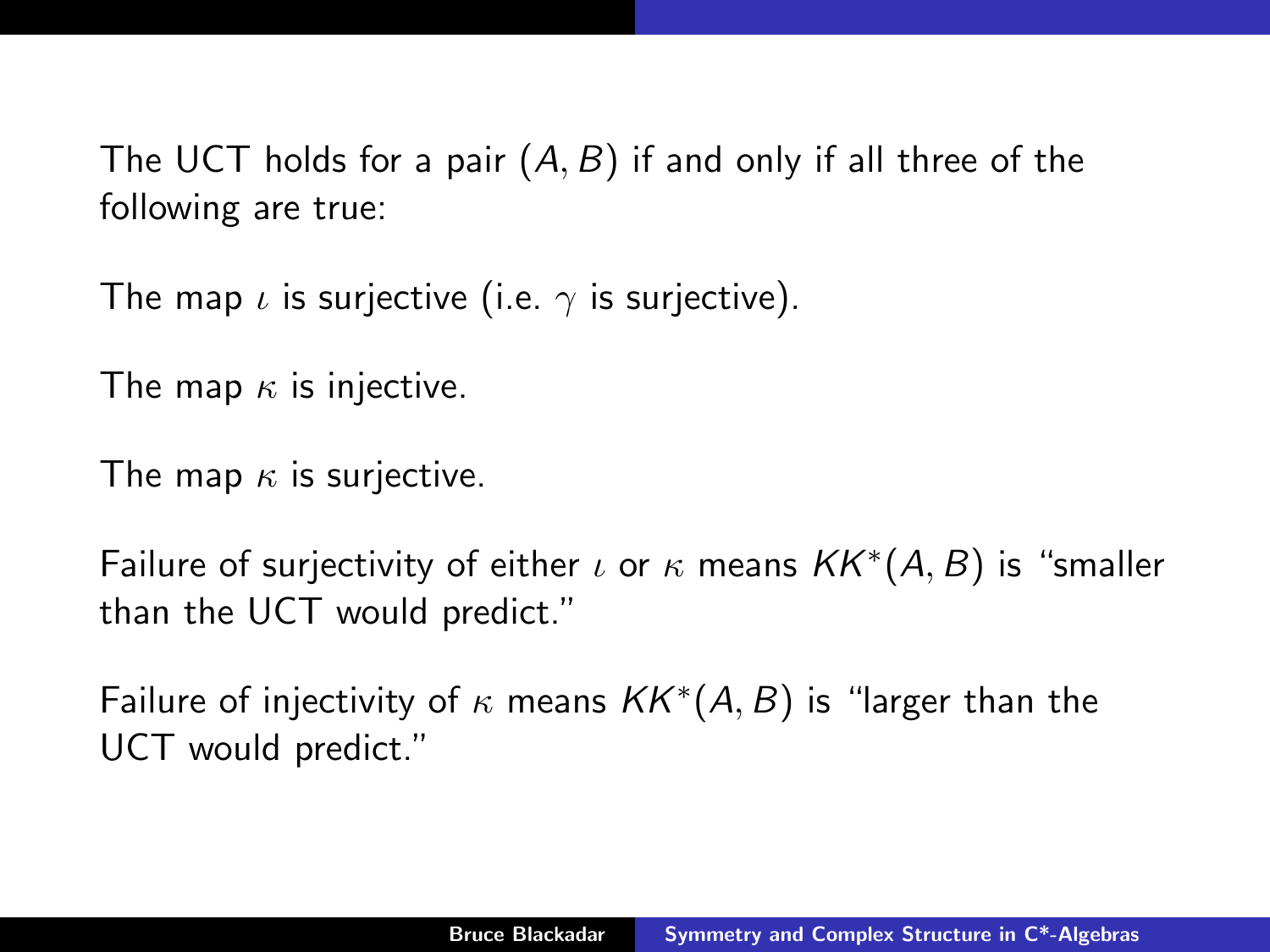So we can reduce the UCT to three questions. Let  $A$  and  $B$  be separable  $C^*$ -algebras, with A nuclear. (We usually ask these questions for a fixed  $A$ , letting  $B$  vary.)

#### Question 1:

Is  $\iota$  always surjective, i.e. is  $\gamma$  always surjective?

#### Question 2:

Is  $\kappa$  always injective?

# Question 3:

Is  $\kappa$  always surjective?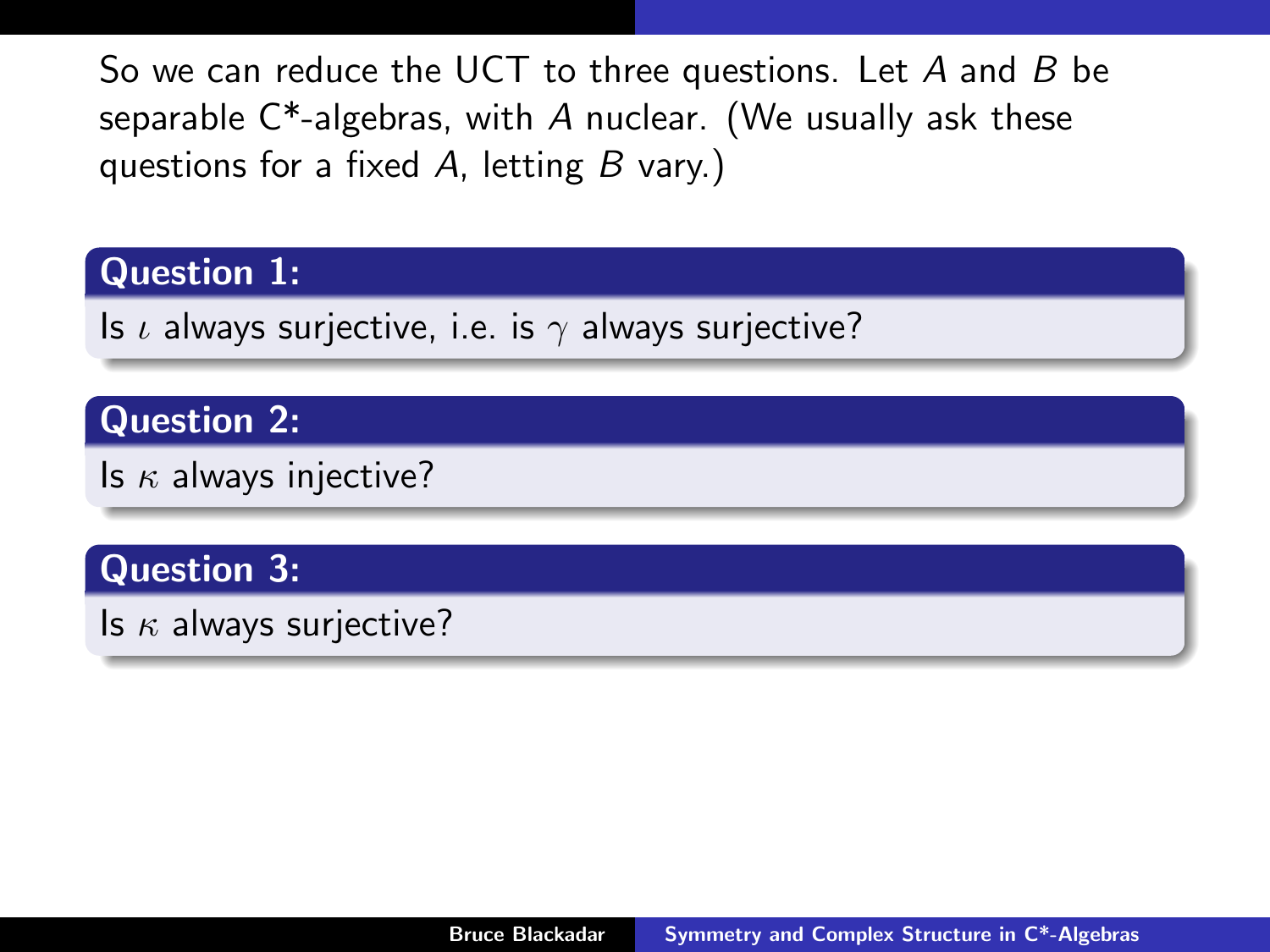So we can reduce the UCT to three questions. Let A and B be separable  $C^*$ -algebras, with A nuclear. (We usually ask these questions for a fixed  $A$ , letting  $B$  vary.)

# Question 1:

Is  $\iota$  always surjective, i.e. is  $\gamma$  always surjective?

# Question 2:

Is  $\kappa$  always injective?

# Question 3:

Is  $\kappa$  always surjective?

These questions are not independent: for example, for a given A, if (1) and (2) have positive answers for all B with  $K_*(B)$  divisible, then all three have positive answers for all B (Rosenberg-Schochet).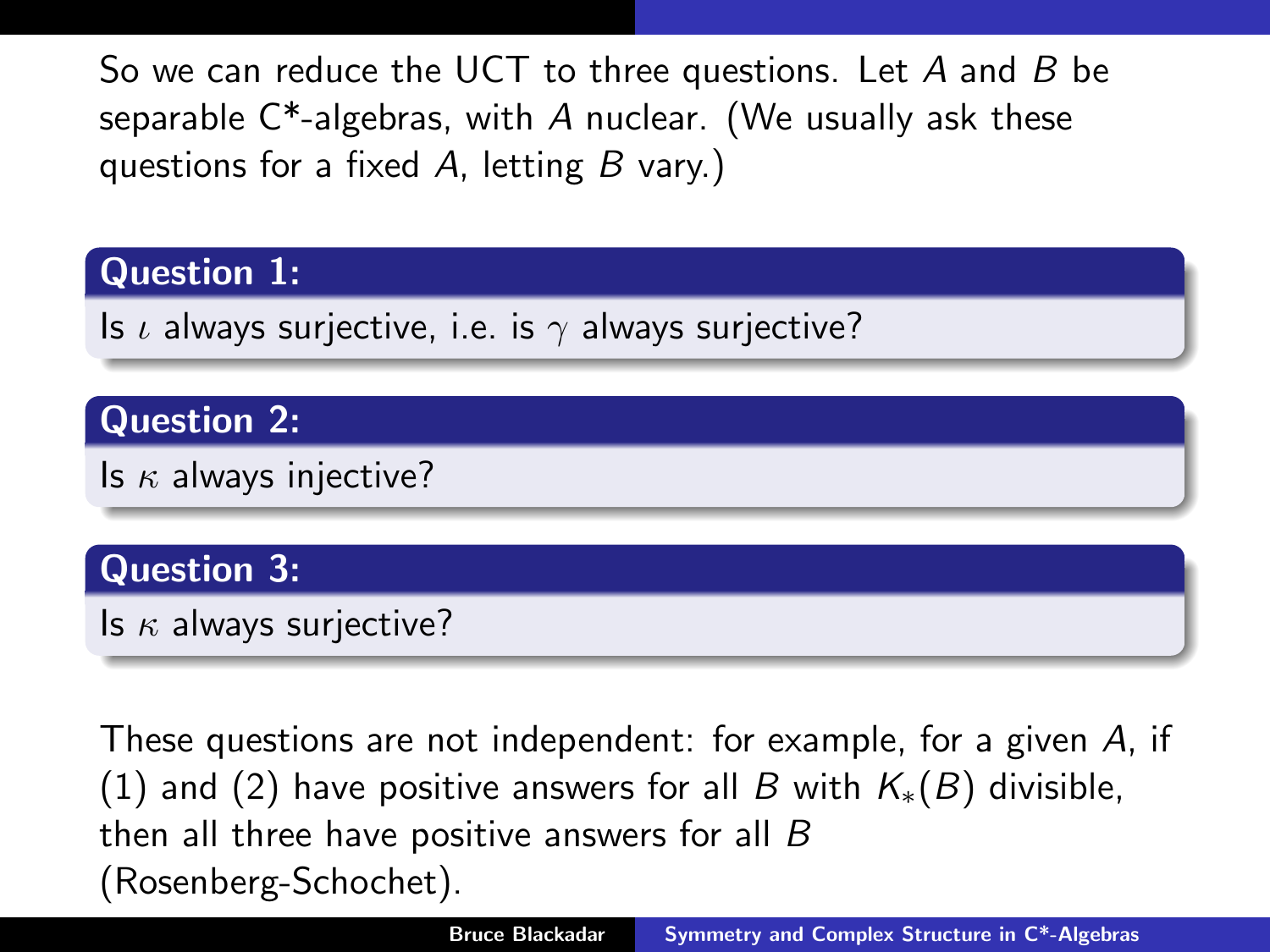A separable nuclear C\*-algebra  $A$  for which  $A$  and  $A^c$  are not  $KK$ -equivalent would be a counterexample to the UCT: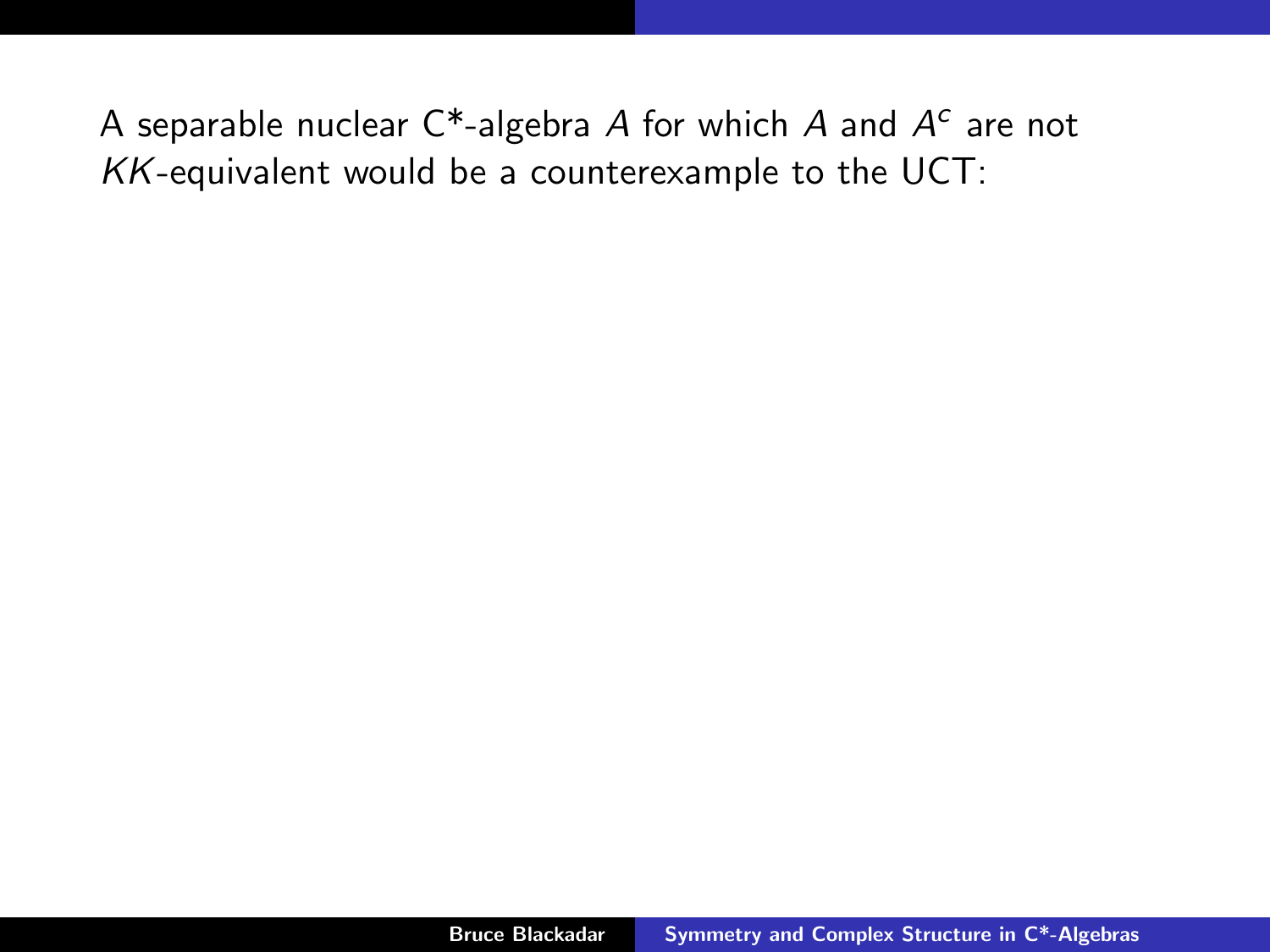A separable nuclear C\*-algebra  $A$  for which  $A$  and  $A^c$  are not  $KK$ -equivalent would be a counterexample to the UCT:

 $\mathcal{K}_{*}(A)$  and  $\mathcal{K}_{*}(A^{c})$  are naturally isomorphic since the projections, unitaries, and partial isometries in  $A<sup>c</sup>$  are just the projections, unitaries, and partial isometries in A respectively. Thus if  $\iota$  is surjective, there is an  $\mathbf{x} \in \mathcal{KK}(A,A^c)$  with  $\gamma(\mathbf{x})$  an isomorphism.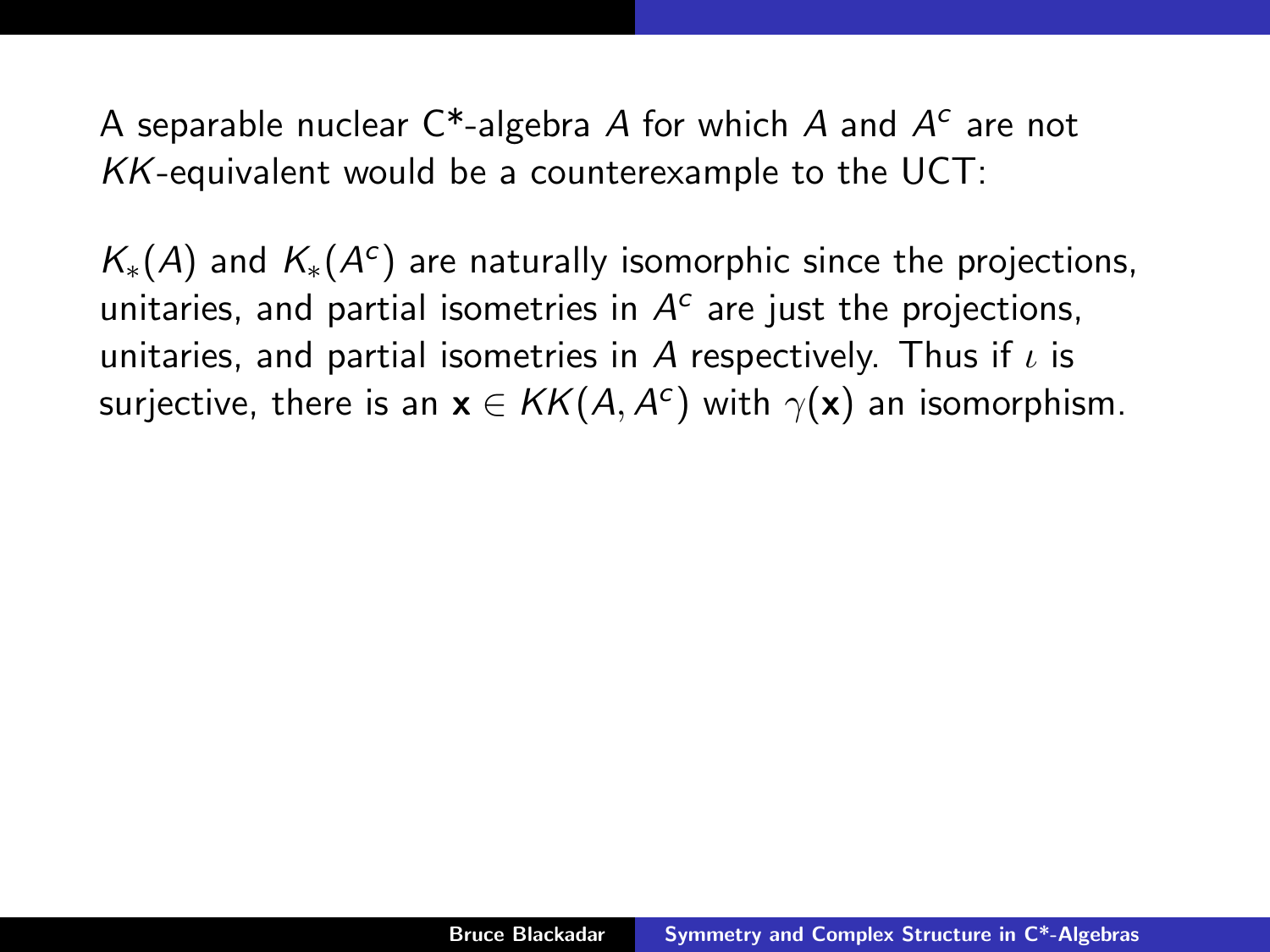A separable nuclear C\*-algebra  $A$  for which  $A$  and  $A^c$  are not  $KK$ -equivalent would be a counterexample to the UCT:

 $\mathcal{K}_{*}(A)$  and  $\mathcal{K}_{*}(A^{c})$  are naturally isomorphic since the projections, unitaries, and partial isometries in  $A<sup>c</sup>$  are just the projections, unitaries, and partial isometries in A respectively. Thus if  $\iota$  is surjective, there is an  $\mathbf{x} \in \mathcal{KK}(A,A^c)$  with  $\gamma(\mathbf{x})$  an isomorphism.

#### Proposition (Rosenberg-Schochet):

Let A and B be separable C<sup>\*</sup>-algebras with  $A \in \mathcal{N}$ . Let  $\mathbf{x} \in KK(A, B)$ . If  $\gamma(\mathbf{x}) \in \text{Hom}(K_*(A), K_*(B))$  is an isomorphism, then  $x$  is a  $KK$ -equivalence.

# So if  $A \in \mathcal{N}$ , then A and  $A^c$  (or  $A^{op}$ ) are KK-equivalent.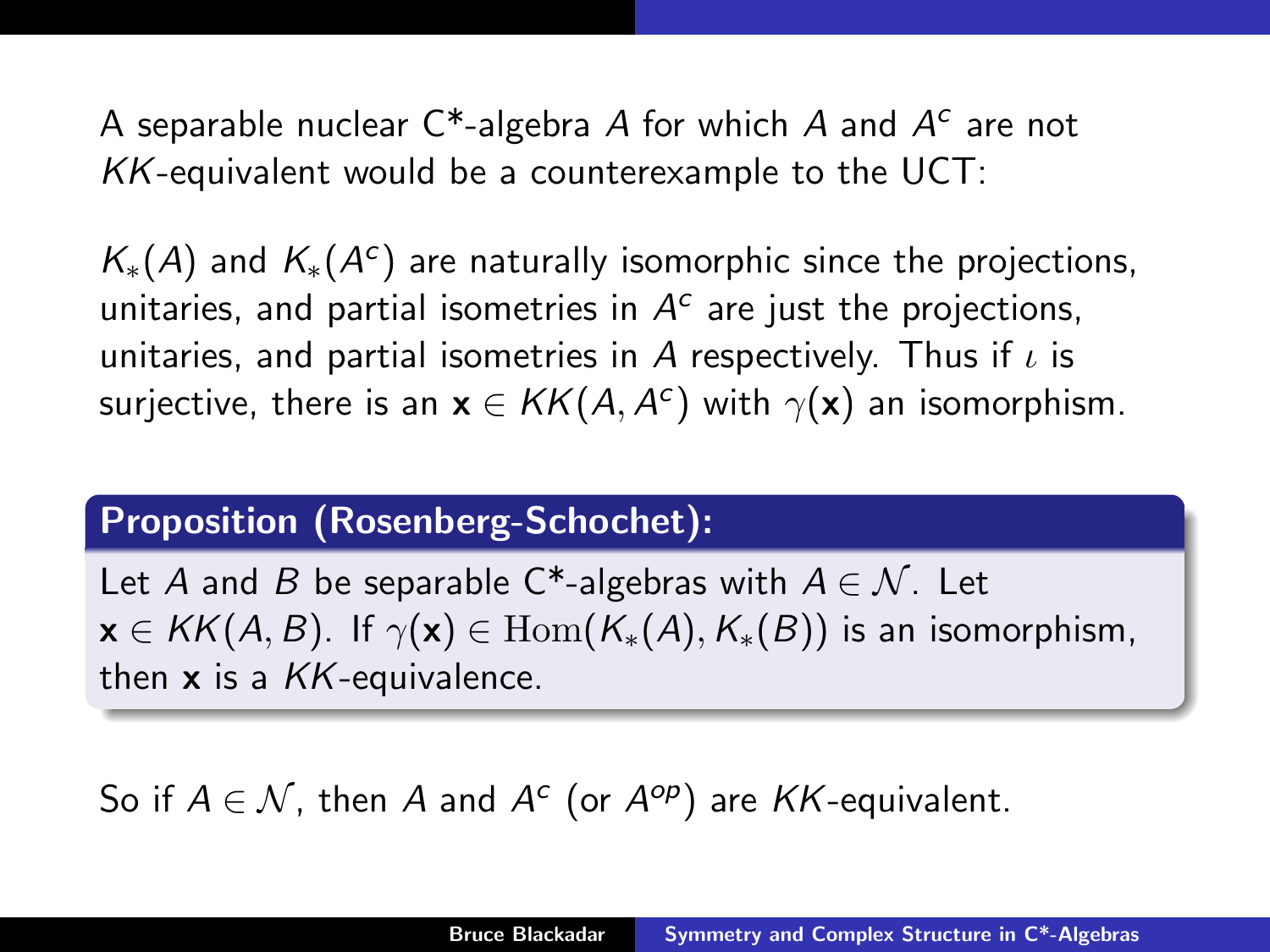If A is a separable nuclear  $C^*$ -algebra which is not  $KK$ -equivalent to  $A^c$ , the Proposition shows that at least one of Questions  $(1)$  – (3) has a negative answer for some pair  $(A, B)$ . Which pair(s) and which question(s)?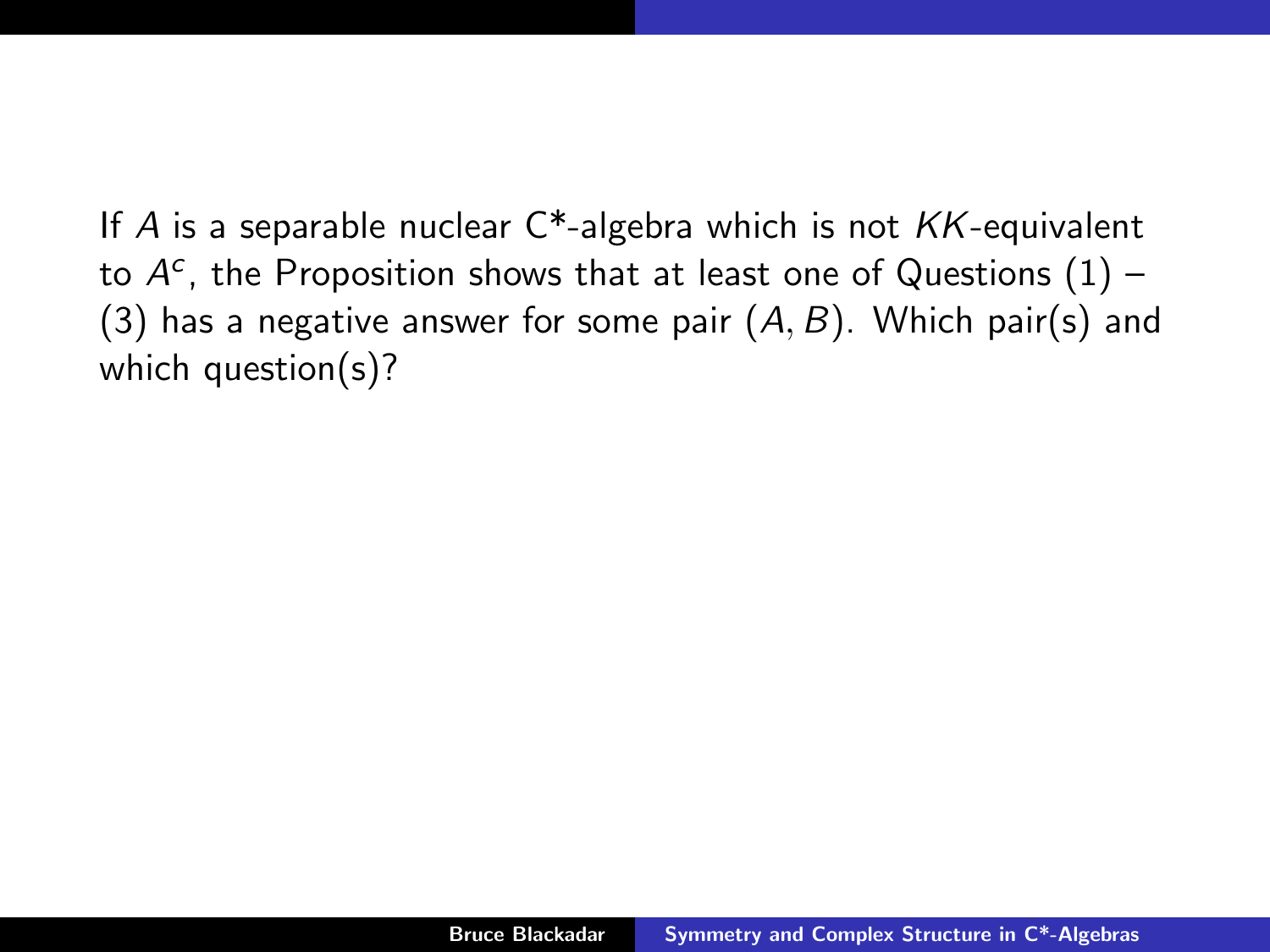If A is a separable nuclear  $C^*$ -algebra which is not  $KK$ -equivalent to  $A^c$ , the Proposition shows that at least one of Questions  $(1)$  – (3) has a negative answer for some pair  $(A, B)$ . Which pair(s) and which question(s)?

The first guess might be that Question (1) has a negative answer (i.e.  $\gamma$  is not surjective) for  $(A, A^c)$ , although this is not clear. In fact, if there is a separable nuclear  $A$  with trivial  $K$ -theory which is not KK-equivalent to  $A^c$ , then it must be that  $KK(A, A)$  is not 0, i.e.  $\kappa$  is not injective for the pair  $(A, A)$ .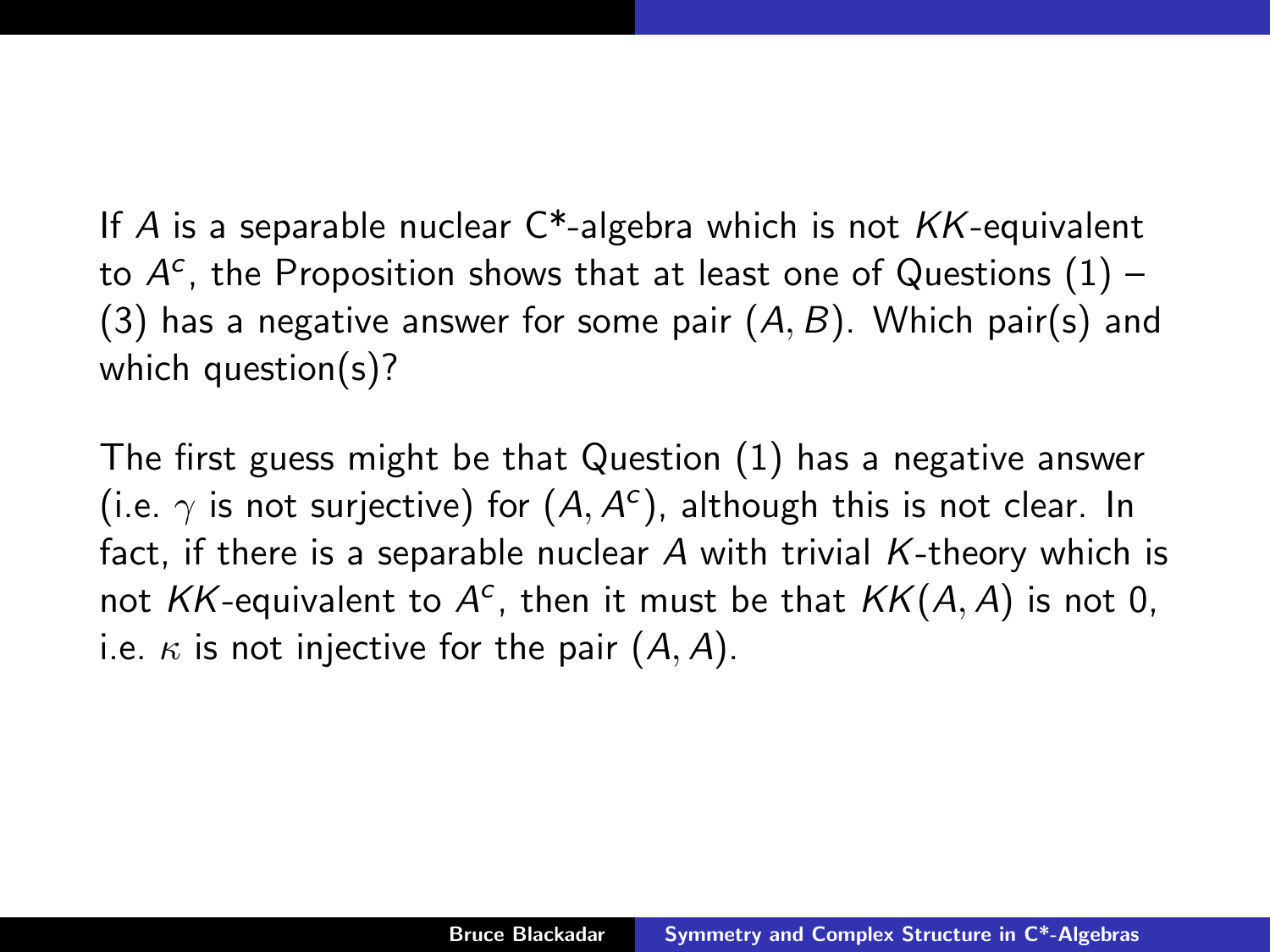The proof of the Rosenberg-Schochet Proposition also shows:

#### Proposition:

Let A and B be separable  $C^*$ -algebras such that the UCT sequence holds for  $(A, A)$  and  $(A, B)$ . Let  $\mathbf{x} \in KK(B, A)$ . If  $\gamma(\mathbf{x}) \in \text{Hom}(K_*(B), K_*(A))$  is an isomorphism, then x is a KK-equivalence.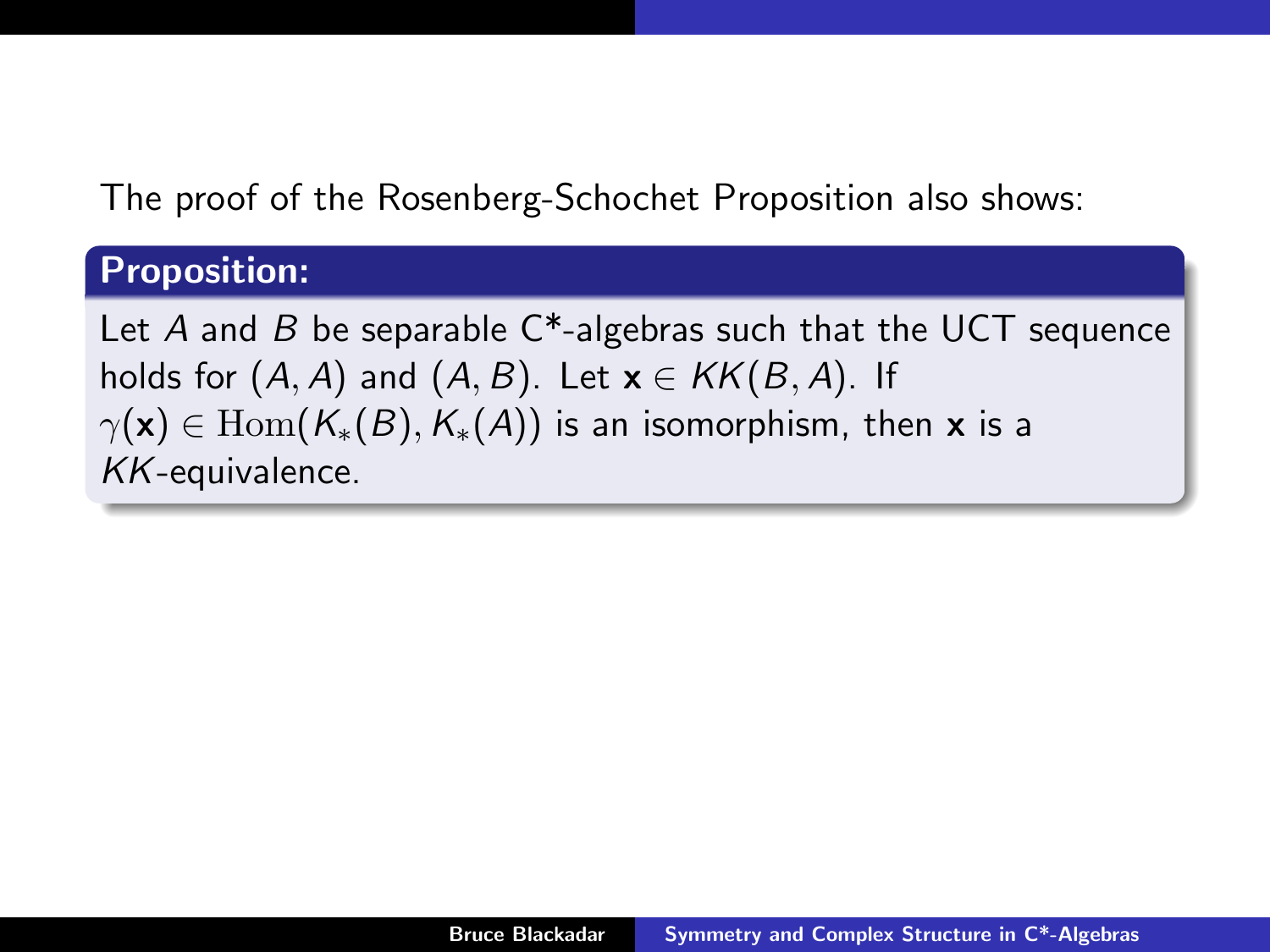The proof of the Rosenberg-Schochet Proposition also shows:

#### Proposition:

Let A and B be separable  $C^*$ -algebras such that the UCT sequence holds for  $(A, A)$  and  $(A, B)$ . Let  $\mathbf{x} \in KK(B, A)$ . If  $\gamma(\mathbf{x}) \in \text{Hom}(K_*(B), K_*(A))$  is an isomorphism, then x is a KK-equivalence.

Applying this to  $B = A^c$ , we obtain that if A is not KK-equivalent to  $A^c$ , then at least one of the three questions has a negative answer for either  $(A, A)$  or  $(A, A<sup>c</sup>)$ .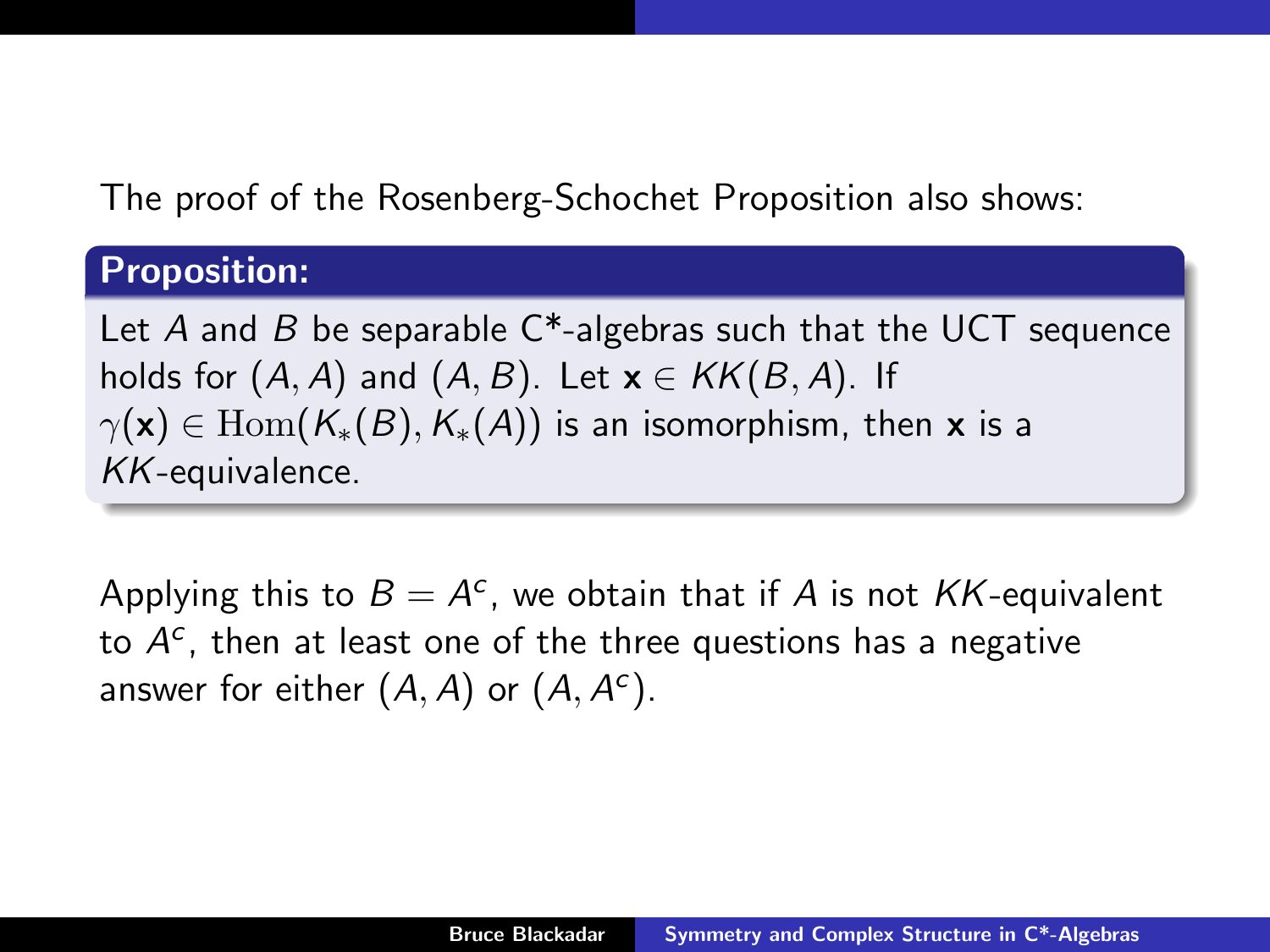Construction of a counterexample to the Main Question may be difficult. If  $A = C^*(X, n)$  with  $X = L(7, 2)$ , then  $A$  is not symmetric. But, like all Type I  $C^*$ -algebras, this A is  $KK$ -equivalent to  $A^{op}$ ; there is a homotopy result about lens spaces which "explains" this  $(L(7, 2)$  and  $L(7, 3)$  are oriented homotopy equivalent).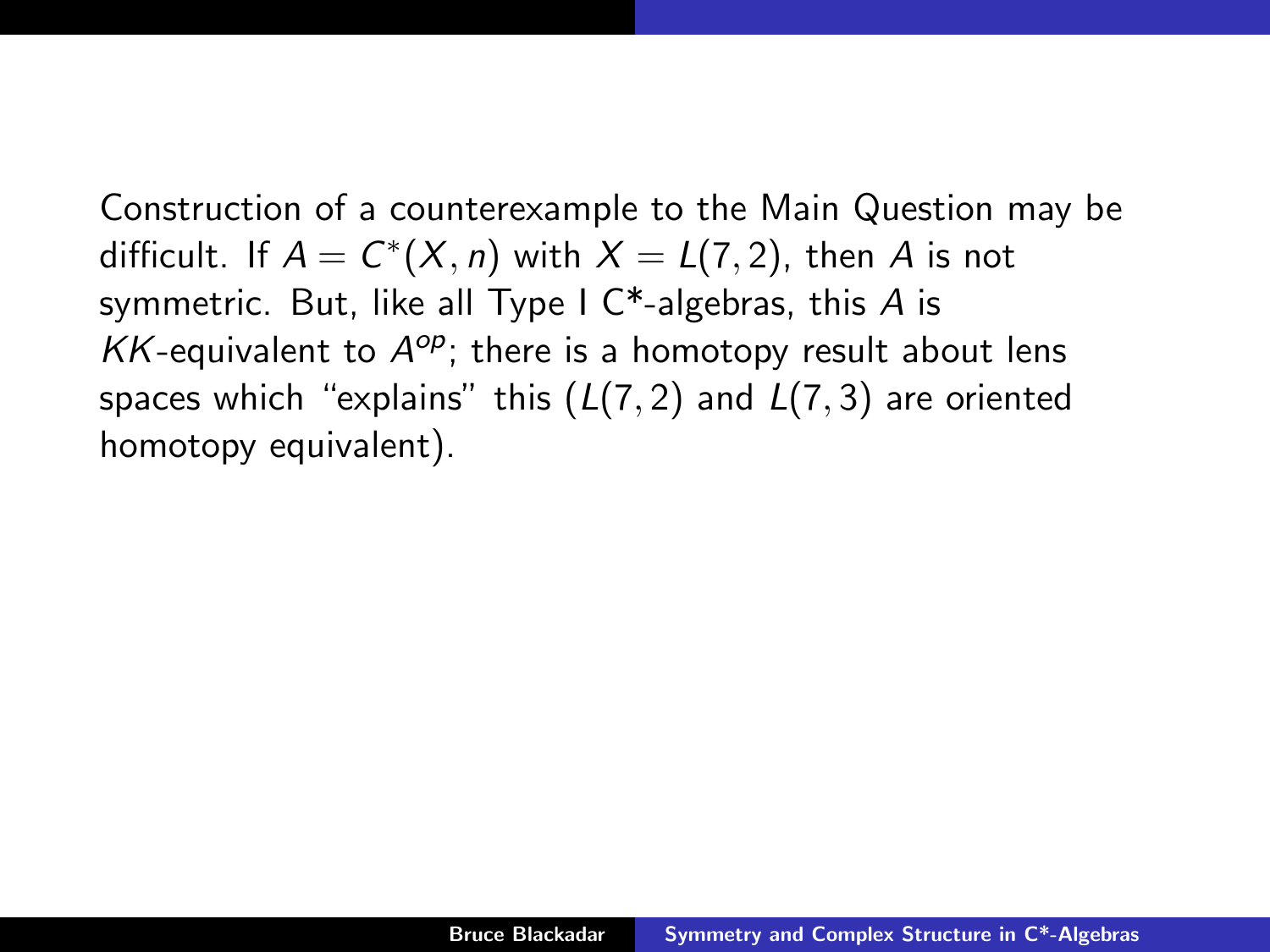Construction of a counterexample to the Main Question may be difficult. If  $A = C^*(X, n)$  with  $X = L(7, 2)$ , then  $A$  is not symmetric. But, like all Type I  $C^*$ -algebras, this A is  $KK$ -equivalent to  $A^{op}$ ; there is a homotopy result about lens spaces which "explains" this  $(L(7, 2)$  and  $L(7, 3)$  are oriented homotopy equivalent).

No counterexample can be constructed simply with groups, or more generally with C\*-algebras which are the complexifications of real C\*-algebras. But perhaps a more sophisticated construction involving cocycles could yield an example.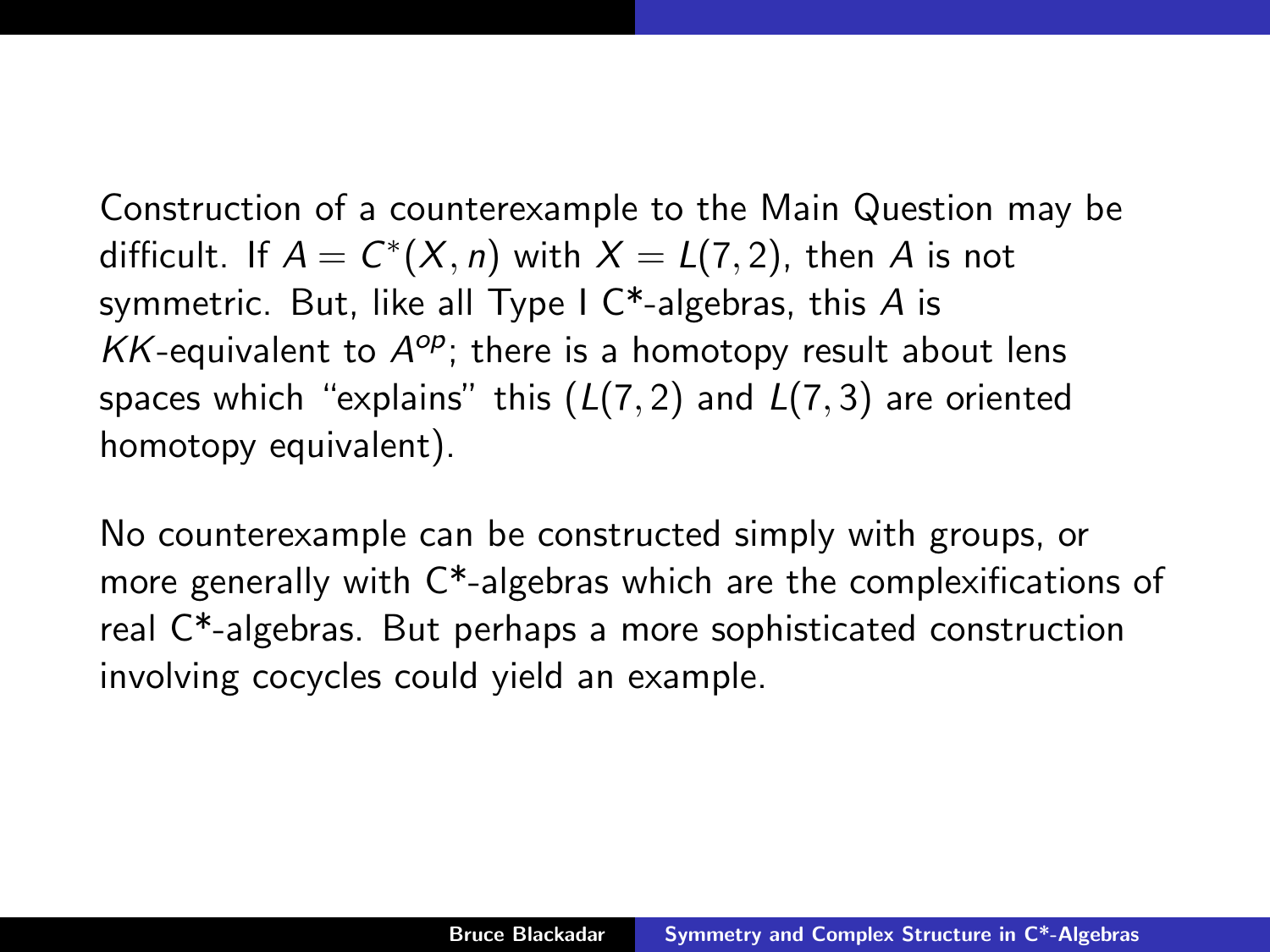A counterexample might be constructed as a crossed product by a finite cyclic group, as in Connes' factor examples. It is not known whether the Bootstrap Class is closed under crossed products by finite cyclic groups; in fact:

#### Theorem.

If  $N$  is closed under crossed products by  $\mathbb{Z}_2$ , then  $N$  is the class of all separable nuclear C\*-algebras.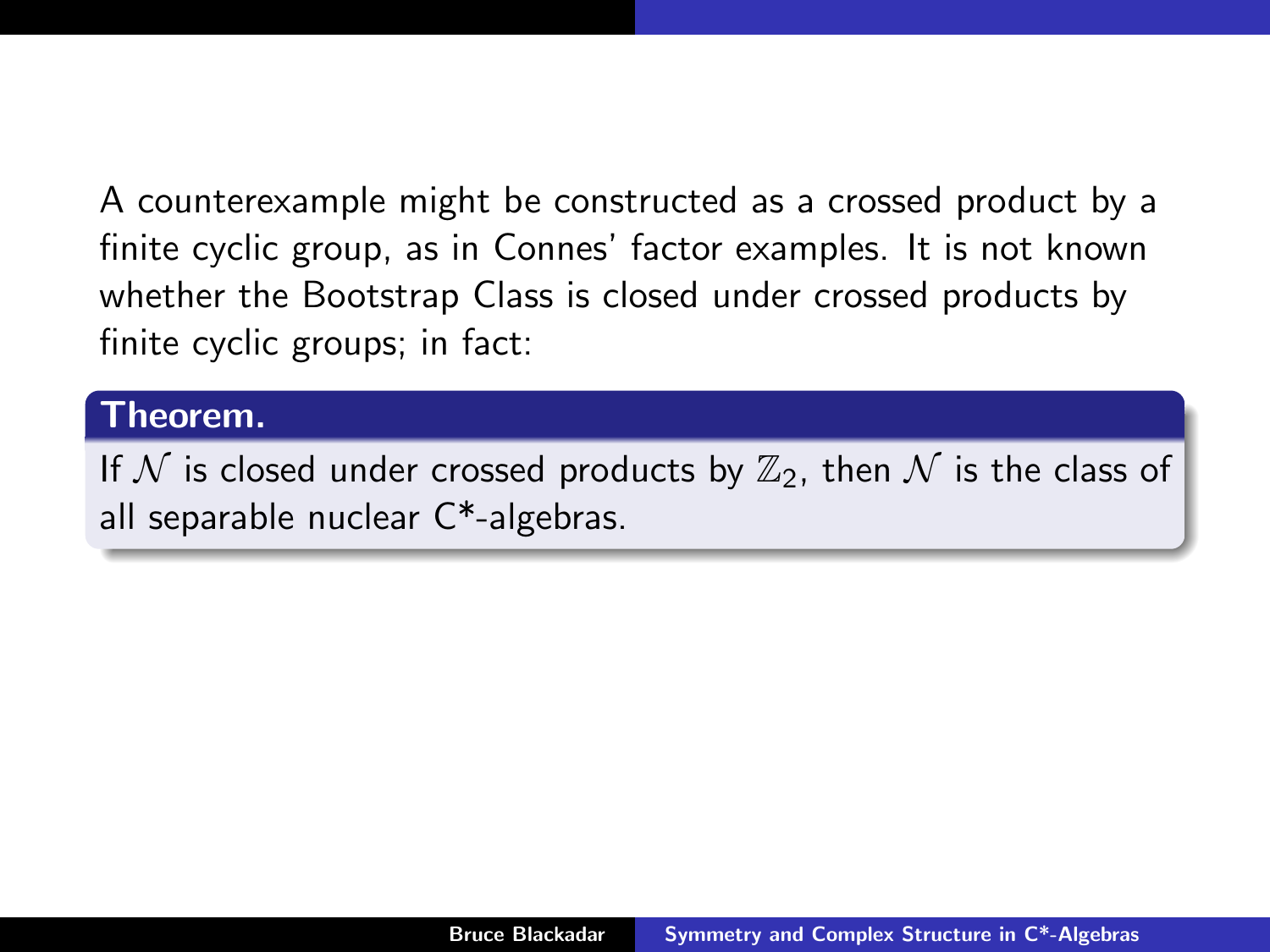A counterexample might be constructed as a crossed product by a finite cyclic group, as in Connes' factor examples. It is not known whether the Bootstrap Class is closed under crossed products by finite cyclic groups; in fact:

#### Theorem.

If  $N$  is closed under crossed products by  $\mathbb{Z}_2$ , then  $N$  is the class of all separable nuclear C\*-algebras.

It is also known that if  $\mathcal N$  is closed under crossed products by  $\mathbb T$ , then it is the class of all separable nuclear C\*-algebras.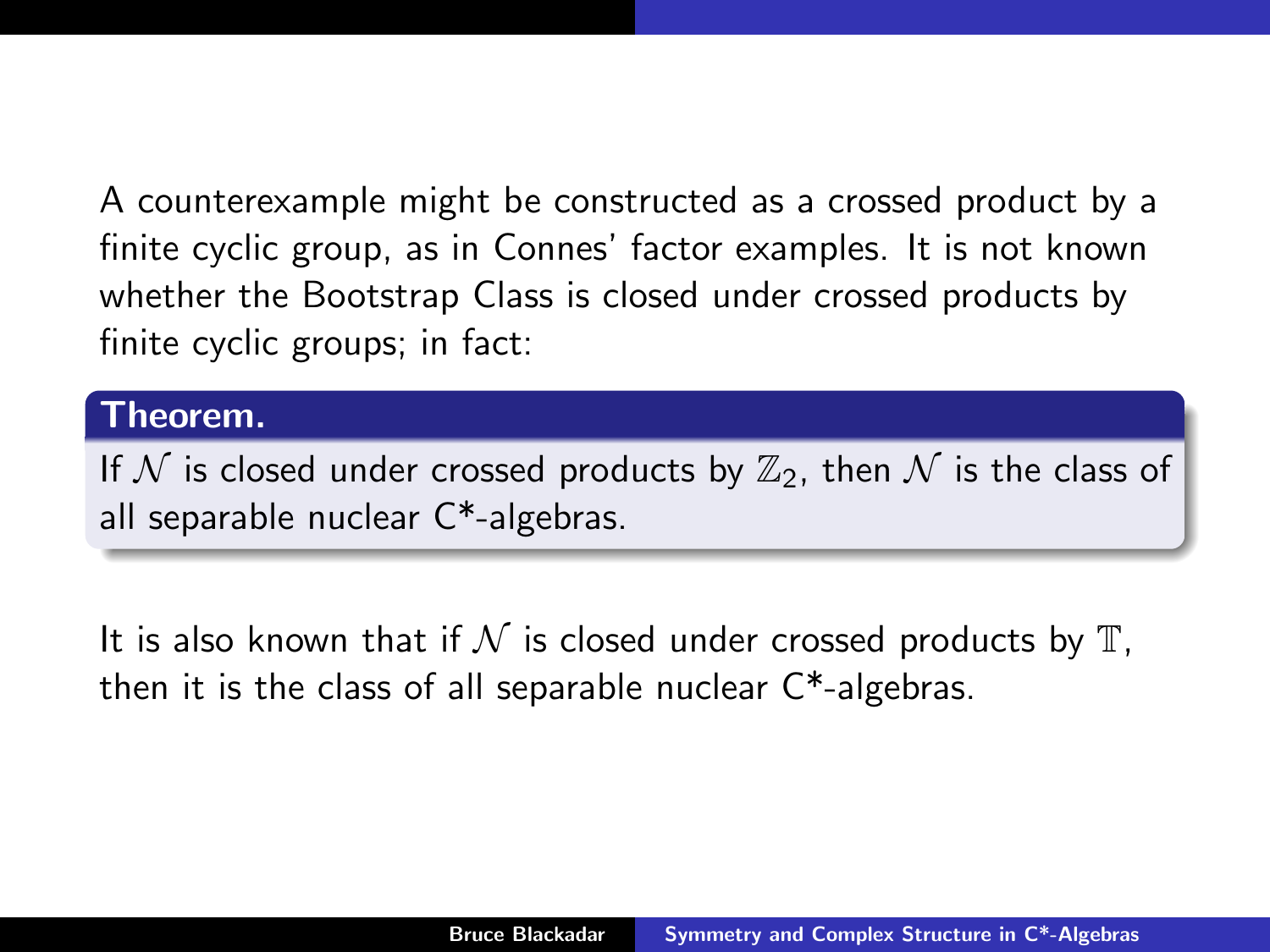# Real KK-Theory

#### Proposition:

Let A and B be separable (complex)  $C^*$ -algebras. Then

 $KK_{\mathbb{R}}(A, B) \cong KK(A, B) \oplus KK(A^c, B)$ 

In particular, if A is a separable complex  $C^*$ -algebra,  $KK_{\mathbb{R}}(A, A)$  is isomorphic to  $\mathit{KK}(A,A)\oplus \mathit{KK}(A^c,A)$ .  $\mathit{KK}_{\mathbb R}(A,A)$  is a  $\mathbb Z_2$ -graded ring with  $KK(A, A)$  the degree 0 part. (This is a different grading than the grading of  $\mathit{KK}^*_\mathbb{R}(A,A)$  by degrees, which is a  $\mathbb{Z}_8$ -grading in the real case, although it collapses to a  $\mathbb{Z}_2$ -grading if A is complex).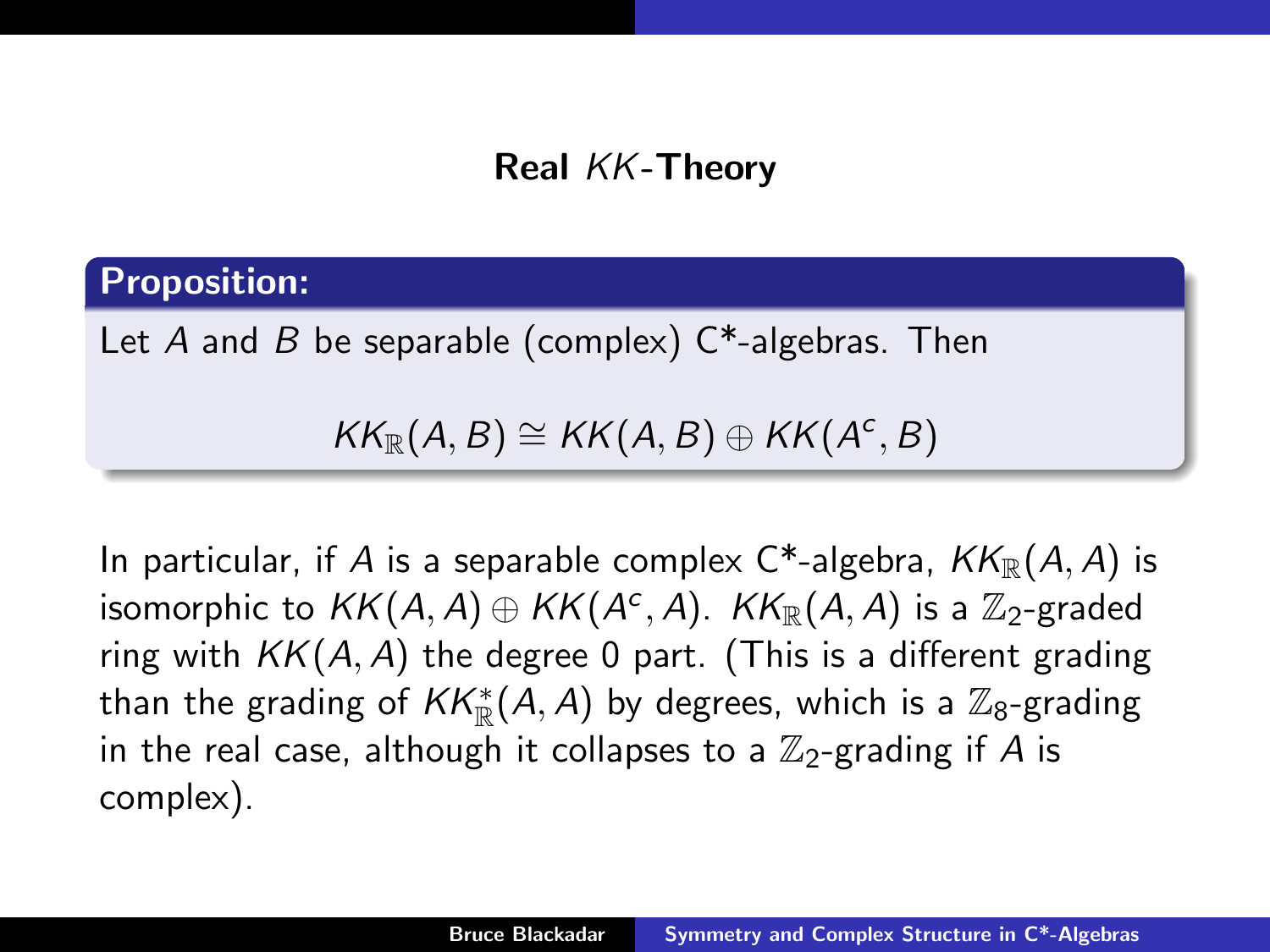If the UCT fails because there is a separable nuclear A which is not  $KK$ -equivalent to  $A^c$ , it is conceivable that there could be a substitute UCT involving real KK-theory, taking into account the nontriviality of the involution on KN.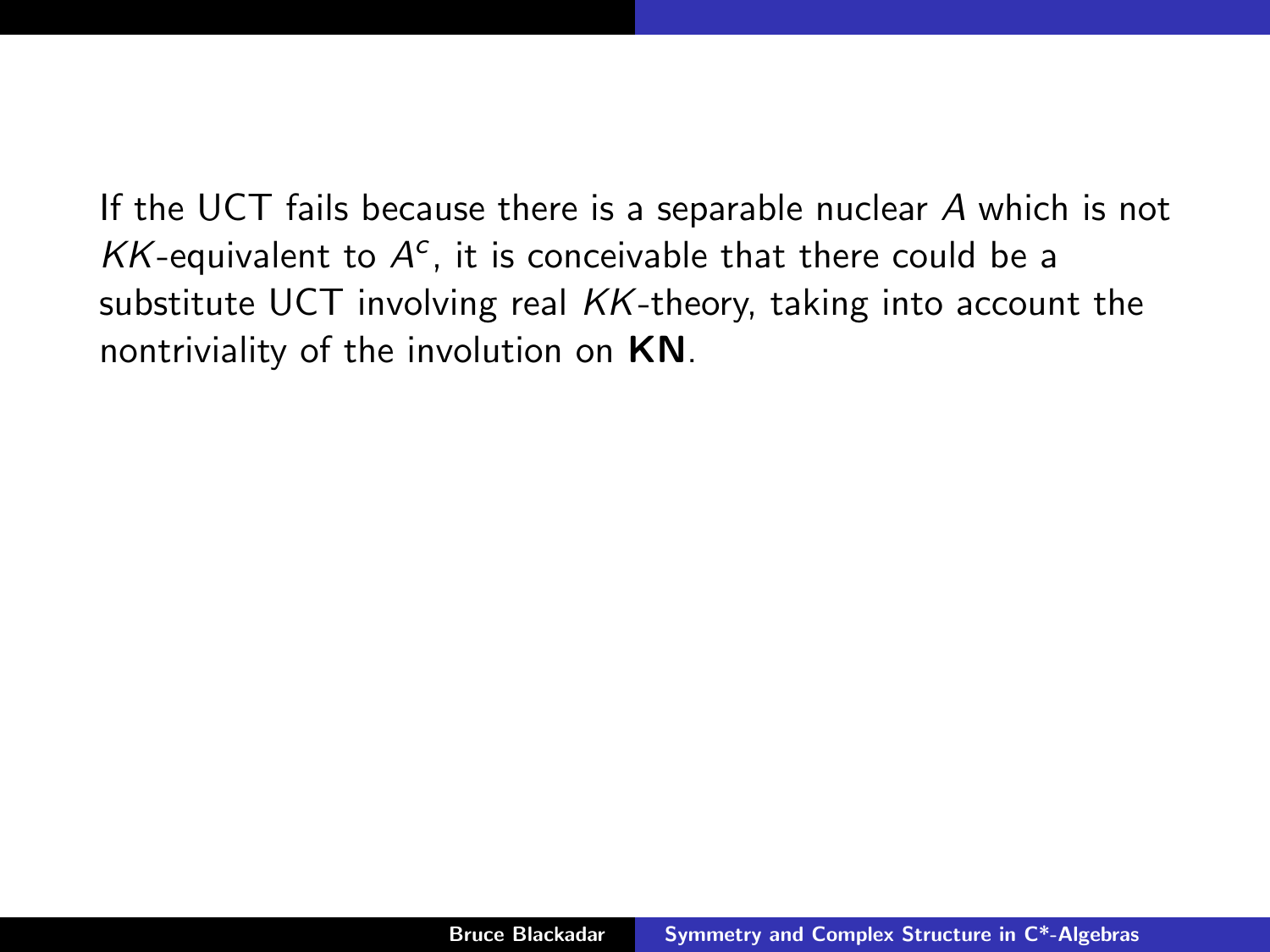If the UCT fails because there is a separable nuclear A which is not  $KK$ -equivalent to  $A^c$ , it is conceivable that there could be a substitute UCT involving real KK-theory, taking into account the nontriviality of the involution on KN.

There is a UCT for real C\*-algebras due to J. Boersema. However, this sequence gives no additional information for complex  $C^*$ -algebras: if A and B are separable complex  $C^*$ -algebras, Boersema's exact sequence applies only if  $A \in \mathcal{N}$ , in which case it essentially gives two copies of the Rosenberg-Schochet UCT sequence.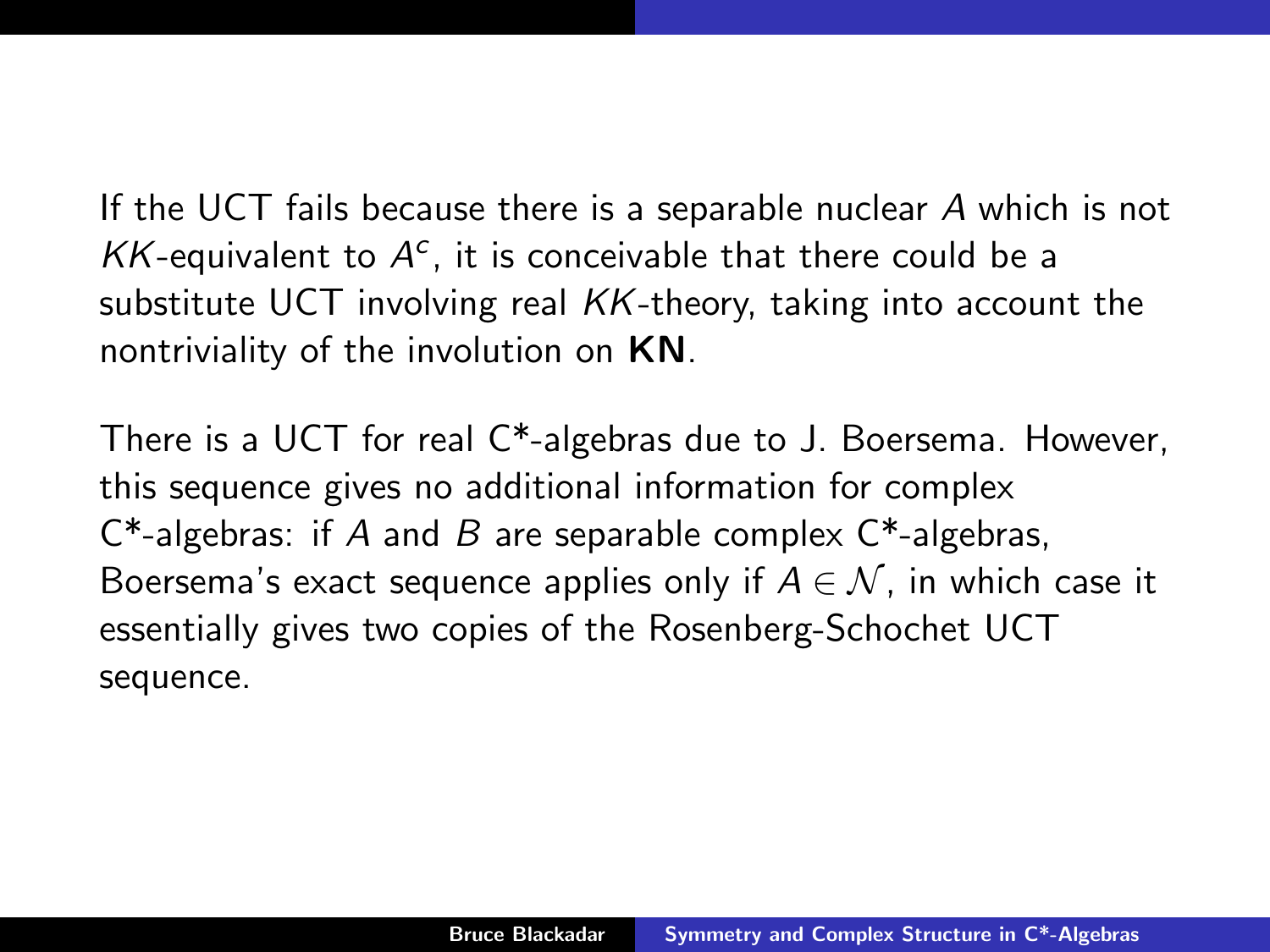One last observation. If A is a separable  $C^*$ -algebra, then  $KK(A, A)$  is a ring. The set of finite sums of elements of  $KK(A, A)$ which factor through  $A^c$ , i.e. are of the form  $xy$  for some  $\mathbf{x}\in \mathcal{KK}(A,A^c)$  and  $\mathbf{y}\in \mathcal{KK}(A^c,A)$ , is an ideal in  $\mathcal{KK}(A,A)$ , which is all of  $KK(A, A)$  if A and  $A<sup>c</sup>$  are KK-equivalent.